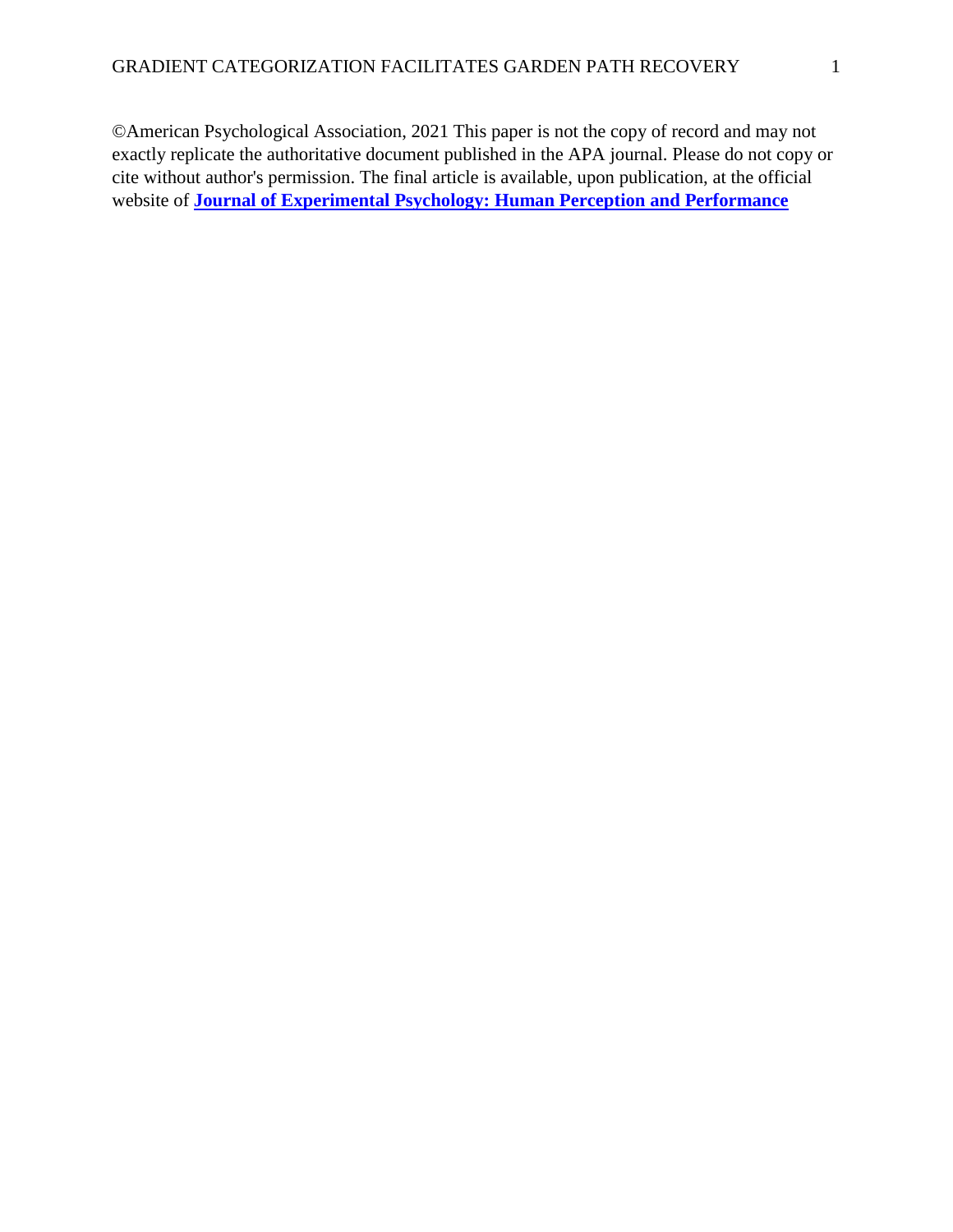# **Gradient activation of speech categories facilitates listeners' recovery from lexical garden paths, but not perception of speech-in-noise**

Efthymia C. Kapnoula Dept. of Psychological and Brain Sciences DeLTA Center University of Iowa Basque Center on Cognition, Brain and Language,

Jan Edwards Hearing and Speech Science Department Language Science Center University of MD - College Park

and

Bob McMurray Dept. of Psychological and Brain Sciences Dept. of Communication Sciences and Disorders Dept. of Linguistics DeLTA Center University of Iowa

# Running Head: GRADIENT CATEGORIZATION FACILITATES GARDEN PATH **RECOVERY**

Corresponding Author: Efthymia C. Kapnoula Basque Center on Cognition, Brain and Language Mikeletegi Pasealekua, 69 20009, Donostia, Gipuzkoa, Spain kapnoula@gmail.com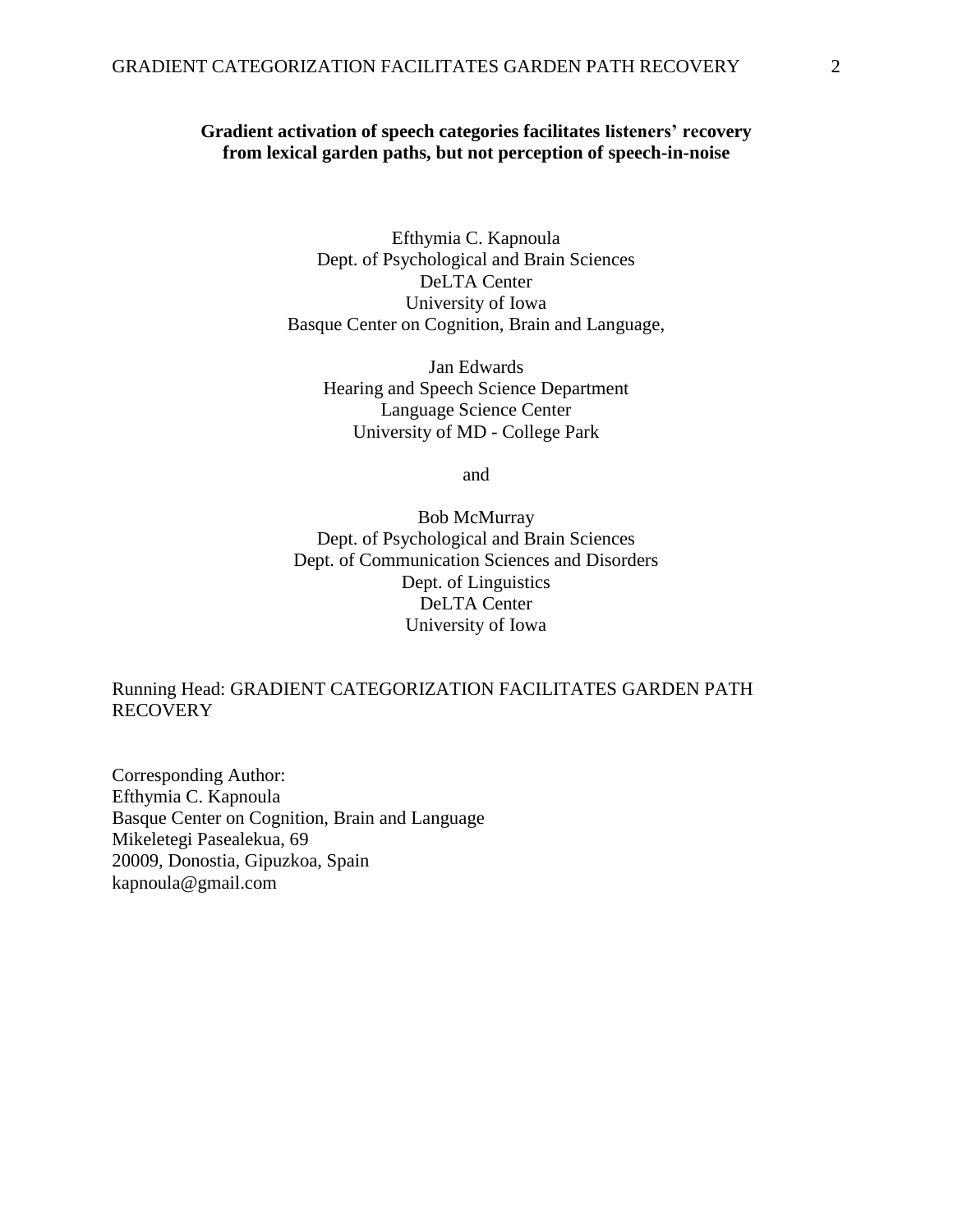#### **Abstract**

Listeners activate speech sound categories in a gradient way and this information is maintained and affects activation of items at higher levels of processing (McMurray et al., 2002; Toscano et al., 2010). Recent findings by Kapnoula, Winn, Kong, Edwards, and McMurray (2017) suggest that the degree to which listeners maintain within-category information varies across individuals. Here we assessed the consequences of this gradiency for speech perception. To test this, we collected a measure of gradiency for different listeners using the visual analogue scaling (VAS) task used by Kapnoula et al. (2017). We also collected two independent measures of performance in speech perception: a visual world paradigm (VWP) task measuring participants' ability to recover from lexical garden paths (McMurray et al., 2009) and a speech perception task measuring participants' perception of isolated words in noise. Our results show that categorization gradiency does not predict participants' performance in the speech-in-noise task. However, higher gradiency predicted higher likelihood of recovery from temporarily misleading information presented in the VWP task. These results suggest that gradient activation of speech sound categories is helpful when listeners need to reconsider their initial interpretation of the input, making them more efficient in recovering from errors.

Keywords: speech perception; gradiency; categorical perception; individual differences; visual world paradigm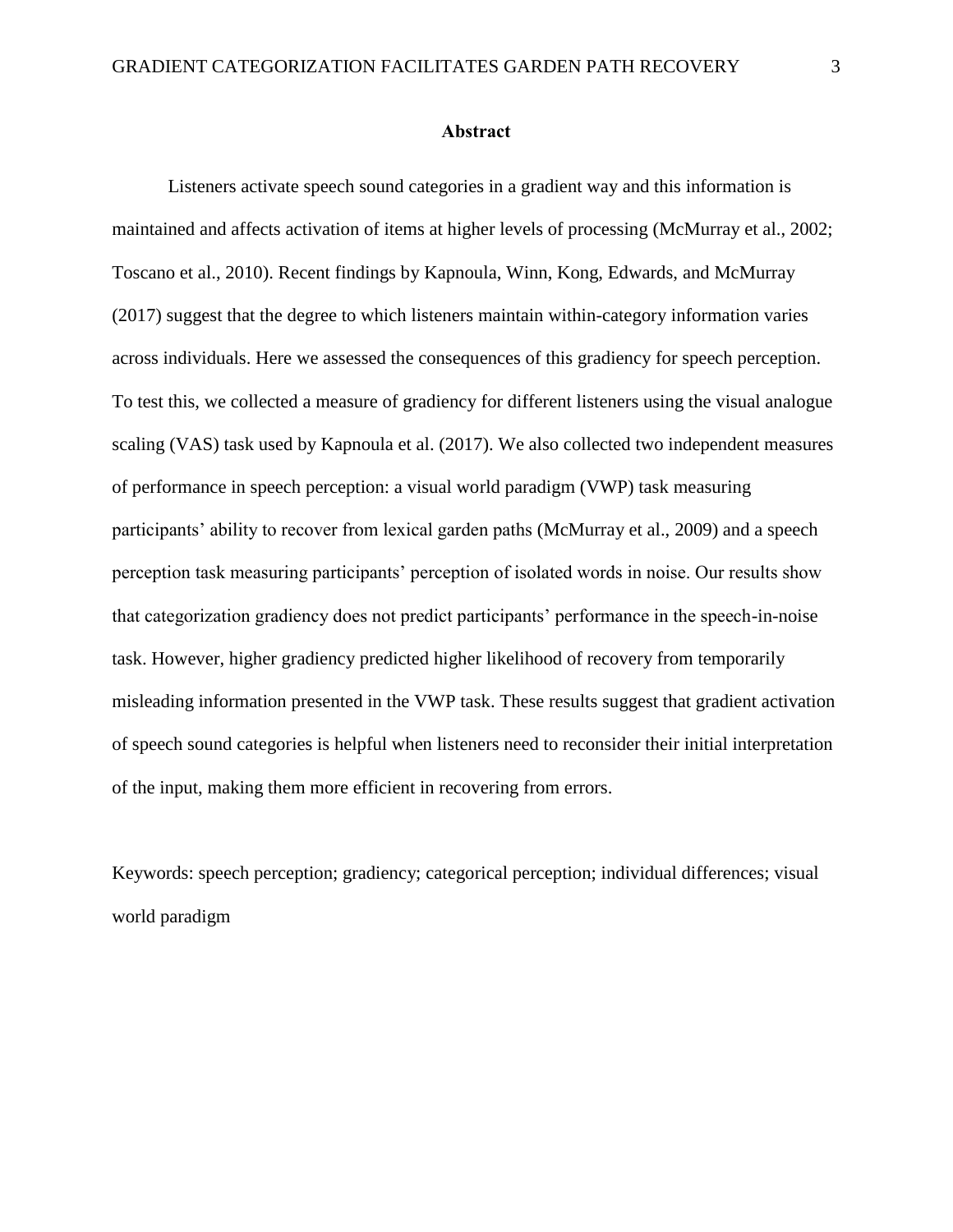## **Public Significance Statement**

This study examined the role of individual differences in speech perception. Participants were asked to report their perception of speech sounds on a continuous scale (e.g., from *bin* to *pin*). In addition, we collected a number of other measures in order to assess how they process spoken language. Our results show that individuals differ in how sensitive they are to fine acoustic information (i.e., some can discriminate better between two different occurrences of *bin*). Such acoustic details are commonly considered noise that listeners should ignore. However, our results show that individuals who are more sensitive to such information are better in comprehending ambiguous utterances. In other words, maintaining ambiguity, whenever it exists, allows for more flexible speech perception. This finding goes against the common idea that efficient speech perception depends on discrete, step-like categorization of speech sounds.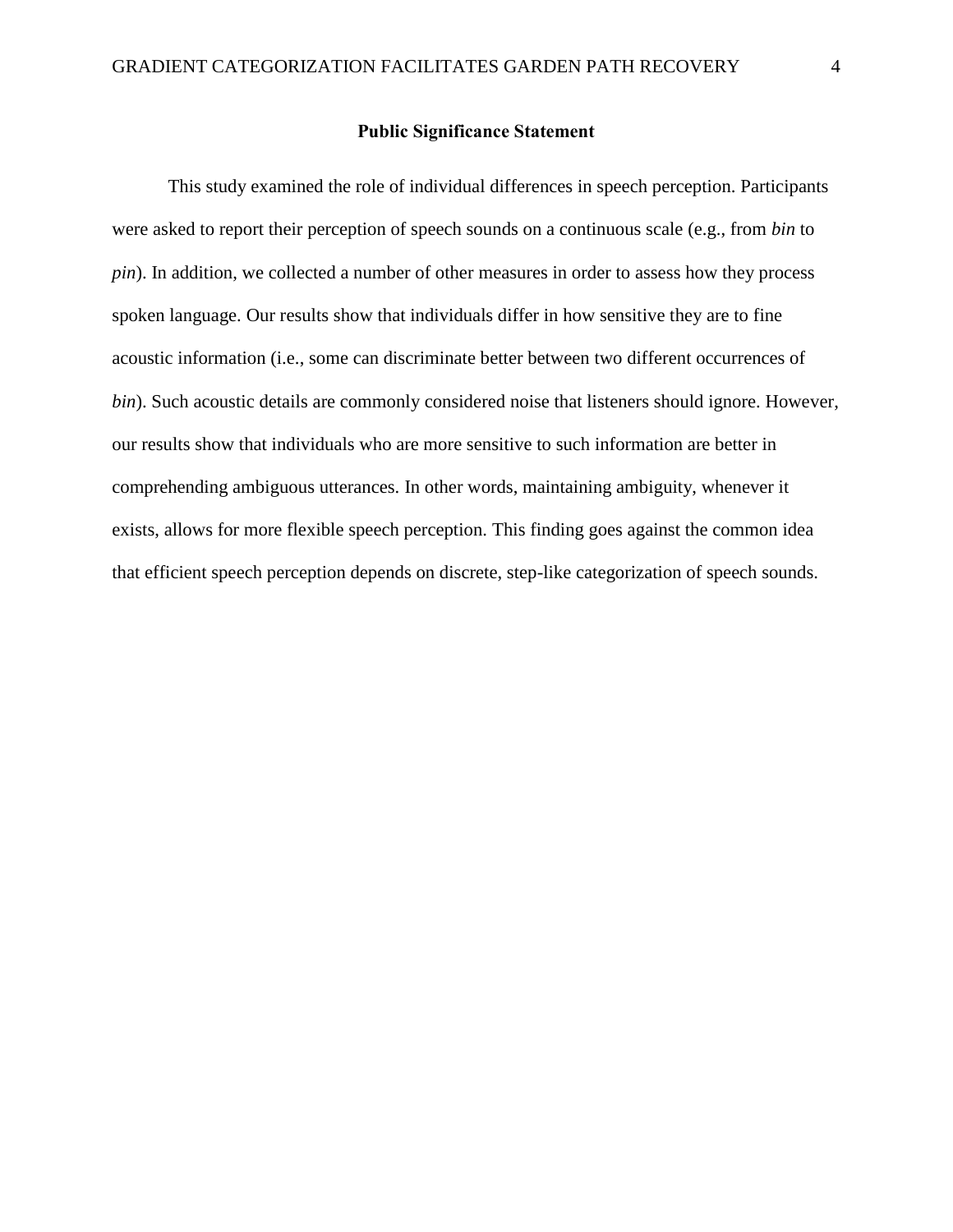#### **Introduction**

During speech perception, listeners rapidly make fine judgements about sounds on the basis of continuous and variable perceptual dimensions. For example, voice onset time (VOT) is the delay between the articulators' release and voicing onset. It is the primary cue contrasting /b/ from /p/; VOTs near 0 msec indicate a /b/, and VOTs near 60 msec a /p/, while VOT differences as small as 10 msec can be meaningful in assigning speech sounds to categories. However, VOT varies continuously as a function of talker (Allen & Miller, 2004), speaking rate (Miller et al., 1986), and coarticulation (Nearey & Rochet, 1994). Thus, the ability to rapidly categorize this continuous cue into meaningful units is a central challenge in speech perception.

Classic views of speech perception suggest that listeners' category decisions are discrete, in that each segment is strictly assigned to one category<sup>1</sup>. This direct mapping of continuous signal onto discrete categories concords with the idea that the encoding of continuous cues (like VOT) is categorical (Liberman et al., 1957; Liberman & Whalen, 2000). According to this view, listeners do not discriminate VOT differences within a category (or they do so less well), and this enables faster categorization (Liberman & Harris, 1961; Pisoni & Tash, 1974; Repp, 1984; Schouten & Hessen, 1992). This empirical phenomenon, known as *categorical perception* (CP), is thought to reflect listeners' adjustment of the sensory encoding of speech to the phoneme contrasts that are linguistically relevant in their native language.

In contrast to this categorical view, there is now accumulated evidence that listeners are sensitive to within-category differences at both sublexical (McMurray et al., 2008; Miller, 1997; Samuel, 1982; Toscano et al., 2010), and lexical (Andruski et al., 1994; McMurray et al., 2002; Utman et al., 2000) levels of processing. This has led to the broad acceptance (at least within the

 $\overline{a}$ 

<sup>&</sup>lt;sup>1</sup> We use speech category rather than phoneme or feature as we do not wish to assume any particular form of the representation.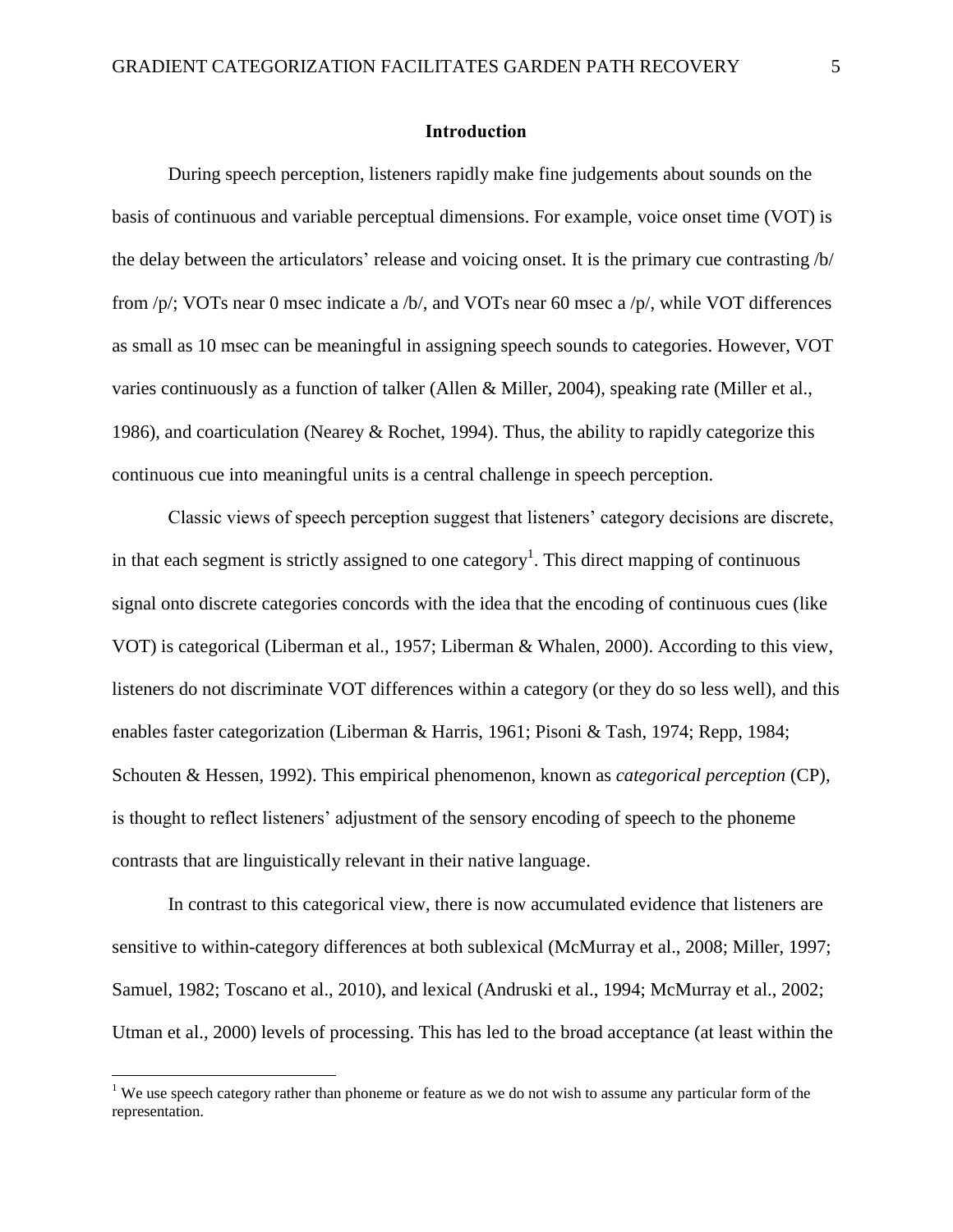speech perception community) that gradiency is a fundamental aspect of speech perception. A critical corollary of this gradiency is that the system makes only a partial commitment to any category; a given speech input can be perceived as partially /b/ and partially /p/.

### **Gradiency as a useful feature of speech perception**

Gradiency—and by extension, partial commitment to a category—has been argued to have several functional roles (Clayards et al., 2008; Kleinschmidt & Jaeger, 2015; McMurray et al., 2009; McMurray & Farris-Trimble, 2012; Oden & Massaro, 1978). First, gradiency may allow listeners to take advantage of fine-grained (within-category) acoustic differences. For example, processes like coarticulation lead to fine acoustic modifications that can predict upcoming speech sounds (Beddor et al., 2002; Daniloff & Moll, 1968), potentially speeding processing (Gow, 2001; Mahr et al., 2015; McMurray & Jongman, 2015; Salverda et al., 2014; Yeni–Komshian, 1981). Since these modifications can be within-category (i.e., don't shift the percept to a distinct category), this is only possible if listeners are sensitive to fine-grained acoustic detail, requiring gradiency at the level of cue encoding.

Second, if listeners encode cues continuously, this may allow for greater flexibility in how cues are combined (e.g., (Massaro & Cohen, 1983a; Toscano & McMurray, 2010). Similarly, continuous encoding of acoustic cues could be necessary in compensating for sources of variance like talker voice—for example recoding vowel formants relative to the talker's mean formants (McMurray & Jongman, 2011, 2015) require formants to be encoded continuously.

Third, listeners may better cope with phonetic uncertainty if they only make a partial commitment to one category over another. In a gradient system, the degree of commitment to a category depends on how prototypical the signal is (Andruski et al., 1994; McMurray et al., 2002; Miller, 1997). For example, a labial stop with a VOT of 5 msec and one with a VOT of 15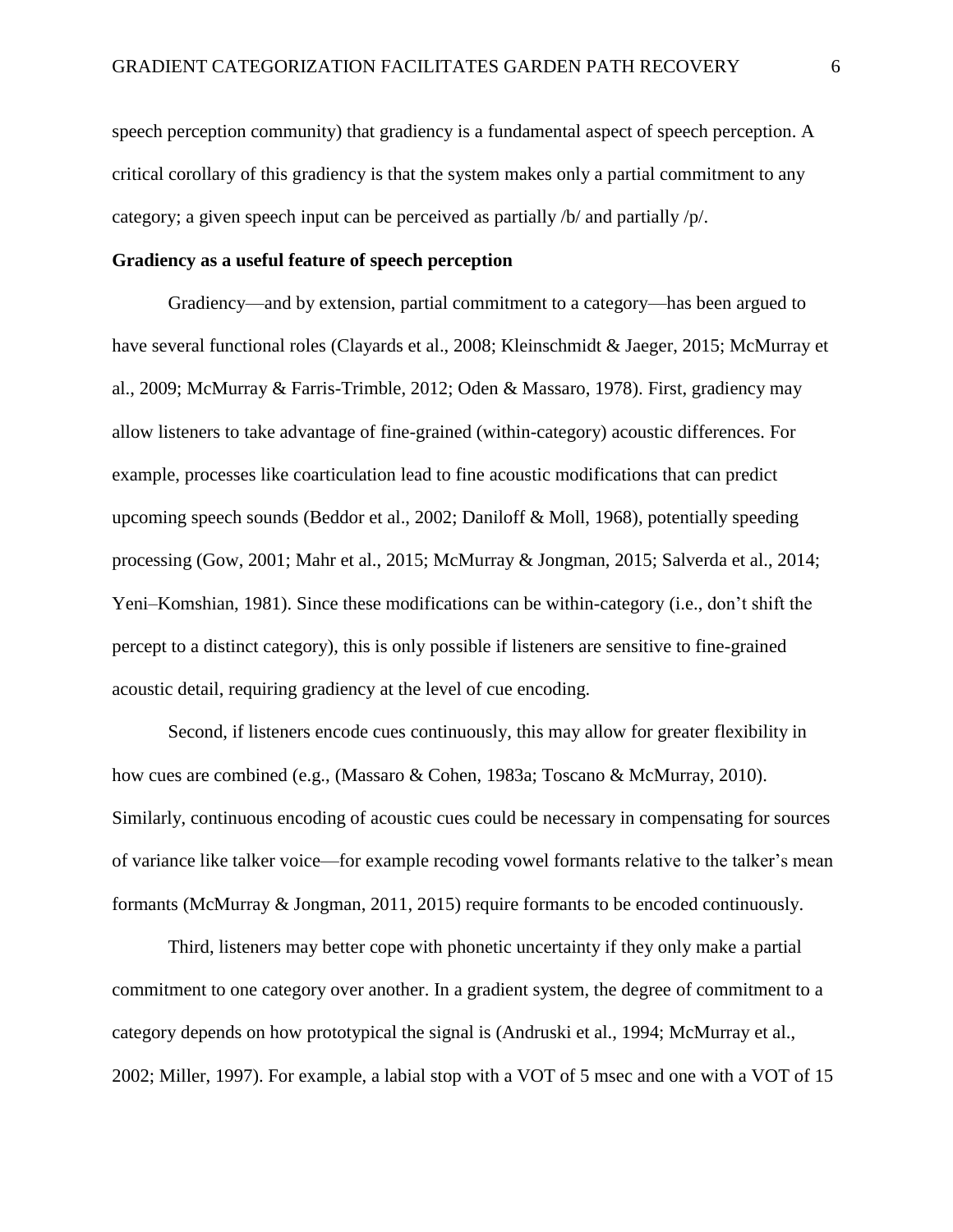msec are both /b/. However, the former is a better example of /b/ and, thus, activates /b/-onset words more strongly; while the latter may partially activate both /b/ and /p/. This has been shown with goodness ratings (Allen & Miller, 1999; Miller & Volaitis, 1989), cross-modal priming (Andruski et al., 1994; Utman et al., 2000), and the visual world paradigm (VWP; McMurray et al., 2002). In line with this, Clayards et al., (2008) showed that listeners adopt a more gradient representation in response to uncertainty. They manipulated the variability of VOTs during a brief training session and found that when VOTs were more variable, listeners' responses were more gradient. The authors interpreted this finding as supporting an ideal observer model in which listeners faced with high uncertainty change the way they map cue values onto phoneme categories—when the signal is ambiguous it is better to keep options open until more information arrives.

One way to capture this flexibility are so-called garden-path words like *ϸumpernickel* (where /ϸ/ has a VOT of 10 msec, which is closer to /b/, but somewhat ambiguous between /b/ and /p/). In this case, listeners may initially activate /b/-initial words like *bumpercar* and *butter*. However, when they hear -*nickel*, they revise their initial interpretation. If listeners fully commit to /b/, they have made a garden path error and may be slow to recover (if at all). In contrast, if they keep /p/-initial items partially active, they may be able to reactivate them more quickly. Crucially, when the VOT is ambiguous (e.g., around 10-15 msec), a misperception is most likely. It is exactly in these situations that the likelihood of needing to revise is the greatest.

McMurray et al. (2009) argued that if the gradient activation of phonemes is reflected in lexical activations, then recovery from such garden paths should be related to within-category differences in VOT. To examine this, they constructed VOT continua ranging from a wellarticulated word (e.g., *bumpercar*) to an overt misarticulation (e.g., *pumpercar*). This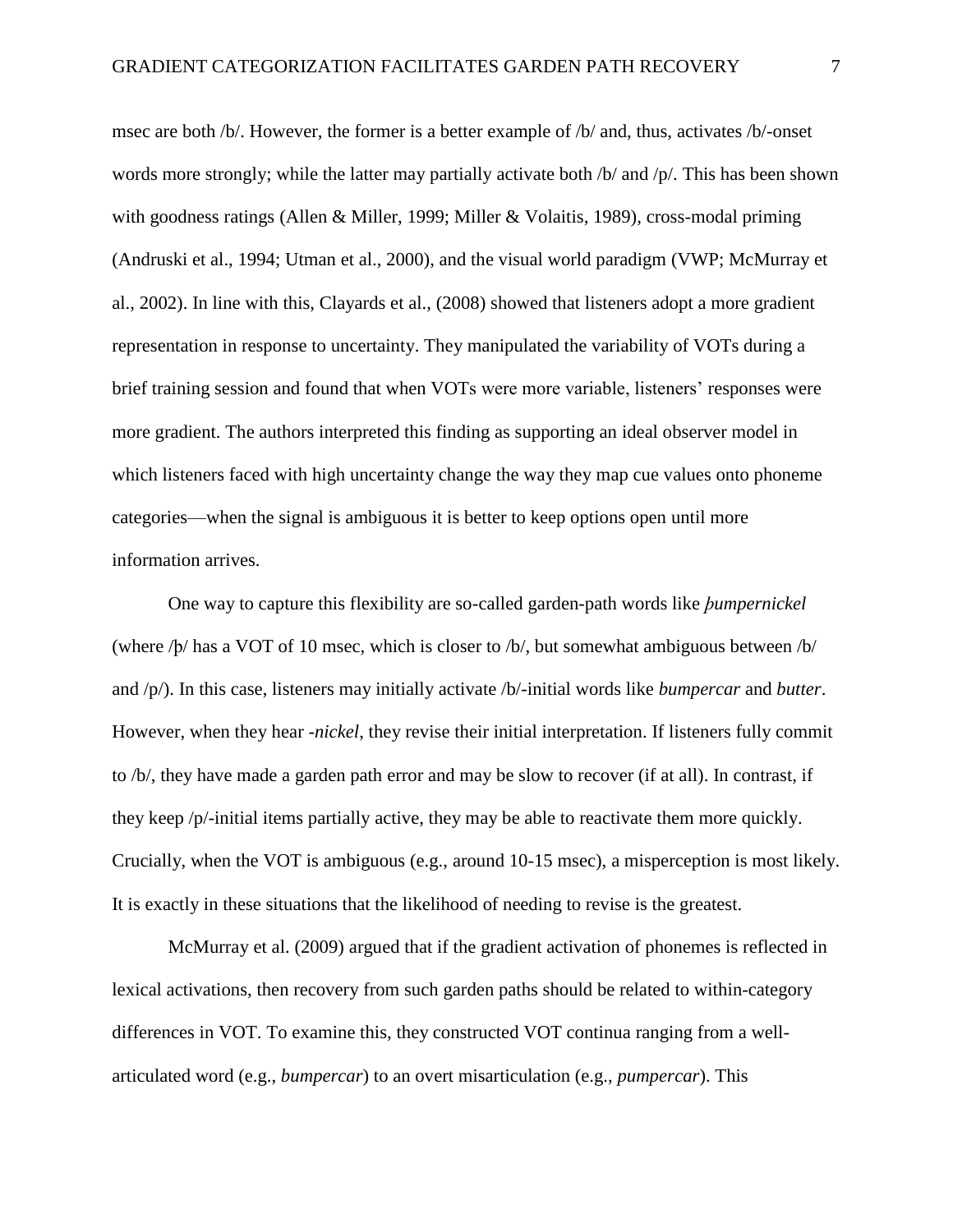manipulation resulted in ambiguous stimuli (e.g., *ϸumpercar*), the onset of which (*ϸumper*) was partially consistent with two words (*bumpercar* and *pumpernickel*). As the VOT of the initial consonant approached the misarticulated endpoint, this induced lexical garden paths: listeners temporarily activated the competitor word (in this case, *pumpernickel*) and only later (upon hearing -/kar/), was there evidence in favor of the target (*bumpercar*).

Listeners' responses were examined in a VWP task which used eye-movements to monitor commitment to the target and competitor over time. As expected, both the probability of a lexical garden path (initial fixations to the competitor), as well as the time to recover from it (fixate the target) were linearly related to the magnitude of the acoustic discrepancy between target and signal. This suggests that an early graded commitment may permit more flexible updating (see also Gwilliams, Linzen, Poeppel, & Marantz, 2018). Further studies have extended this using sentences to force listeners to revise their initial decision (e.g., *The r/wing had an exquisite set of feathers*). Benefits of partial commitment were observed more than a second later (Brown-Schmidt & Toscano, 2017; Connine et al., 1991; Szostak & Pitt, 2013).

Contexts such as those used by Szostak and Pitt (2013), Brown-Schmidt and Toscano, (2017), and McMurray et al., (2009) constitute rather unnatural situations. However, they capture something common. Most real world utterances are less than ideal due to reductions, speech errors, and disfluencies. Moreover, speech is often processed in poor conditions (e.g., a cellphone on a noisy bus, a zoom call with bad internet). These factors make misperceptions common. In fact, in a naturalistic corpus, Bard, Shillcock, and Altmann (1988) found that as many as 21% of words could be recognized only after their offset.

Consequently, a system that maintains competitor activation to the degree that it might be needed later would be well situated for recovering from particularly phonetic ambiguity due to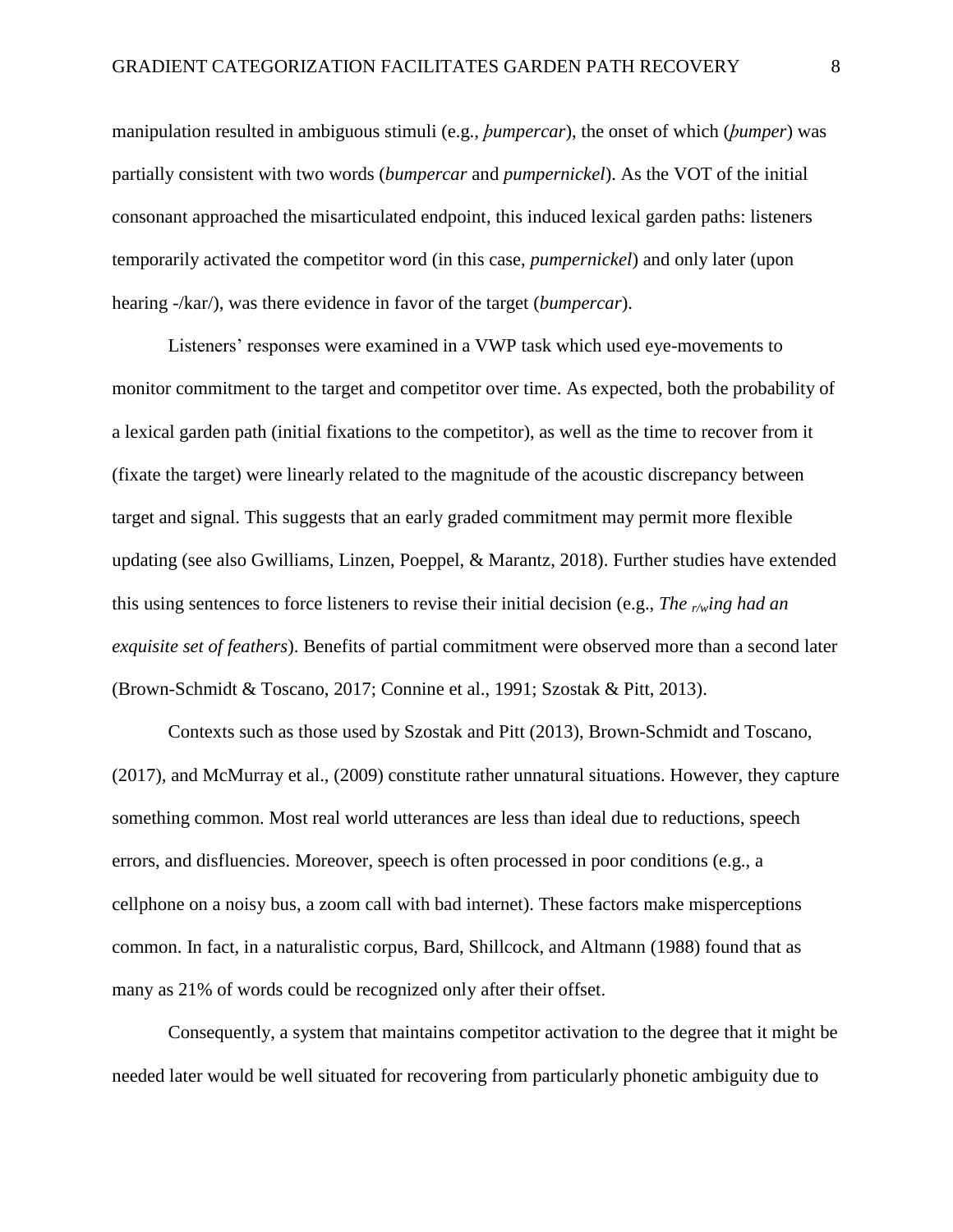reductions or speech errors (see also McMurray & Farris-Trimble, 2012). Indeed, such adaptation could underlie the findings suggesting that normal hearing listeners maintain activation for competitors when processing speech-in-noise (Brouwer & Bradlow, 2016; McQueen & Huettig, 2012), as may cochlear implant users (who face degraded input) also do (Farris-Trimble et al., 2014; McMurray et al., 2016, 2019). In contrast, a categorical system – which ignores within-category detail– may fully commit to the incorrect category and find itself in a costly garden path situation when disambiguating information arrives.

This work suggests that listeners can engage this "strategy" of maintaining partial activation for competing interpretations when the acoustic input is ambiguous. However, this functional role of gradiency is only theoretical. To our knowledge, no study has directly asked if changes in the accuracy of speech perception are related to a listeners' gradiency.

### **Individual differences in speech categorization gradiency**

Recent work suggests there are stable individual differences in gradiency that could be harnessed to ask this question (for a review on individual differences in speech perception, see Yu & Zellou, 2019). Kong and Edwards (2011), based on work by Munson, Edwards and Schellinger (2010) and Massaro & Cohen (1983b), measured the gradiency of listeners' phoneme categories using a visual analogue scaling (VAS) task. Participants heard tokens from a speech continuum (/*da*/ to /*ta*/) in acoustically equally distant steps. Participants responded by clicking on a line whose endpoints were labeled with the endpoints of the continuum; they could click anywhere on the line to rate how *da*-like or *ta-*like it was.

Methods that allow gradient responding are a key element in studying gradiency. For example, a two alternative forced choice (2AFC) identification task forces participants to coerce an underlying gradient percept to one of two options. This leaves uncertainty as to what an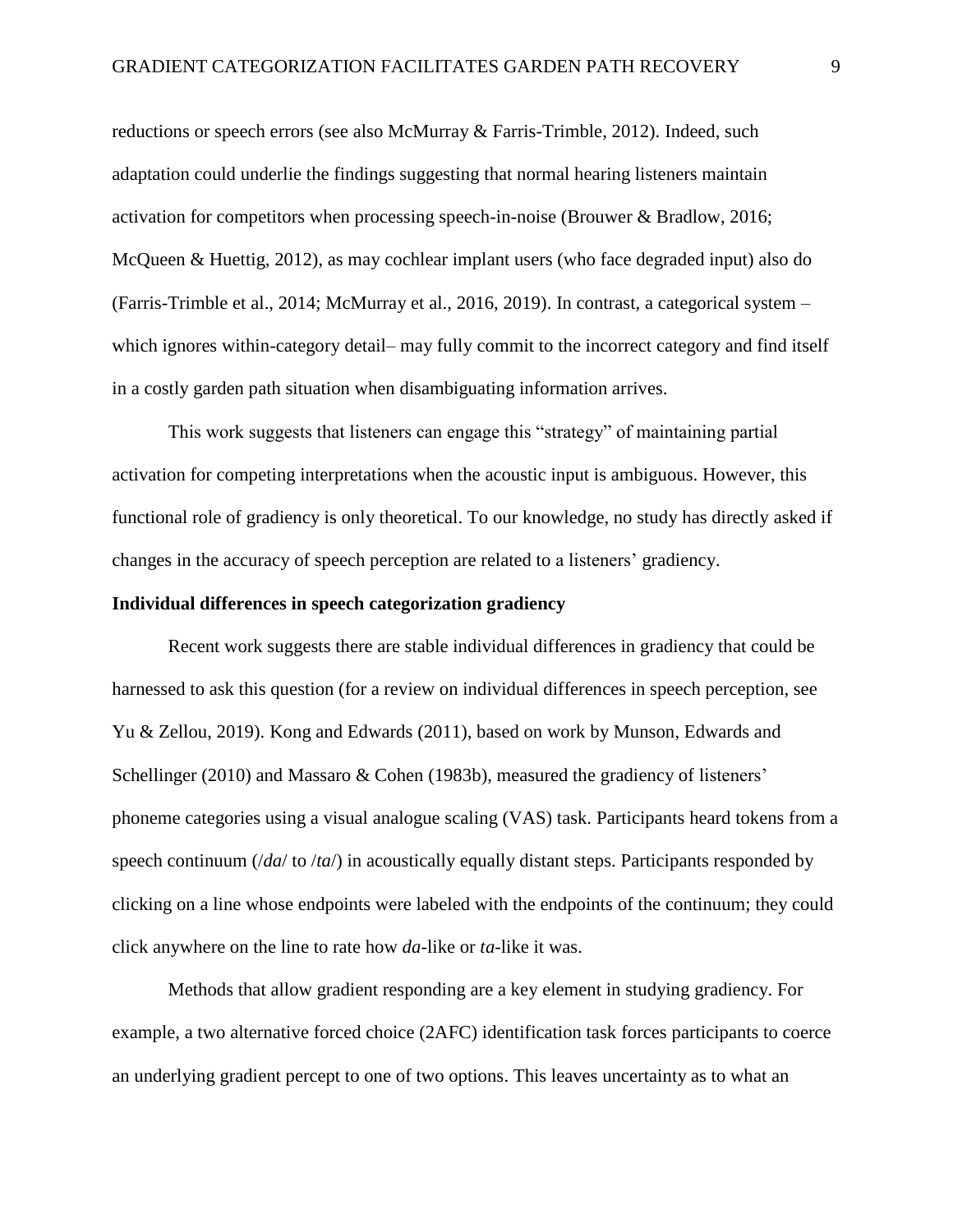ambiguous response means. If a listener categorizes a sound as /d/ on 75% of trials, this could be for at least two reasons. First, the sound could be discretely categorized as /d/ or /t/ on each individual trial; however, due to noise in the encoding of VOT, 25% of trials are miscategorized. Alternatively, they may consistently perceive the sound as 75% /d/-like and choose /d/ on 75% of trials to map their gradient percept onto the responses<sup>2</sup>. A VAS task can distinguish these situations. In the first case, listeners would use only the endpoints of the line, choosing /d/ 75% of the time. In the second case, they would consistently respond at around 75% of the line. Thus, VAS may offer more insight into the underlying cause of a gradient response.

Using this task, Kong and Edwards (2011) showed unexpected individual differences in how listeners categorized speech sounds. Some listeners largely used the endpoints of the line, reflecting a categorical response, while others used the entire range, continuously reflecting the actual VOT (i.e., more gradient). Listeners who responded more gradiently appeared to rely more strongly on a secondary voicing cue  $(F_0)$ . This pattern suggests that gradiency may have a broader role in speech processing. Building on this approach, Kapnoula et al. (2017) examined the relationship between an individual's phoneme categorization gradiency and several other factors linked to speech perception and non-linguistic cognitive processes. This revealed a number of key findings. First, Kapnoula et al (2017) replicated Kong and Edwards' (2011) finding that more gradient listeners showed stronger use of secondary cues. Second, they did not find a robust link between gradiency and executive function. Third, the authors reported a small correlation between categorization gradiency and performance in a sentence-in-noise

 $\overline{a}$ 

<sup>&</sup>lt;sup>2</sup> However, we note that under some views, if they perceive the stimulus as 75% /b/, they should always choose /b/ (Nearey & Hogan, 1986)—thus, whether not a subject adopts this further adds to the ambiguity of interpreting such data.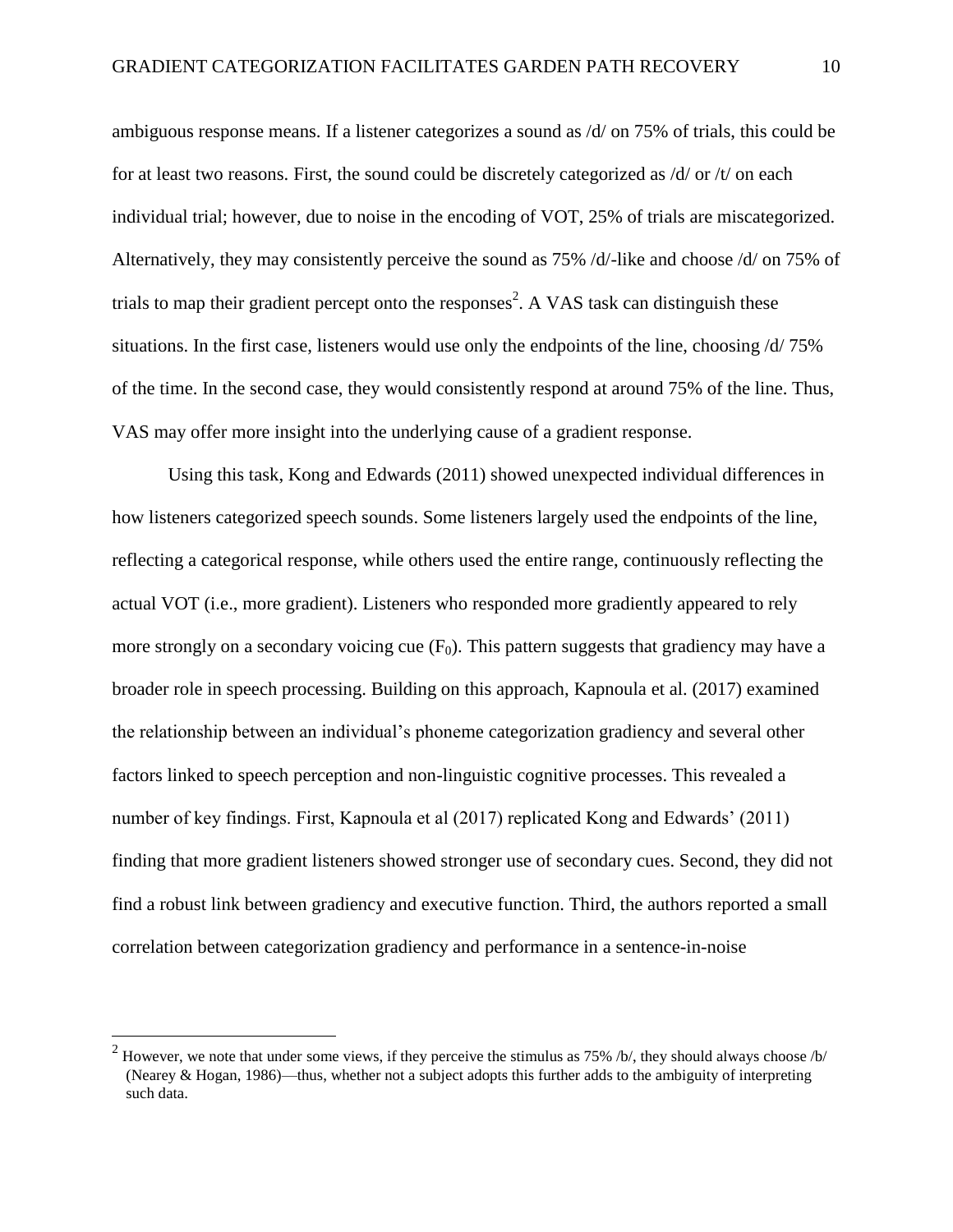comprehension task. This correlation was not significant after controlling for working memory, suggesting that general cognitive function may mediate this relationship.

If we take sentence comprehension in noise as a general measure of speech perception efficacy, the lack of a correlation with gradient categorization seems to argue against a globally beneficial role for gradiency. However, the theoretical argument for gradiency is not that it is globally better – rather that it may help listeners a) better integrate cues; and b) maintain flexibility if they need to revise a decision. That is, gradiency is likely specifically tied to *phonetic* ambiguity. In contrast, speech-in-noise perception may require a host of factors such as general cognitive processes and effort, as well as early auditory processes that segregate signal from the noise, or higher-level sentence comprehension that may help fill in the gaps when words are missed. Thus, speech-in-noise tasks may not best reflect the functional role gradiency in speech perception.

## **Present study**

This study examines the role of speech categorization gradiency in coping with phonetic ambiguity and uncertainty in speech perception. We ask two key questions. First, is gradiency a general property of a listener – does it extend to multiple phonetic contrasts and play a role in multiple cue integration? This is critical for establishing if gradiency is tied to phonological processing more generally, or if it is a property of how we process specific cues. Second, we ask if this gradiency has functional consequences for word recognition. Our hypothesis is that gradiency may be beneficial when phonetic ambiguity leads to an incorrect early interpretation that must be revised later (i.e., a lexical garden-path).

Following Kapnoula et al. (2017), we used the VAS paradigm to measure individuals' degree of speech categorization gradiency. Listeners heard tokens from a voicing continuum (*bin*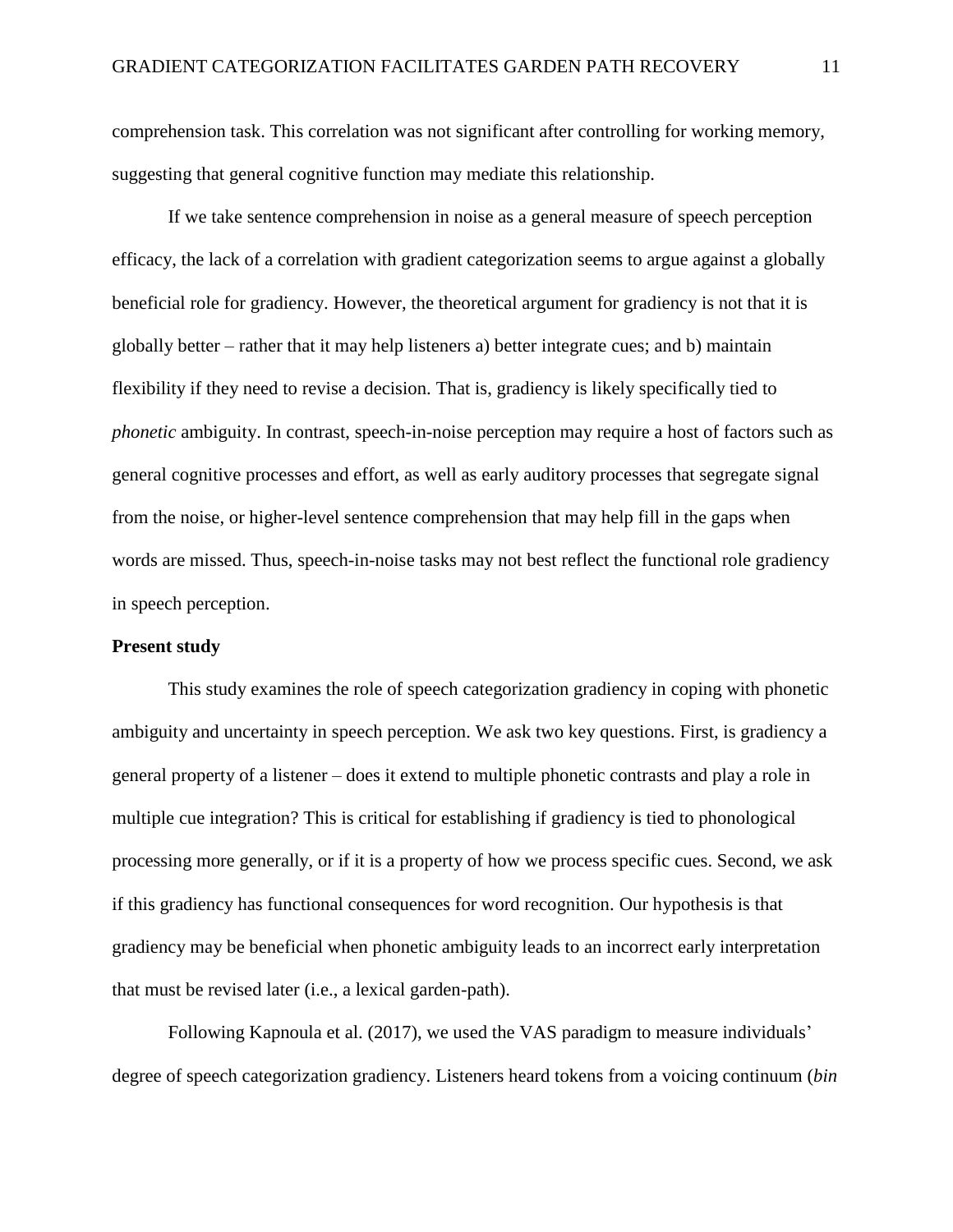to *pin*) and responded by clicking on a line to indicate how *bin*-like or *pin-*like each stimulus was. From this, we extracted a measure of categorization gradiency. We also used a fricative continuum in the VAS task to determine if VAS gradiency is stable across different acoustic/phonetic cues. Additionally, we used a visual version of the VAS task to evaluate individuals' bias in how they use the VAS. This allowed us to determine if the VAS results in speech were specific to that domain, and to measure any general bias and partial it out of our measure of interest. Finally, we measured the use of two secondary cues for voicing  $(F_0$  and vowel length), and one secondary cue used for distinguishing between fricatives (formant transitions). With these new continua, we sought to replicate and extend previous findings showing that gradiency is positively correlated to multiple cue integration (Kapnoula et al., 2017; Kong & Edwards, 2016).

As a whole, this set of measures was crucial for understanding what it means for listeners to be gradient: is this an idiosyncratic property of how they process specific acoustic cues, or a general property of listeners? If it is the former, one might expect a weak correlation between fricative and voicing gradiency, each should be correlated only with the related secondary cue use. If it is the latter, there should be a more uniform pattern of correlations. And if this is indeed a general property of perception (not just speech), or even a cognitive bias, the visual task should reflect this.

Next, we asked, whether gradiency predicts participants' ability to recover from lexical garden-paths after phonetic ambiguity. For this, we used a paradigm similar to the McMurray et al., (2009). We constructed VOT continua from word pairs like *bumpercar* and *pumpernickel* that ranged from a correct articulation (e.g., *pumpernickel*) to a clear misarticulation (e.g., *bumpernickel*). Our prediction was that listeners with higher gradiency should be better at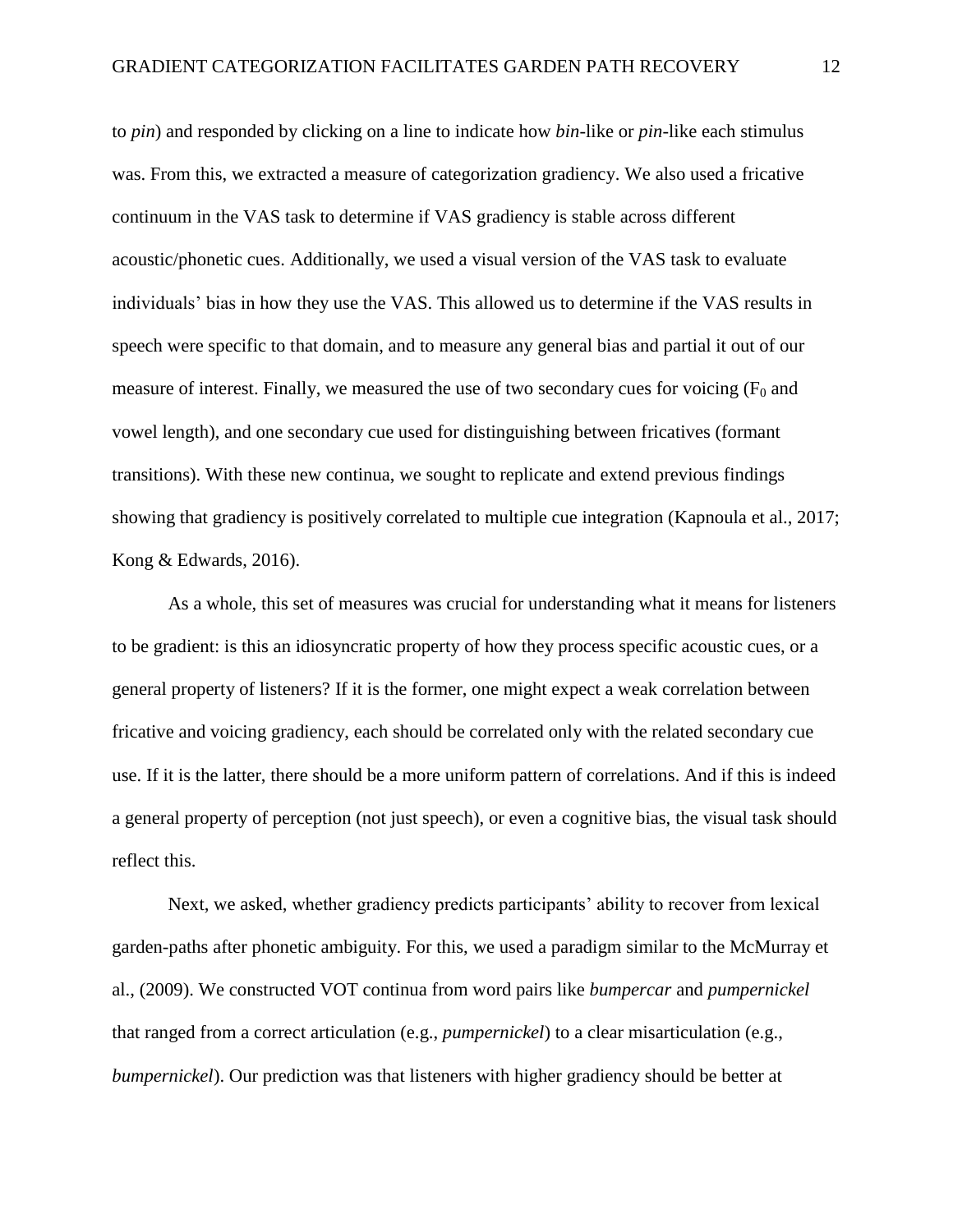perceiving and maintaining ambiguous acoustic information. Consequently, not fully committing to a speech category should allow those listeners to recover from initially misguiding information more often and/or more rapidly.

Finally, as a secondary goal, we evaluated the role of gradiency in speech-in-noise perception using a different task than Kapnoula et al., (2017). The sentence-level information available in their task may have helped listeners figure out the missing information using topdown information. Consequently, the finer grained analysis of the signal tapped by the VAS may not have been needed. Here, we assessed speech-in-noise perception using isolated words (Torretta, 1995). This task does not allow participants to take advantage of sentence-level information, forcing them to rely more on the acoustic input. If gradiency is broadly beneficial for speech perception, it should be correlated with performance in this task. In contrast, if gradiency plays a more targeted role in maintaining flexibility when phonetic cues are ambiguous; this task should not be correlated with gradiency.

#### **Method**

### **Participants**

Sixty-seven (67) monolingual English speakers participated in this experiment. To verify these sample sizes were adequate to detect reasonable effects, we calculated minimum detectable effects (MDEs; i.e. smallest detectable effect size given a fixed alpha, power, and sample size) using G\*Power (Faul et al., 2009, 2007). See Supplement 5 for analyses and results.

Participants had normal/corrected-to-normal vision and no known hearing or neurological impairments. Participants received course credit, and underwent informed consent in accord with University of Iowa IRB policies. One participant was excluded due to failure to follow the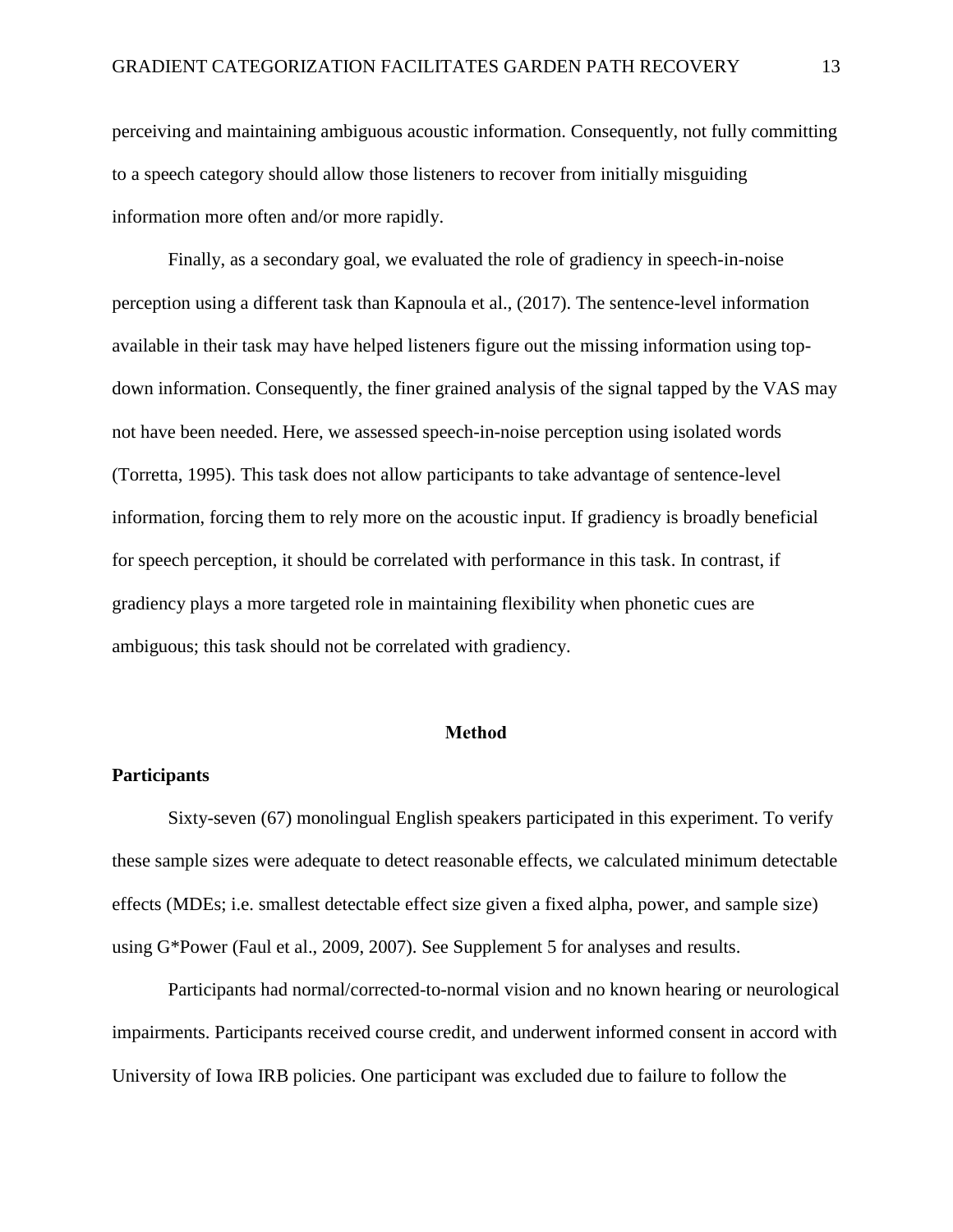instructions. An additional 9 failed to return on the second day of the experiment. Two participants were excluded from the VWP analyses due to eye-tracking-related problems. We used all subjects that were available for a given analyses which left samples between 55 and 67 for different analyses.

# **Overview of measures**

*Categorization gradiency.* Our critical independent variable was gradiency of speech categorization along the voicing continuum. This was assessed via a VAS task (Kapnoula et al., 2017; Kong & Edwards, 2011; Munson & Carlson, 2016; Schellinger, Edwards, Munson, & Beckman, 2008) using a voicing  $(b/-16/ p)$  continuum (Table 1: Voicing VAS). We used this task with a fricative continuum to examine whether gradiency is stable across contrasts (Table 1: Fricative VAS). Additionally, we used a visual continuum to assess individuals' bias in how they use the VAS and to partial this variance out of our measure of interest (Table 1: Visual VAS).

*Secondary cue use.* We used 2AFC tasks to assess secondary cue use  $(F_0$  and vowel length as voicing cues; and transition/vowel as a frication cue; Table 1: 2AFC tasks). These tasks were meant to validate previous results showing that gradiency is positively correlated to multiple cue integration (Kapnoula et al., 2017; Kim et al., 2020; Kong & Edwards, 2016). If both (gradiency and secondary cue use) are general properties, then we should observe correlations between cue use measures and their corresponding gradiency measures, as well as among the three cue use measures. In contrast, if gradiency is tied to specific cues, then we should only see correlations with gradiency for those cues (e.g., VOT gradiency with voicing).

*Garden-path recovery*. The critical dependent measure was listeners' flexibility in recovering from lexical garden-paths, also along a voicing continuum. To assess recovery, we used a VWP task (similar to that of McMurray et al., 2009; Table 1: VWP). Our hypothesis was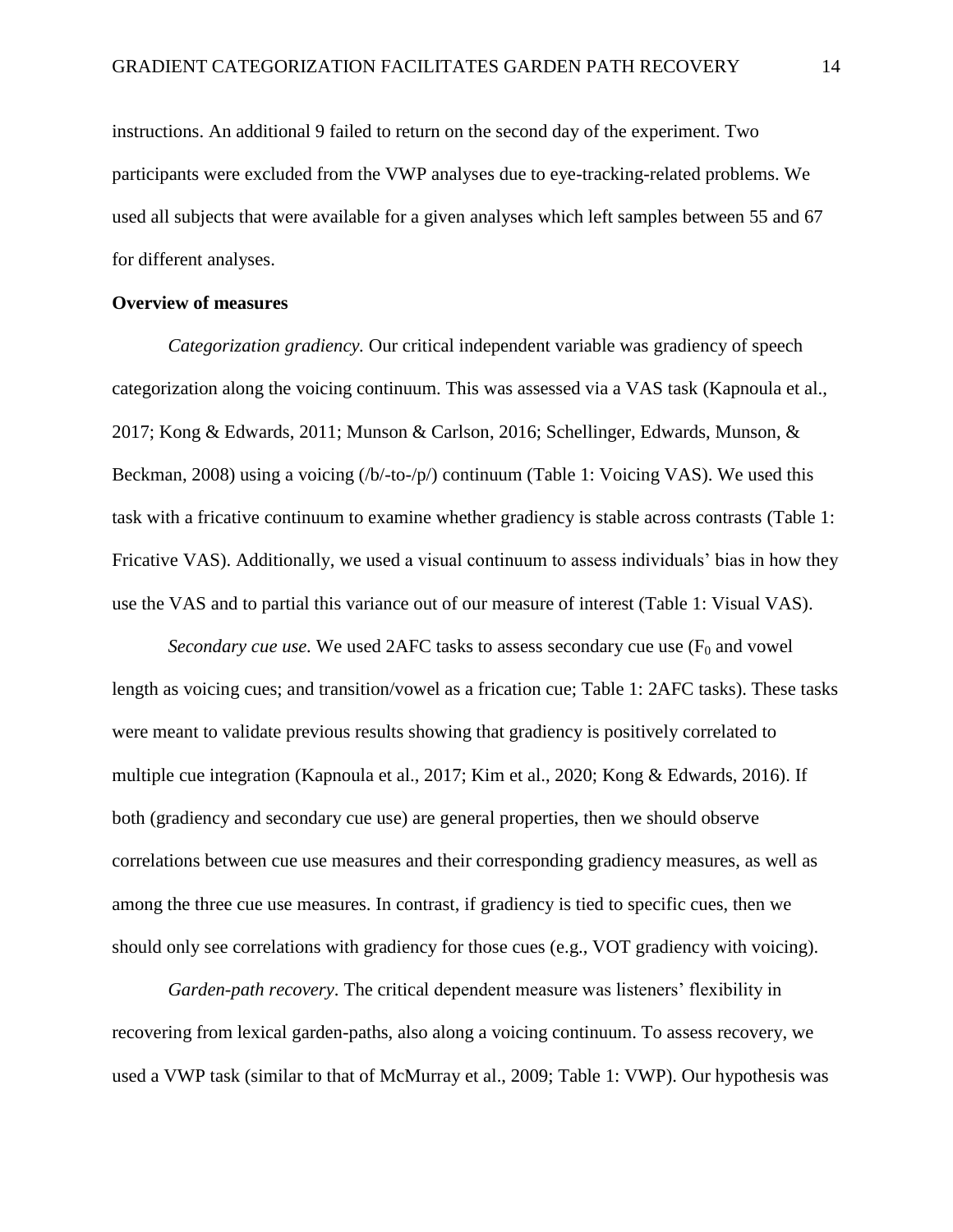that more gradient listeners would maintain multiple partially active speech categories and therefore be better at recovering from the lexical garden-paths. In other words, *higher level of gradiency should predict better recovery from lexical garden- paths*.

| Day          | Order                                             | Task                  | Contrast (dimensions)                                | Measure                                    |
|--------------|---------------------------------------------------|-----------------------|------------------------------------------------------|--------------------------------------------|
| $\mathbf{1}$ | counterbalanced)<br>order<br>1<br><i>internal</i> | Voicing VAS           | $b/p$ (VOT $\times F_0$ )                            | Speech $(b/p)$ categorization<br>gradiency |
|              |                                                   | <b>Fricative VAS</b>  | s/ $\int$ (frication $\times$ formant<br>transition) | Speech $(s/f)$ categorization<br>gradiency |
|              |                                                   | <b>Visual VAS</b>     | apple/pear                                           | VAS usage bias                             |
|              | counterbalanced)<br>(internal order               | Voicing 2AFC          | $b/p$ (VOT $\times F_0$ )                            | Secondary cue use $(F_0)$                  |
|              |                                                   | Voicing 2AFC          | $b/p$ (VOT $\times$ vowel length)                    | Secondary cue use (vowel)<br>length)       |
|              |                                                   | <b>Fricative 2AFC</b> | s/ $\int$ (frication $\times$ formant<br>transition) | Secondary cue use<br>(transition/vowel)    |
|              | 3                                                 | Speech-in-noise       |                                                      | Speech perception in noise                 |
| 2            | 4                                                 | VWP                   | $b/p$ (VOT)                                          | Flexibility in spoken word<br>recognition  |

Table 1. *Summary of tasks*

*Speech-in-noise*. Following up on Kapnoula et al. (2017), we asked whether gradiency is related to word recognition in noise (Table 1: Speech-in-noise). If gradiency aids speech perception globally, then higher gradiency should predict better word recognition in noise; but, if gradiency is more targeted (e.g., ambiguous cues), it may not be related to speech-in-noise.

Participants performed the VAS, 2AFC, and speech-in-noise tasks on day 1 and returned on a second day for the VWP task (Table 1).

# **Measuring categorization gradiency (VAS tasks)**

*Stimuli:* Similarly to Kapnoula et al. (2017), we used a stop-onset (*bin*-*pin*) continuum. Stimuli were constructed from recordings of natural speech recorded by a male monolingual speaker of American English. We created a 7×5 *bin*-*pin* continuum by manipulating the two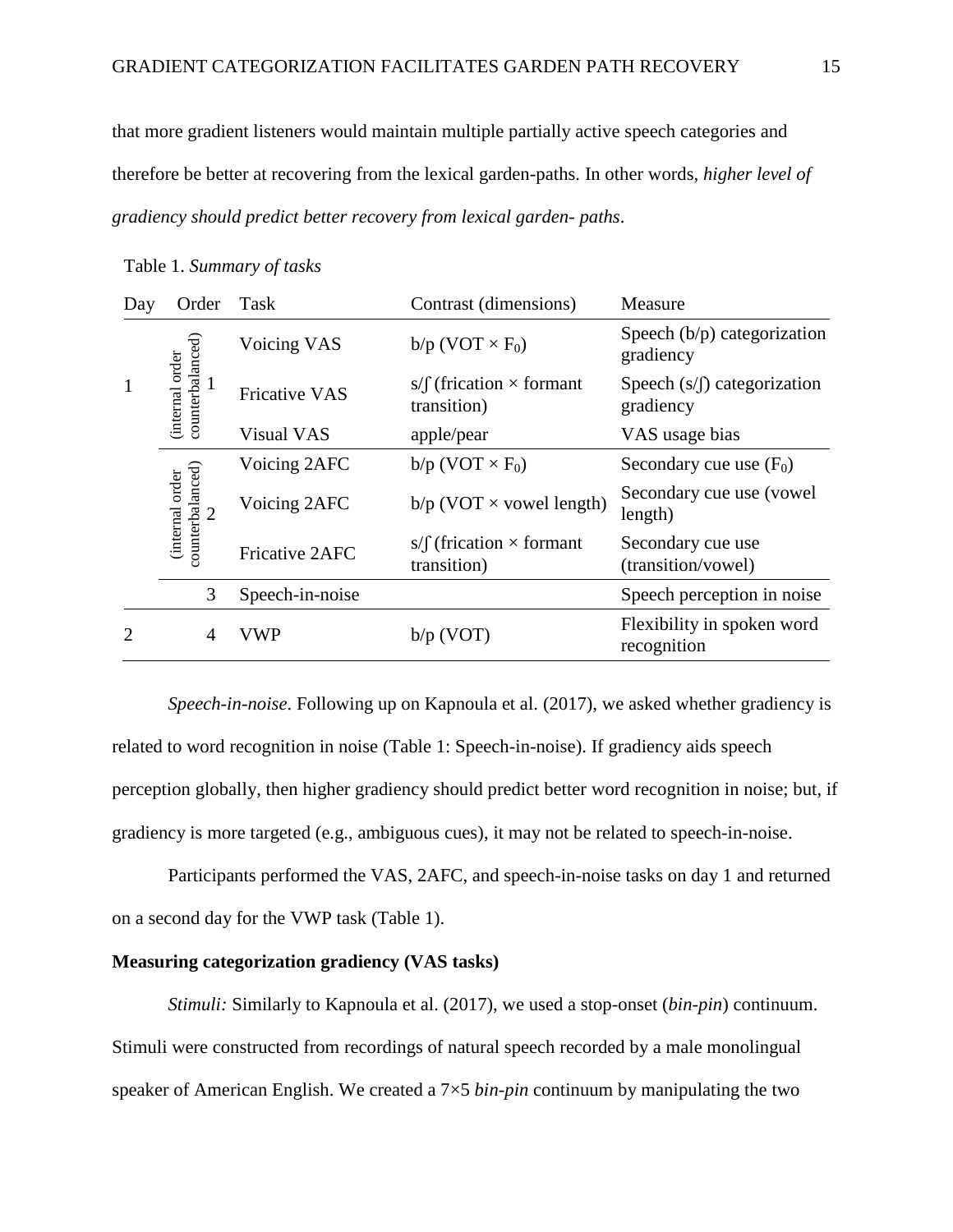major cues used to distinguish /b/ from /p/: VOT and pitch  $(F_0)$ . Pitch was manipulated using the Pitch Synchronous Overlap Add (PSOLA) method, in Praat (Boersma & Weenink, 2016 [version 5.3.23]). Average pitch was 138 Hz for *bin* and 146 Hz for *pin*. The pitch contours for each word were extracted and modified to create five contour steps of identical length and shape, differing only in average  $F_0$  (138, 140, 142, 144, and 146 Hz). We then replaced the original pitch contours with each of these new contours and each token was resynthesized.

We next constructed a VOT continuum for each pitch step. VOT varied in 7 steps from 0 to 40 msec approximately 6.7 msec apart. Stimuli were constructed using the progressive crosssplicing method described by Andruski et al. (1994); progressively longer portions of the onset of the voiced sound (/b/) were replaced with analogous amounts taken from the aspirated period of the corresponding voiceless sound  $(\frac{p}{p})$ .

The fricative VAS task used a 7×2 *same*-*shame* continuum. Stimuli were constructed by manipulating the spectral peak of the frication and the formant transitions (details in Supplement S1. Lastly, for the visual VAS task, we used a  $7\times5$  apple-pear continuum with stimuli varying in shape and color (red $\rightarrow$ yellow; details in Supplement S2).

*Design.* Each participant heard each b/p stimulus three times for a total of 105 trials. Fricatives were presented seven times each for a total of 98 trials. Visual stimuli were presented five times each for 175 total trials. These were done on separate blocks.

*Procedure*. On each trial, participants saw a line whose ends were labeled according to the two categories (*bin, same, apple* were always on the left). They listened to/saw a stimulus and clicked on the line to indicate where they thought it fell on the continuum. When they clicked, a rectangular bar appeared where they clicked and they could then change their response or press the space bar to verify it. Each VAS task took approximately 7.5-10 mins.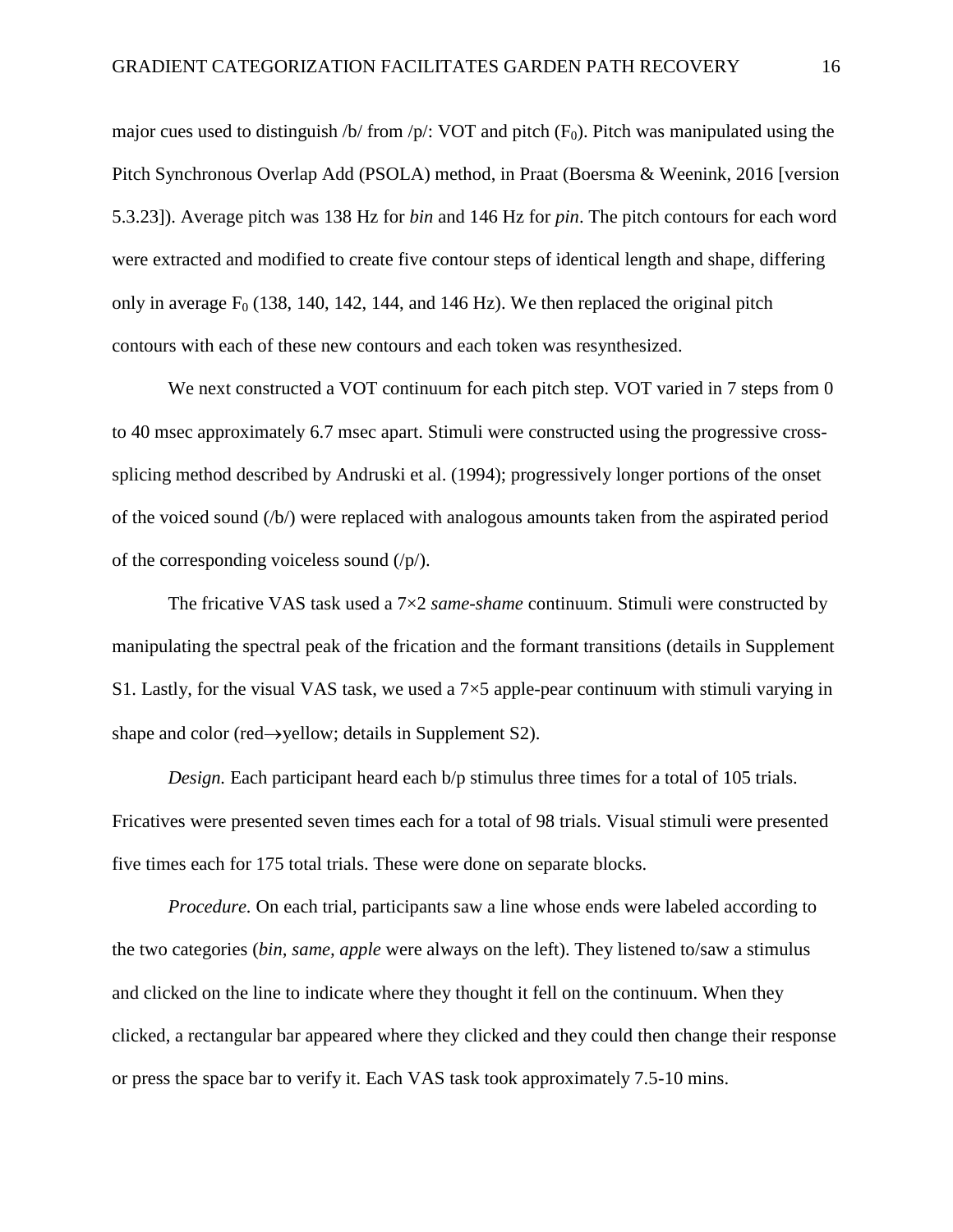*Measuring gradiency.* As in Kapnoula et al ( 2017), we used the rotated logistic function (Equation 1) to fit participants' response functions for the auditory and visual VAS tasks. Unlike standard logistic regression, this provides orthogonal measures of gradiency and secondary cue use (i.e., use of  $F_0$ ).

$$
p(resp) = b_1 + \frac{(b_2 - b_1)}{\left(\frac{-4 \cdot s \cdot 2 \cdot \upsilon(\theta)}{(b_2 - b_1)}\right) \left(\frac{\tan(\theta) \cdot (x_0 - VOT) - F_0}{\sqrt{1 + \tan(\theta)^2}}\right)}
$$
(1)

This equation has 6 parameters. As in the four-parameter logistic:  $b_1$  and  $b_2$  are the lower and upper asymptotes. However, boundary is handled differently. This equation assumes a diagonal boundary in two-dimensional (VOT  $\times$  F<sub>0</sub>) space that can be described as a line with some cross-over point (along the primary cue, VOT) and an angle,  $θ$ . A  $θ$  value of 90<sup>°</sup> indicates exclusive use of the primary cue, while a  $\theta$  of 45<sup>°</sup> reflects use of both cues. Thus, the boundary is captured by both  $x_0$  and  $\theta$ . After the boundary vector is identified, this equation rotates the coordinate space to be orthogonal to this boundary (the  $tan(\theta)$  term) and the slope (*s*) of the function is then perpendicular to this diagonal boundary. Lastly,  $v(\theta)$  switches the slope direction, if  $\theta$  is less than 90. This is done to keep the function continuous.

This *rotated logistic* function models the gradiency of the function with a single parameter that indicates the derivative of the function orthogonal to the (diagonal) boundary; steeper slopes indicate a more categorical response. The slope value is taken as a measure of categorization gradiency. This function is superior to the standard logistic in that it 1) allows for asymptotes that are not 0 and 1; 2) does not conflate the boundary along each dimension and the slope; and 3) allows a single estimate of slope that pools across both dimensions.

The equation was fit to each participant's VAS responses using a constrained gradient descent method implemented in Matlab (using FMINCON) that minimized the least squared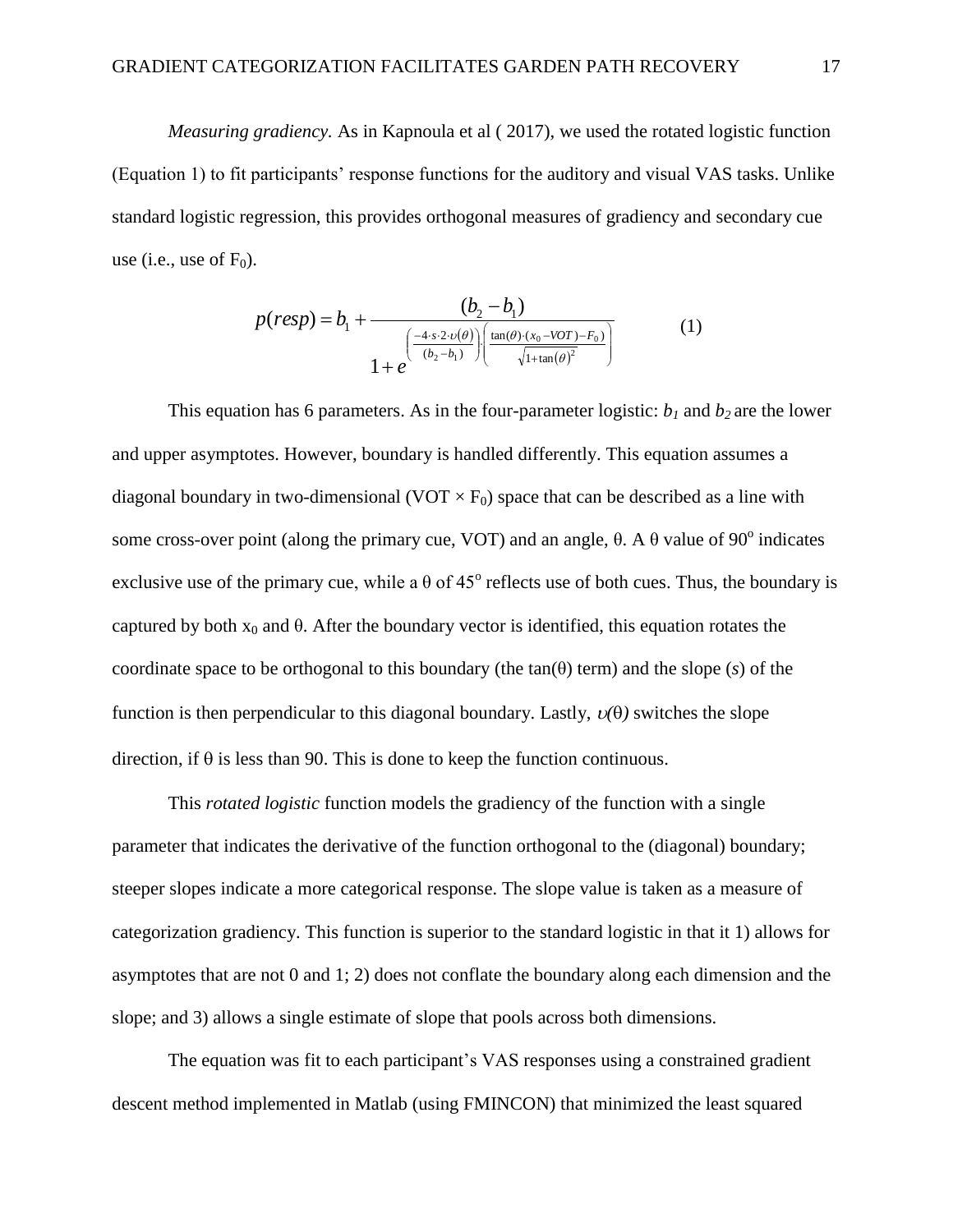error (free software available at McMurray, 2017). Fits were good, with an average  $R^2$  of 0.94<sup>3</sup>, 0.99, and  $0.95<sup>4</sup>$  for the voicing, fricative, and visual tasks respectively.

# **Measuring secondary cue use (2AFC tasks)**

Similarly to Kapnoula et al. (2017), we evaluated secondary cue use. The same word pairs from the VAS tasks: (*bin*-*pin* and *same*-*shame*) were used to construct two labial and one fricative stimulus sets. Each set manipulated the primary cue (VOT/frication) along a 7-step continuum. In addition, two levels of a secondary cue were used  $(F<sub>0</sub>$  and vowel length in separate continua for the labial sets in and formant transition for the fricative set). Stimuli from each set were presented in separate blocks and participants identified the word they heard. To measure secondary cue use, we estimated the shift in the categorization function along the primary cue between the two levels of the secondary. Details can be found in Supplement S3.

## **Measuring recovery from lexical garden-paths**

*Design and materials*. To measure how flexibly listeners cope with temporary ambiguities during spoken word recognition, we used a VWP task based on McMurray et al. (2009). In this task, auditory stimuli were based on word pairs like *barricade*-*parakeet*. Words in each pair differed in initial voicing  $(b/$  versus  $/p$ ), but were identical for the next 2-5 phonemes. Thus, whenever the initial VOT was ambiguous, the word would be disambiguated by later information (e.g., the *–ade* or *–eet*). Five such pairs were developed (Table 2).

For each pair, VOT was manipulated along a continuum to create a word to nonword continuum (e.g., *barricade* [bærəkeɪd**]** to *parricade* [pærəkeɪd]). Stimuli were constructed by splicing natural recordings. We started by recording complete exemplars of both items in each pair, with both a voiced and voiceless onset (e.g., *barricade, parricade, barakeet,* and *parakeet*).

 $\overline{a}$ 

<sup>&</sup>lt;sup>3</sup> Five problematic fits were excluded.

<sup>&</sup>lt;sup>4</sup> One problematic fit was excluded.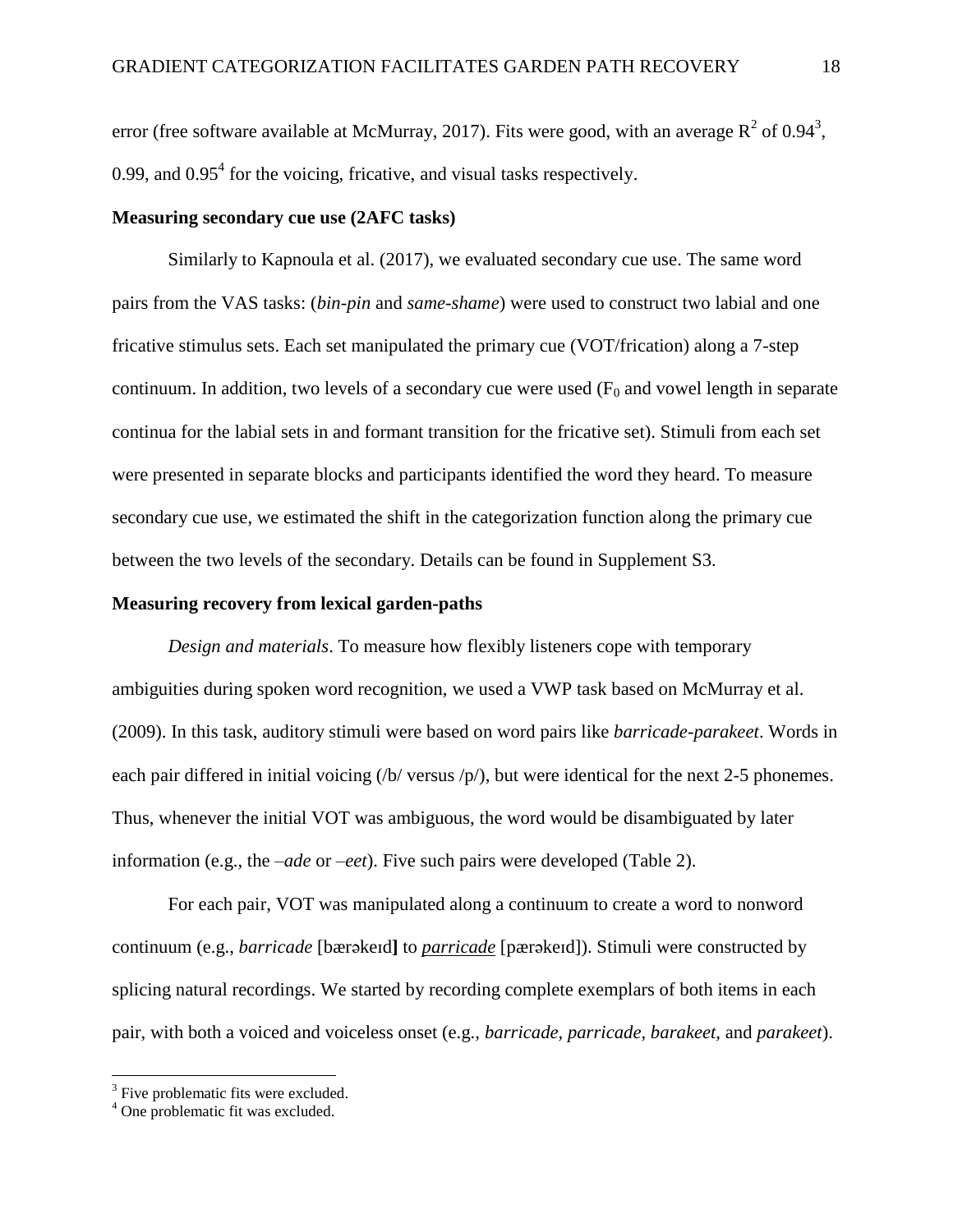A native American English speaker recorded multiple tokens of each item in a sound attenuated room at 44,100 Hz and the best exemplars for item were identified. Recording were then split into two parts: the onset (e.g., *bumper*- from *bumpercar*) and the offset (e.g., -*car*). Stimuli were cut at the zero-crossing closest to the point of disambiguation (POD;  $\sim$  384.1 msec).

| Set | Voiced Word      |            | Voiceless Word |                                 | Overlapping    |
|-----|------------------|------------|----------------|---------------------------------|----------------|
|     | Spelling         | <b>IPA</b> | Spelling       | <b>IPA</b>                      | phonemes       |
|     | bumpercar        | bamparkar  | pumpernickel   | <b>p</b> <sub>A</sub> mparnikal | 5              |
| 2   | barricade        | bærəkeid   | parakeet       | pærakit                         | 4              |
| 3   | <b>blanket</b>   | blænkit    | plankton       | plænkton                        | 4              |
| 4   | beachball        | bit(bol    | peach-pit      | pitfpit                         | $\overline{2}$ |
|     | <b>billboard</b> | bilbard    | pill-box       | pilb <b>pks</b>                 | 3              |

Table 3. *Stimuli used in the Lexical garden path task (in International Phonetic Alphabet;* 

Note: underlined portions marks phonemic overlap between the words in a pair; bolded portions mark offsets

The onset portions may contain coarticulatory cues predicting the offset (e.g., the *barri*  from *barricade* may predict *–cade* more than *–keet*). To address this, each of the two voiced onsets in a pair (e.g., *bumpercar* and *bumpernickel*) was spliced onto each of the two offsets (e.g., *bumpercar* and *bumpernickel*; see Supplement Fig.S4.A). Thus, half of the resulting stimuli contained parts from the same item (e.g., *bumpercar* and *bumpercar; matching splice*) and half were made from different items (e.g., *bumpercar* and *pumpercar; mismatching splice*). This counter-balanced coarticulatory cues in the onsets (e.g., the -er in *bumper* appeared with coarticulation from both the -ar in *car* and with -ɪ from -*nickel*).

Finally, we constructed the VOT continua. Items differing only in the voicing of the onset consonant were paired (e.g., *bumpercar* and *pumpercar*) and were used as the endpoints to create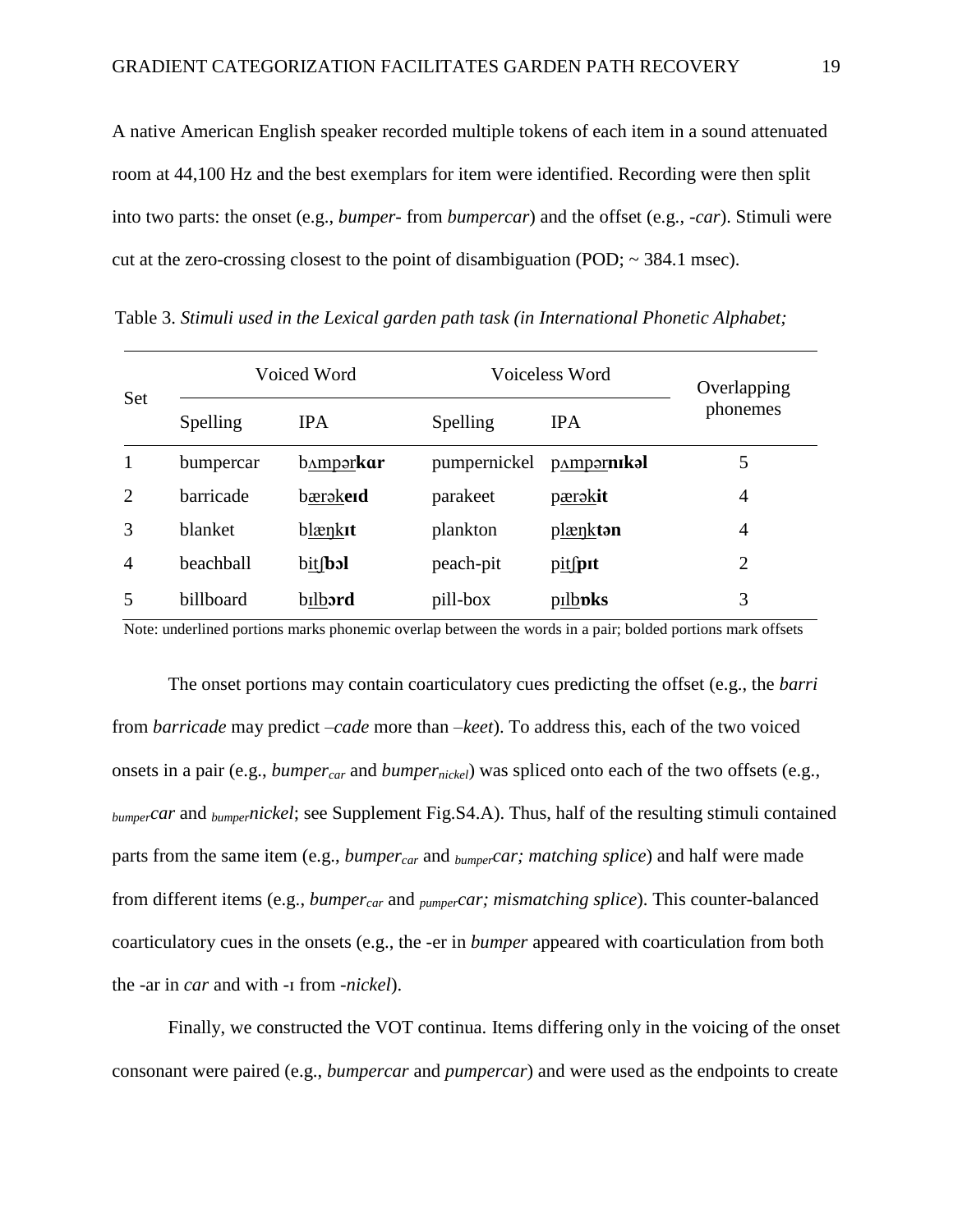7-step (0–48 ms) VOT continua. Continua were constructed using progressive cross-splicing. This yielded 140 auditory items (5 pairs  $\times$  2 splice conditions  $\times$  2 offsets  $\times$  7 VOT steps; see Supplement Fig.S4.B). Each item was presented 3 times resulting in 420 experimental trials.

Ten pairs of fillers were used. Filler items began with continuants  $(1/$  and  $/r$ ); they were phonetically dissimilar from one another; and had minimal overlap (e.g. *limousine* and *raspberry*). Similar to experimental items, there were two versions of each filler: unaltered (e.g., *limousine*) and misarticulated (e.g., *rimousine*). No splicing was performed. Each of the 10 filler words was presented 21 times in its correct and mispronounced form, yielding a total of 420 (5 pairs  $\times$  2 variants  $\times$  21 repetitions) filler trials (equivalent to the experimental).

Each experimental pair was grouped with a filler pair to form a 4-item set (e.g., *barricade*, *parakeet*, *limousine*, and *raspberry* formed one set), with the constraint that all items within a set were semantically unrelated and had the same number of syllables and stress pattern.

Visual stimuli consisted of 20 pictures, one for each of the four words in each of the five sets. Pictures were developed using a standard lab procedure (McMurray et al., 2010). For each word, several pictures were downloaded from a clipart database and viewed by a small focus group. From this set, one image was selected as the most representative exemplar. These were edited to remove extraneous elements, adjust colors, and ensure a clearer depiction of the intended word. Final images were approved by a lab member with extensive VWP experience.

*Procedure.* Participants were familiarized with the pictures by seeing each picture along with its printed name. After being fitted with the eye-tracker, they were given instructions. On each trial, participants saw the four pictures of a given set along with an X. Subjects could click on this X if they thought none of the four pictures matched what they heard (e.g., if they heard *parricade* and did not recover).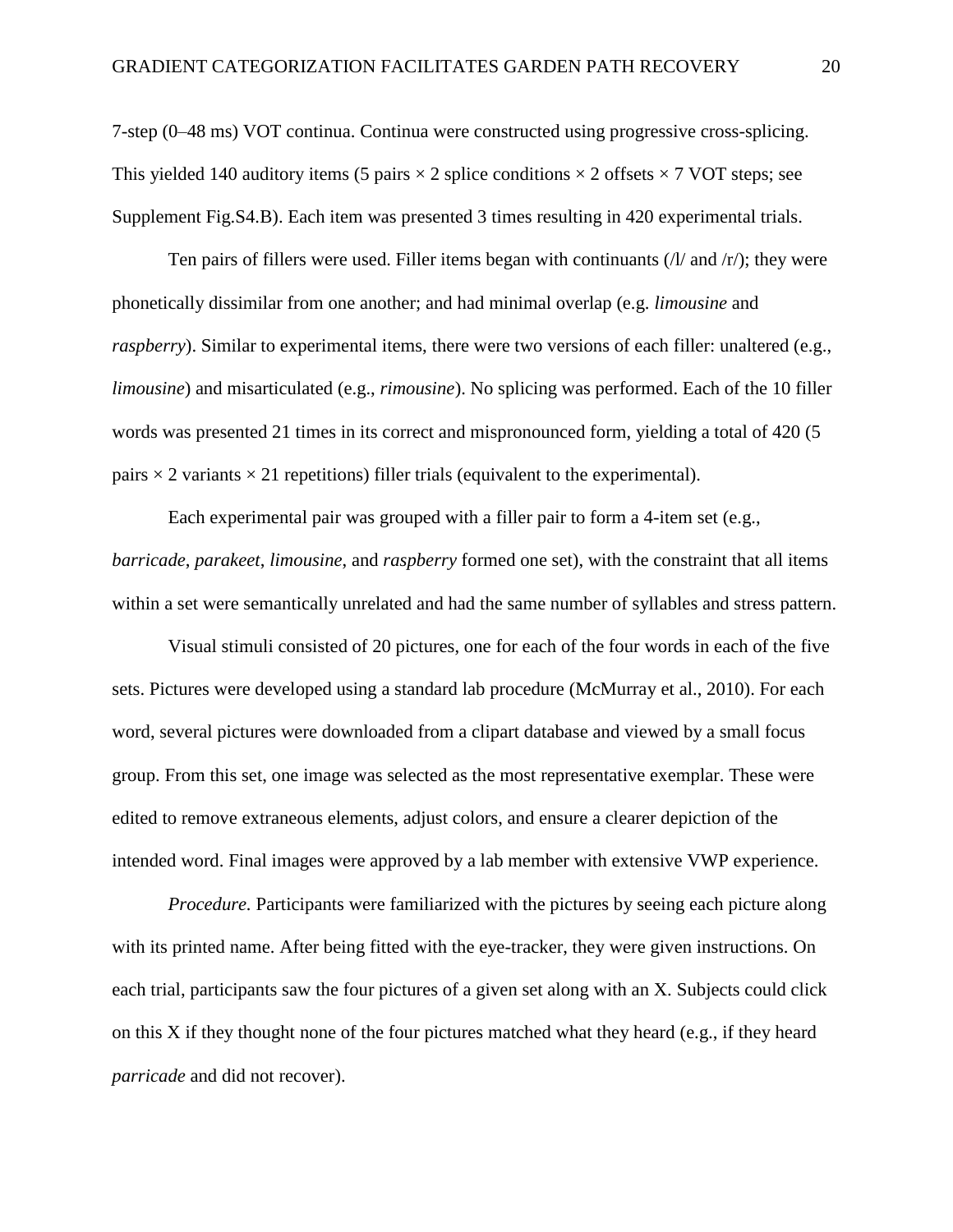Stimuli were presented on a 19" monitor operating at  $1280 \times 1204$  resolution. The five visual stimuli were presented in a pentagonal display (see Supplement Fig.S5). The center of each picture was equidistant from the center of the screen (440 pixels) and from each other (517 pixels). The position of the four pictures was randomized across trials, except for the X which was always at the bottom. Each picture was  $300 \times 300$  pixels, while the X was  $66 \times 80$  pixels.

At the beginning of each trial, a red circle appeared at the center of the screen along with the five pictures. After 500 msec, the circle turned blue and participants could click on it to hear the auditory stimulus. This pre-scan gave participants time to briefly look at the pictures before hearing the target word, thus minimizing eye-movements due to visual search (rather than lexical processing). Once participants clicked on the circle, it disappeared and the auditory stimulus was played. Participants then clicked on the corresponding picture, and the trial ended. There was no time limit, but participants typically responded in less than 2 sec ( $M = 1325$  ms,  $SD = 200$  ms). *Eye-tracking recording and analysis.* We recorded eye-movements at 250 Hz using an SR Research Eyelink II head-mounted eye-tracker. Both corneal reflection and pupil were used whenever possible. Participants were calibrated using the standard 9- point procedure. They eyetracking record was automatically parsed into saccades and fixations using the default psychophysical parameters, and adjacent saccades and fixations were combined into a single "look" that began at the onset of the saccade and ended at the offset of the fixation (see also McMurray et al., 2002, 2010). Eye-movements were recorded from the onset of the trial (blue circle) to the response (mouse click). This variable trial duration makes it difficult to analyze results late in the time course. To address this issue, we adopted the approach of many prior studies (Allopenna et al., 1998; McMurray et al., 2002) by setting a fixed trial duration of 2,000 msec (relative to stimulus onset). For trials that ended before this point, we extended the last eye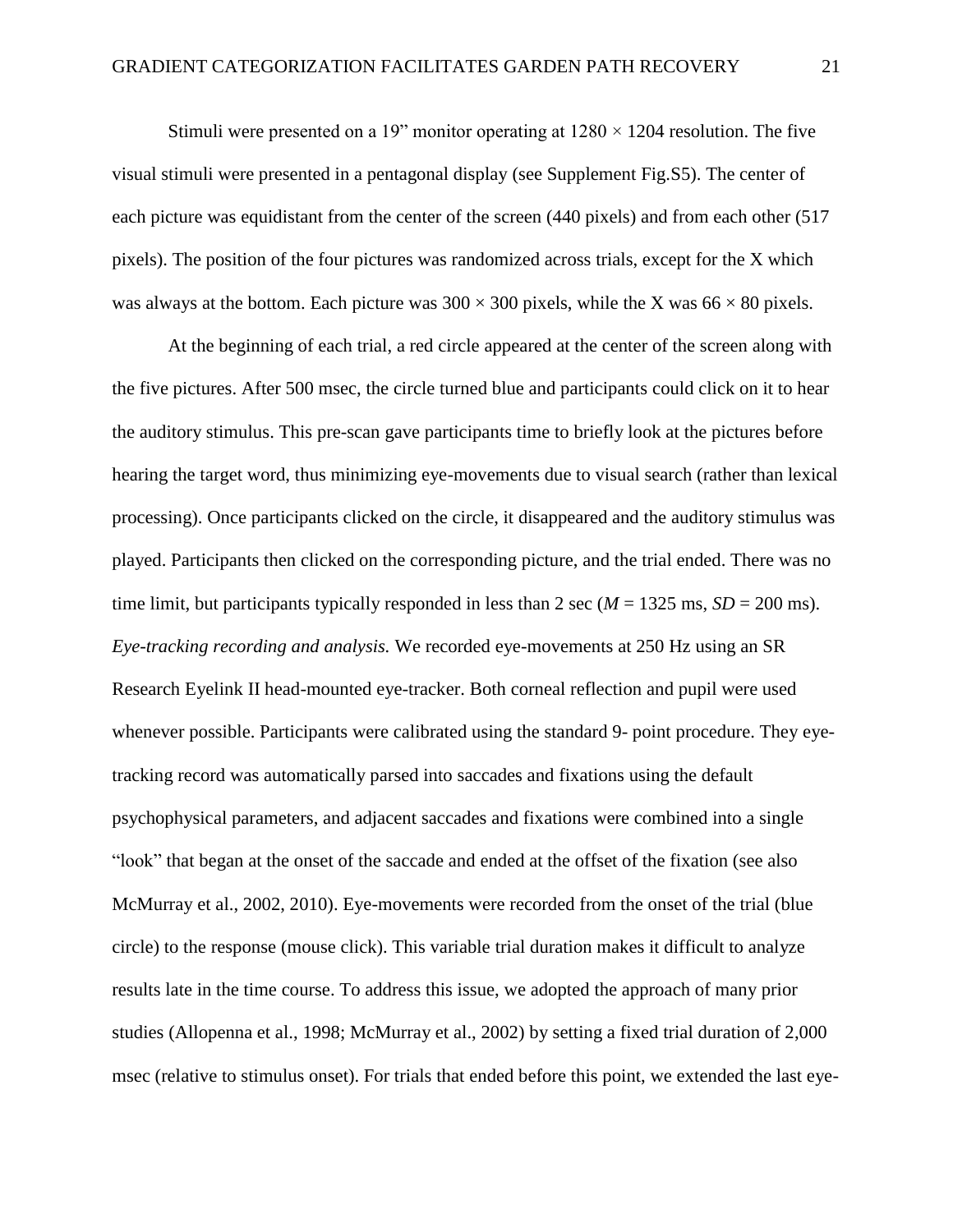movement; trials which were longer than 2,000 msec were truncated. This is based on the assumption that the participants' last fixations reflect the word they "settled on", and therefore should be interpreted as approximating the final state of the system. For assigning looks to objects, boundaries around the objects were extended by 100 pixels in order to account for noise and/or head-drift in the eye-track record. This did not result in any overlap between the objects; the neutral space between pictures was 124 pixels vertically and 380 pixels horizontally.

## **Measuring spoken word recognition in noise**

 $\overline{a}$ 

To measure how well participants cope with background noise, we presented stimuli from the "*Easy-Hard" Word Multi-Talker Speech Database* (Torretta, 1995). All items were natural recordings of real words. Items varied in difficulty (easy/hard, as a function of frequency and neighborhood density), talker's gender (male, female), and speaking rate (fast, medium, slow). We sampled  $100<sup>5</sup>$  words, half of which were "hard" and half "easy". Each word was presented three times, in a slow, medium and fast speaking rate, – each time in a different voice (of 10 possible voices [5 male]). This led to a total of 300 trials. Stimuli were masked with white noise at 8 dB  $SNR<sup>6</sup>$  and presented over high quality headphones. Participants responded by typing the word on a keyboard with unlimited time. Accuracy was computed automatically (no feedback was given) and checked offline by trained research assistants, who corrected any typos.

 $<sup>5</sup>$  Due to an error, three (3) words were repeated, resulting in 97 unique words. Analyses reported here include all</sup> items; however we ran the same analyses excluding the three repeated items, generating identical results.

<sup>&</sup>lt;sup>6</sup> Accuracy for these stimuli presented in silence is ~91% (Bradlow & Pisoni, 1999). To avoid ceiling effects, which may hide the role of individual differences, we aimed at having a much lower difficulty rate  $(-57\%)$ .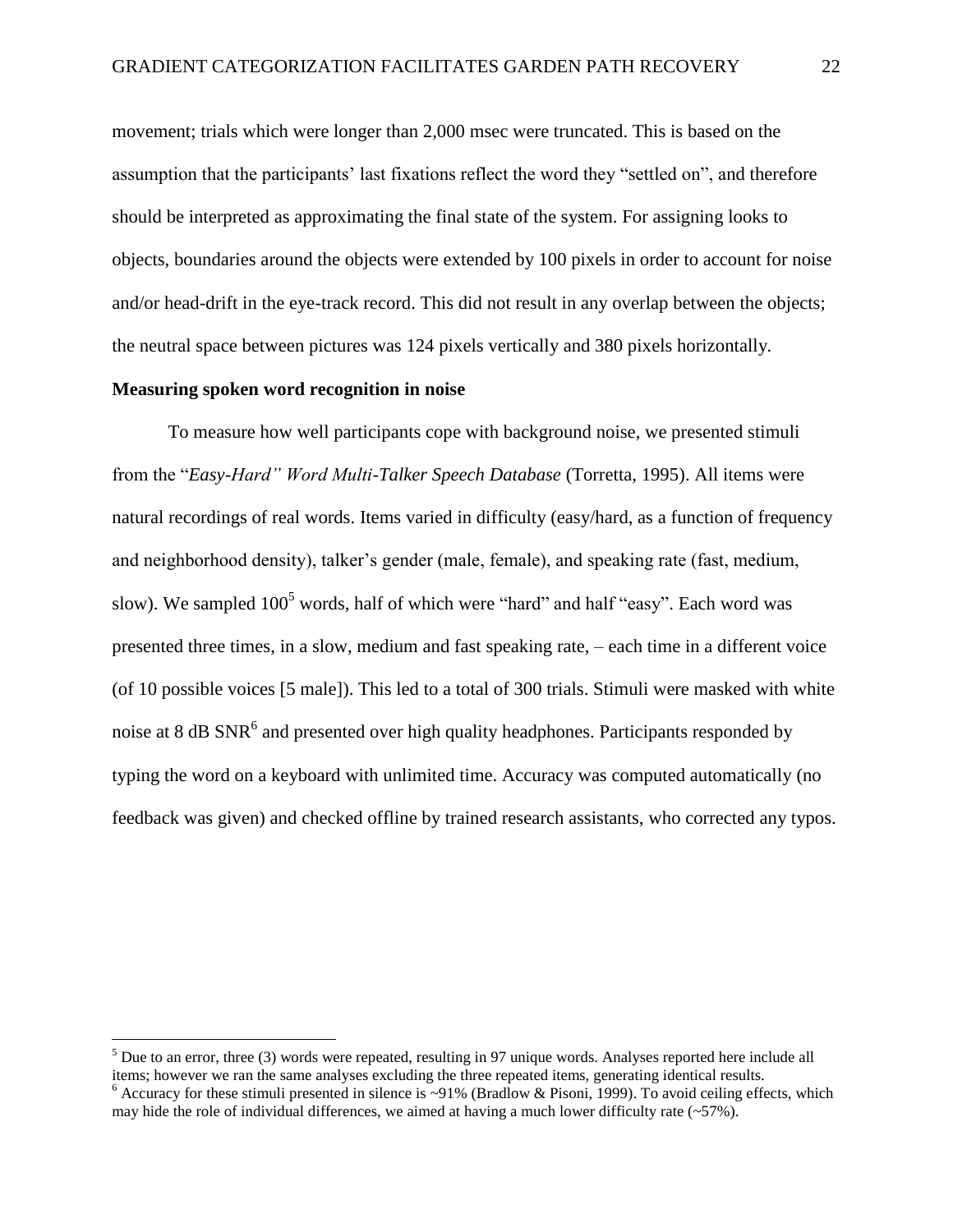#### **Results**

Participants performed all tasks successfully with the exception of one who failed to follow the VAS instructions and was dropped from all analyses of those measures. In addition, there was a technical problem with the voicing VAS output file for one participant.

# **Categorization gradiency and secondary cue use**

*Categorization gradiency.* Participants performed the VAS tasks as expected: They used both cues (e.g., VOT and  $F_0$ ; Fig.1A) and the entire range of responses (Fig.1B;D;F), even though proportion of intermediate responses (20%-80% VAS ratings) was naturally higher for ambiguous (Fig.2B), compared to unambiguous stimuli (Fig.2A). Also as expected, some participants had a strong preference for the endpoints (Fig.3A), while others clicked more often on intermediate points on the line (Fig.3B).

We next examined the correlations between VAS gradiency measures (Fig.4). Visual VAS slope was marginally correlated with voicing VAS slope,  $r(57) = .22$ ,  $p = .089$  (Fig.4A), but it was significantly correlated with fricative VAS slope ,  $r(63) = .34$ ,  $p < .005$  (Fig.4B). More importantly, even the significant correlation for the fricatives was only a moderate effect size, suggesting that participants' responses in the speech VAS task cannot be fully attributable to general biases in how they perform VAS tasks.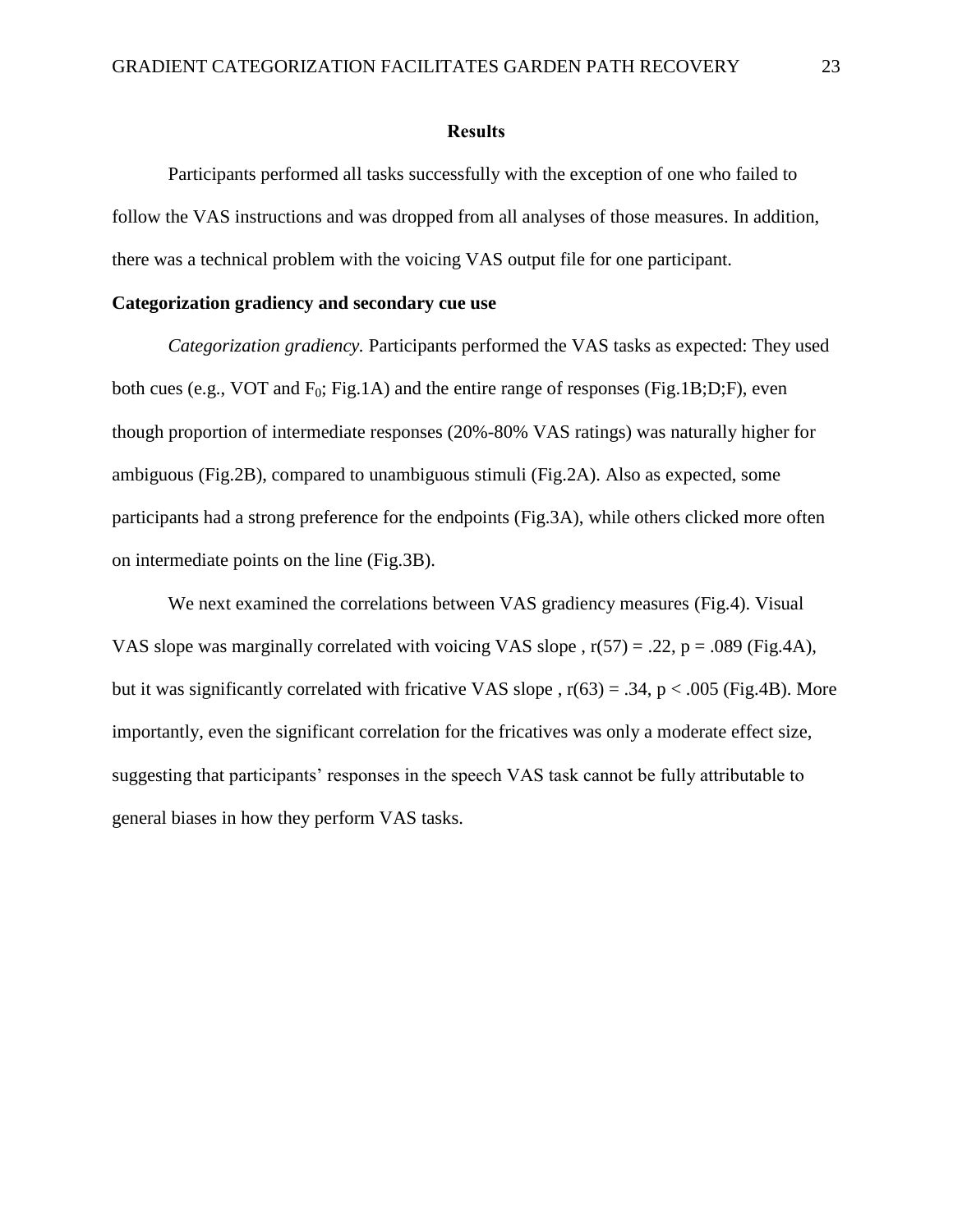

*Figure 1.* VAS ratings for voicing (A, B), fricatives (C, D), and visual (E, F) task. Plots on the left show average rating per continuum step in each task. Plots on the right show frequency of each rating across participants.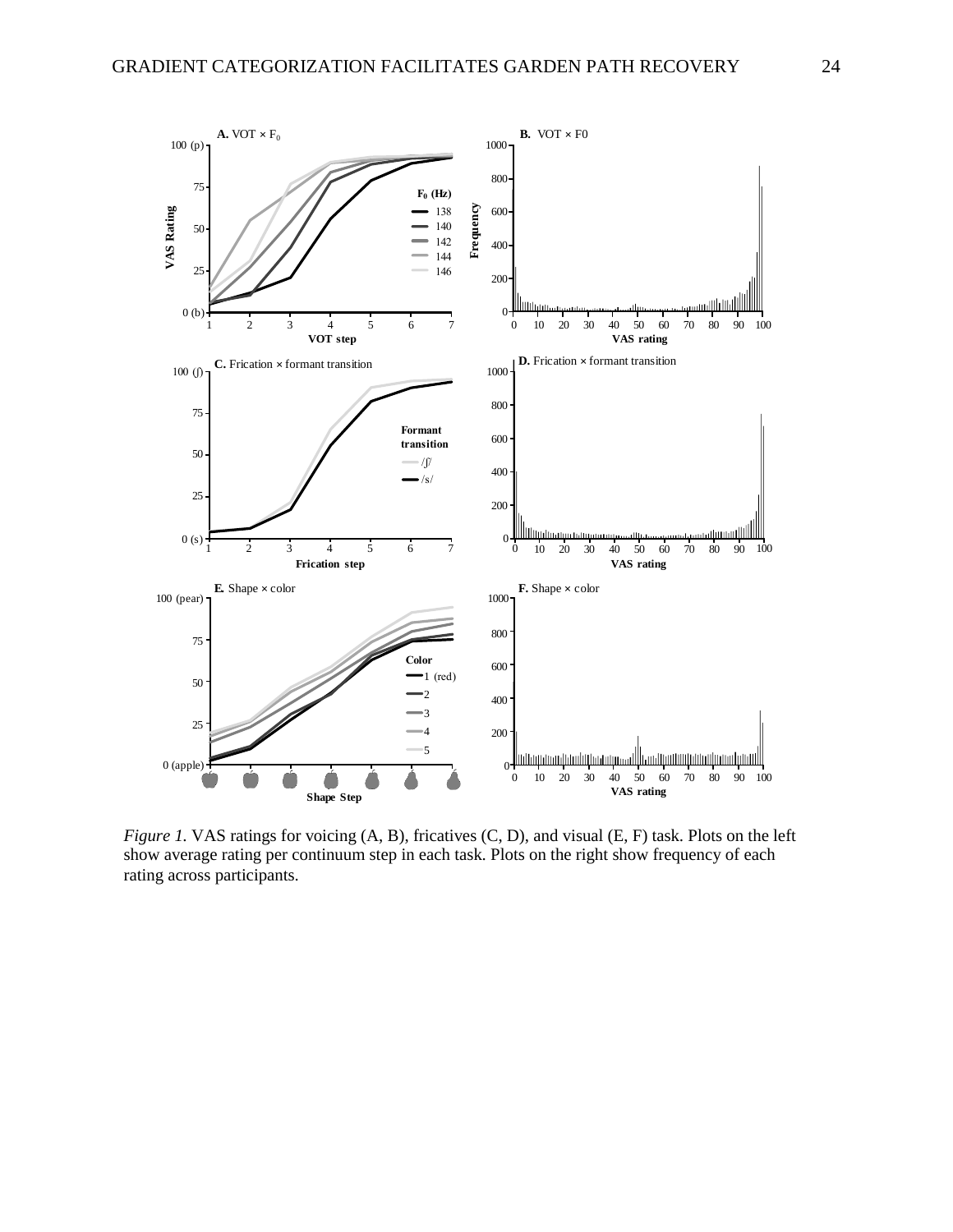

*Figure 2.* Proportion of intermediate (20%-80%) VAS responses for unambiguous (A) and ambiguous stimuli (B) across participants.

As a more conservative measure of gradiency for subsequent analyses, we adjusted participants' gradiency scores to control for their performance on the visual task. For this, we used the standardized residual of the speech VAS slopes after partialing out the visual VAS slope. These residualized slopes were included in all subsequent analyses (though for convenience these are henceforth termed VAS slopes). Corresponding analyses using raw VAS slopes produced almost identical results.



*Figure 3.* Examples of different VAS rating patterns across individuals. Subject 20 (A) used the entire range of responses, while subject 28 (B) had a clear preference for the endpoints.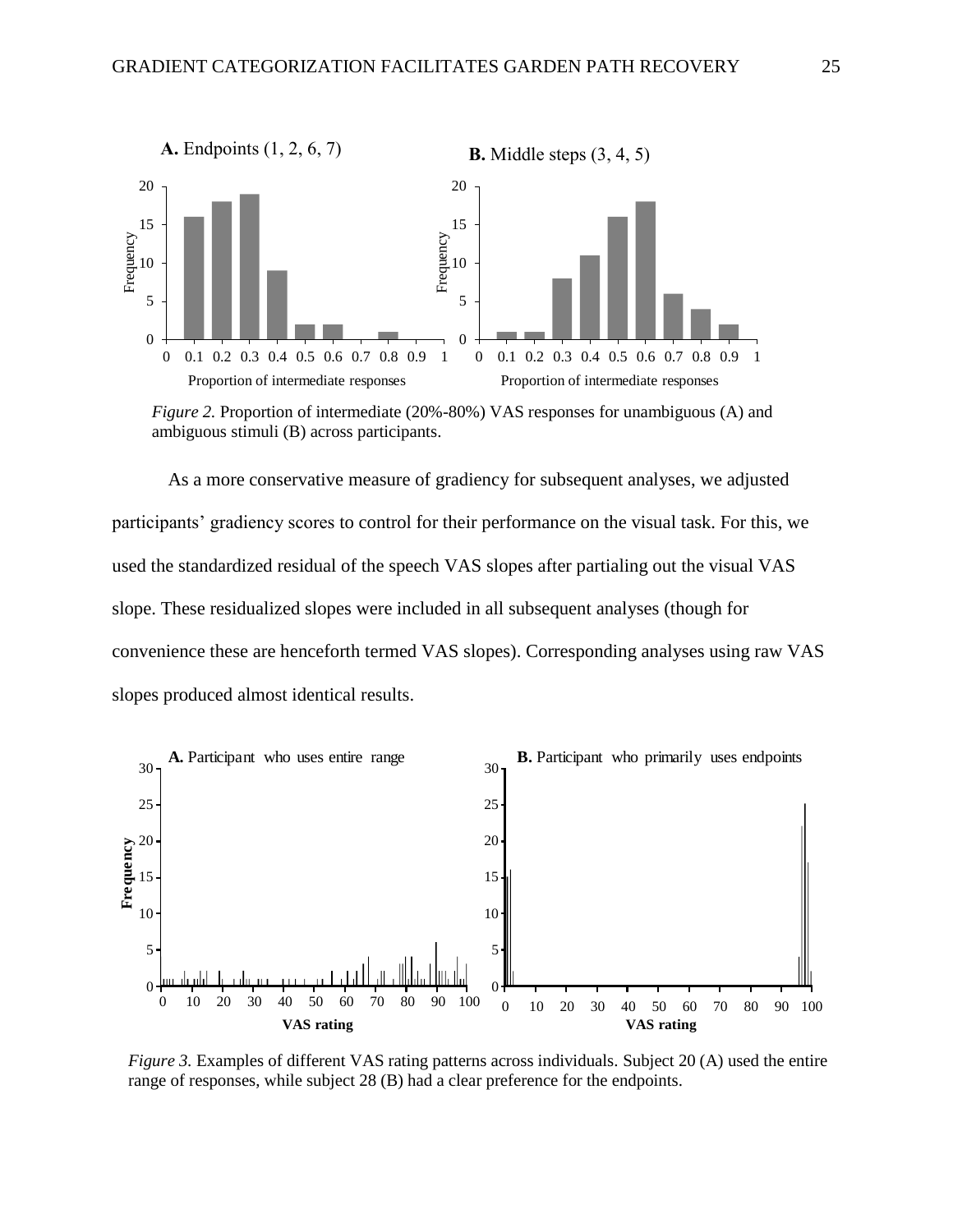The fricative and voicing VAS slopes were not correlated,  $r(57) = .19$ ,  $p = .16$  (Fig.4C),

which suggests that individual differences in gradiency may be contrast-specific.



*Figure 4.* Correlations among VAS slope measures of gradiency (note gradient listeners are shown as having a low slope and categorical as high). A) Correlation between visual gradiency and voicing gradiency; B) Correlation between visual gradiency and fricative gradiency; C) Correlation between visual gradiency and fricative gradiency.

*Secondary cue use.* Participants performed the three 2AFC tasks as expected (Supplement Fig.S3). Participants' 2AFC responses were fitted using a four-parameter logistic function and the crossover difference was used as an estimate of secondary cue use (Supplement S4). Use of  $F_0$  was positively correlated with use of vowel length,  $r(63) = .26$ , p = 0.034, and formant transition (for fricatives;  $r(63) = .26$ ,  $p = .037$ ). The correlation between formant transition and vowel length was of similar magnitude, but not significant,  $r(64) = .21$ ,  $p = .09$ . This pattern offers some evidence that secondary cue use is in part a stable aspect of speech processing for a listener. However, these effects are small: a larger portion of the variability may be due to the particular cues and the phonemic contrast for which they are used.

We next asked whether speech gradiency is linked to secondary cue use. We tested the correlation between each one of the three secondary cues and the VAS slope from the corresponding stimulus.  $F_0$  use in the 2AFC task was significantly correlated with VAS slope in the voicing (VOT  $\times$  F<sub>0</sub>) continuum, r(57) = -.37, p = .004. The direction of the effect indicates that higher gradiency (i.e., shallower VAS slope) is associated with higher secondary cue use.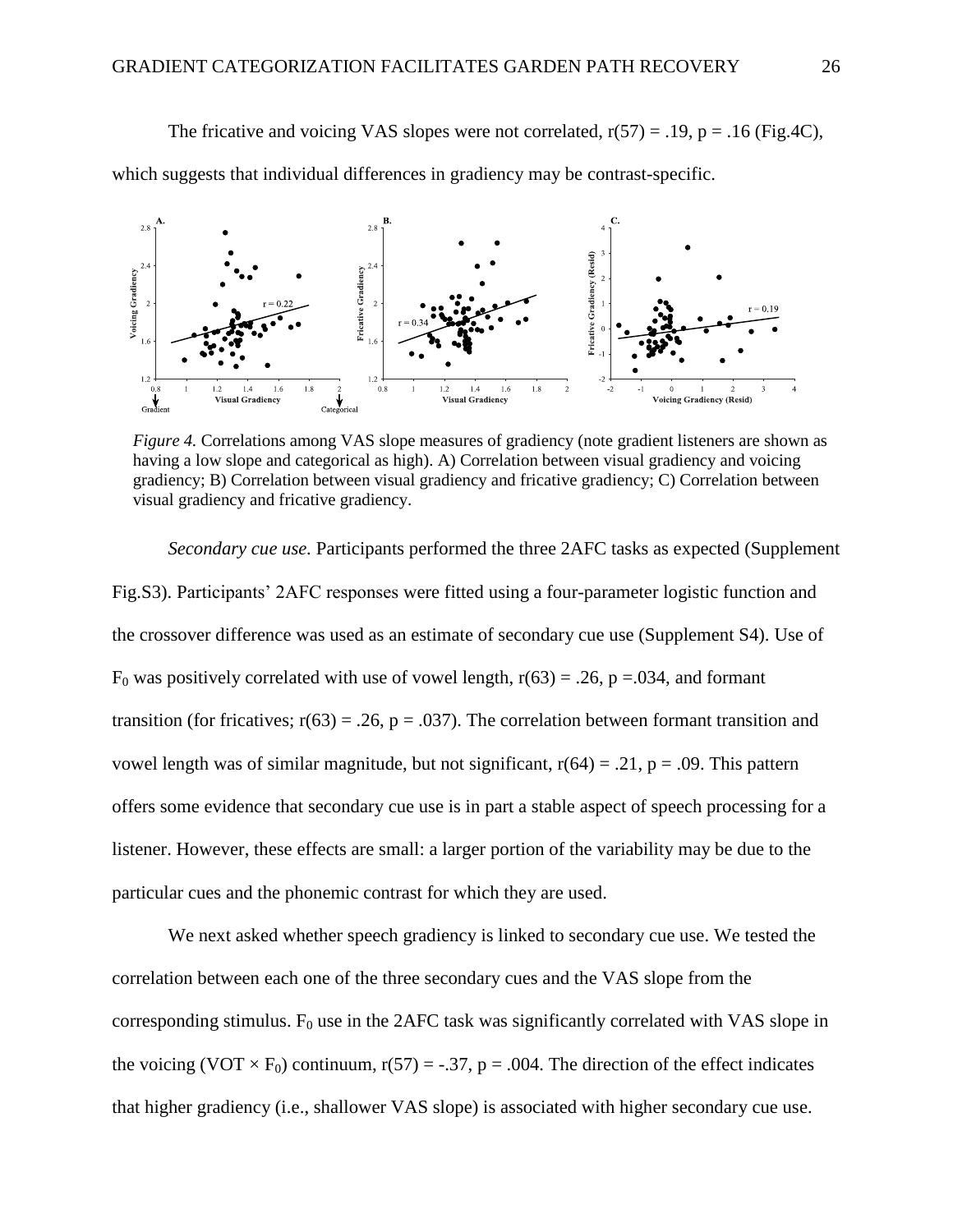This replicates Kapnoula et al. (2017) and Kong and Edwards (2016). Interestingly, use of vowel length was not correlated with VAS slope,  $r(57) = -.09$ ,  $p = .48$ . Moreover, for the fricatives, the use of the formant transitions in the 2AFC task, was not correlated with VAS slope,  $r(63) = -.13$ ,  $p = 0.31$ . This was somewhat surprising and suggests that speech gradiency may only predict secondary cue use in specific situations, not secondary cue use in general.

*Interim Summary.* First, the correlation between visual and voicing VAS measures was weak and non-significant, while the correlation between fricative and visual VAS measures was only moderate. This pattern suggests that the VAS measure of speech perception gradiency is not just a measure of how people generally approach VAS tasks. Second, speech gradiency measures were only weakly correlated across cues, which shows that this is a highly specific measure of how a given acoustic contrast is encoded. Finally, we replicated previous results showing a robust correlation between voicing gradiency and secondary cue use, and we further validated this relationship by showing that it persists even after accounting for differences in how individuals perform VAS tasks in general. However, this was not observed for other cueintegration problems (VOT/VL) or for fricative gradiency. This reinforces the notion that gradiency is cue-specific.

### **Phoneme categorization gradiency and recovery from lexical garden paths**

We next turn to our primary question: does maintaining within-category information (higher gradiency) help listeners when they must reconsider an initial interpretation of the input? We first conducted a group level analysis on accuracy, RT, and fixations in the lexical garden path task (similar to McMurray et al., 2009). This was done to ensure the validity of the VWP experiment and to identify the factors for the individual differences analyses. Next, we asked whether participants' ability to cope with ambiguities was predicted by speech gradiency.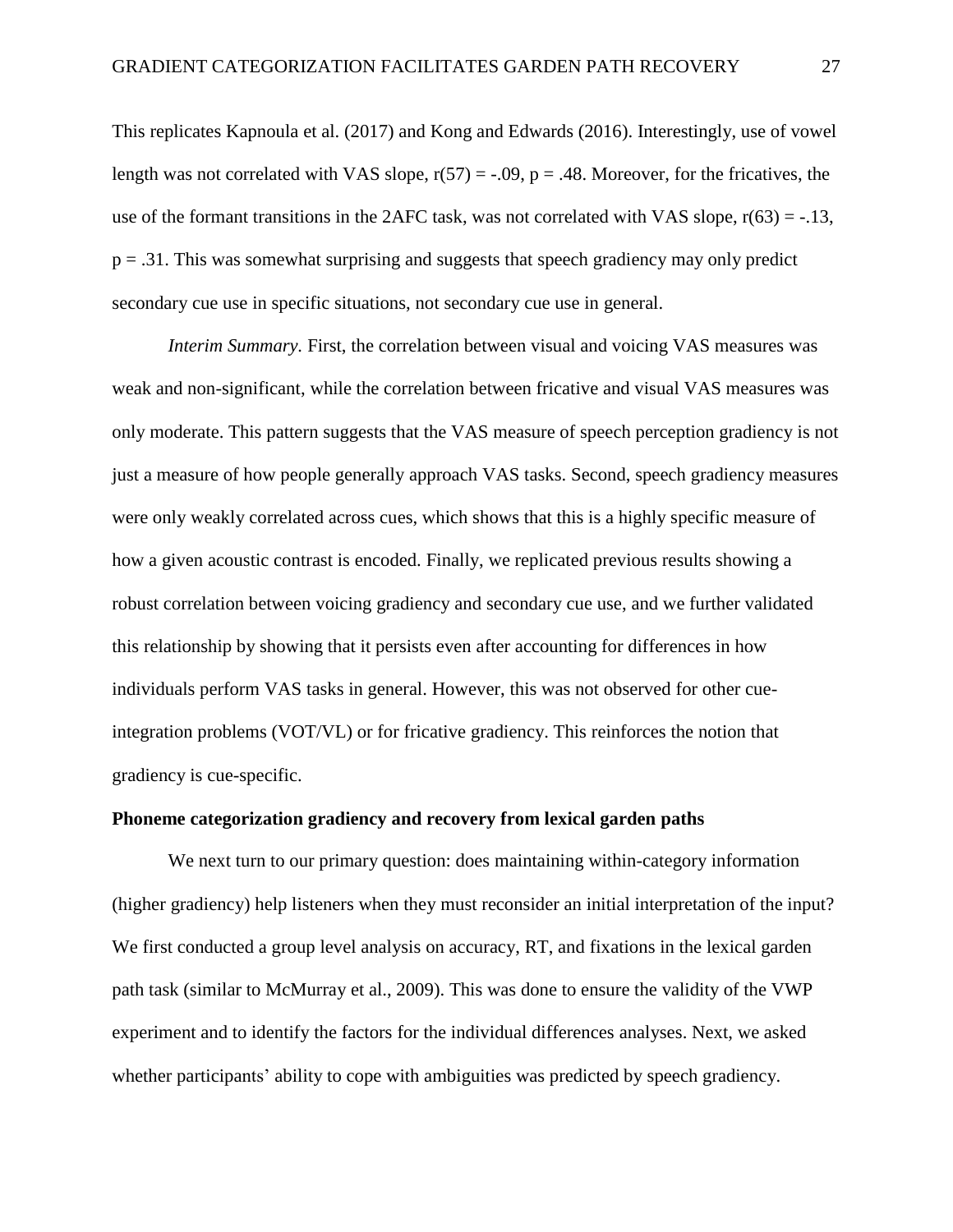For these analyses, VOT step was recoded as distance from the target (tDist), similarly to McMurray et al. (2009). For example, for a stimulus with a VOT step of 1 (VOT=0 msec), tDist took a value of 0 for voiced-onset targets (e.g., the *bumpercar-pumpercar* continuum) and 6 for unvoiced-onset targets (e.g., the *pumpernickel-bumpernickel* continuum), while for a stimulus with a VOT step 7 (VOT=48 msec), tDist was coded as 0 for unvoiced-onset targets and as 6 for voiced-onset targets. This allowed us to collapse the voiced and voiceless continua. A term indicating the voicing of the word endpoint was included in the analysis.

*Preliminary analyses***.** We examined the responses to determine if participants recovered from the garden paths at all. Participants performed the task without problems and responded rapidly ( $M = 1325$  msec,  $SD = 200$ ). For completely unambiguous target stimuli (tDist = 0), accuracy averaged 96% ( $SD = 8$ %). For these same trials they clicked on the competitor on 1% of trials, on the filler item on 1% of trials, and on the X on 2% of the trials.



*Figure 5.* Proportion of responses to each of type of item (target, competitor, filler, and X) as a function of stimulus distance from the target (tDist). Shaded ribbons indicate SEMs.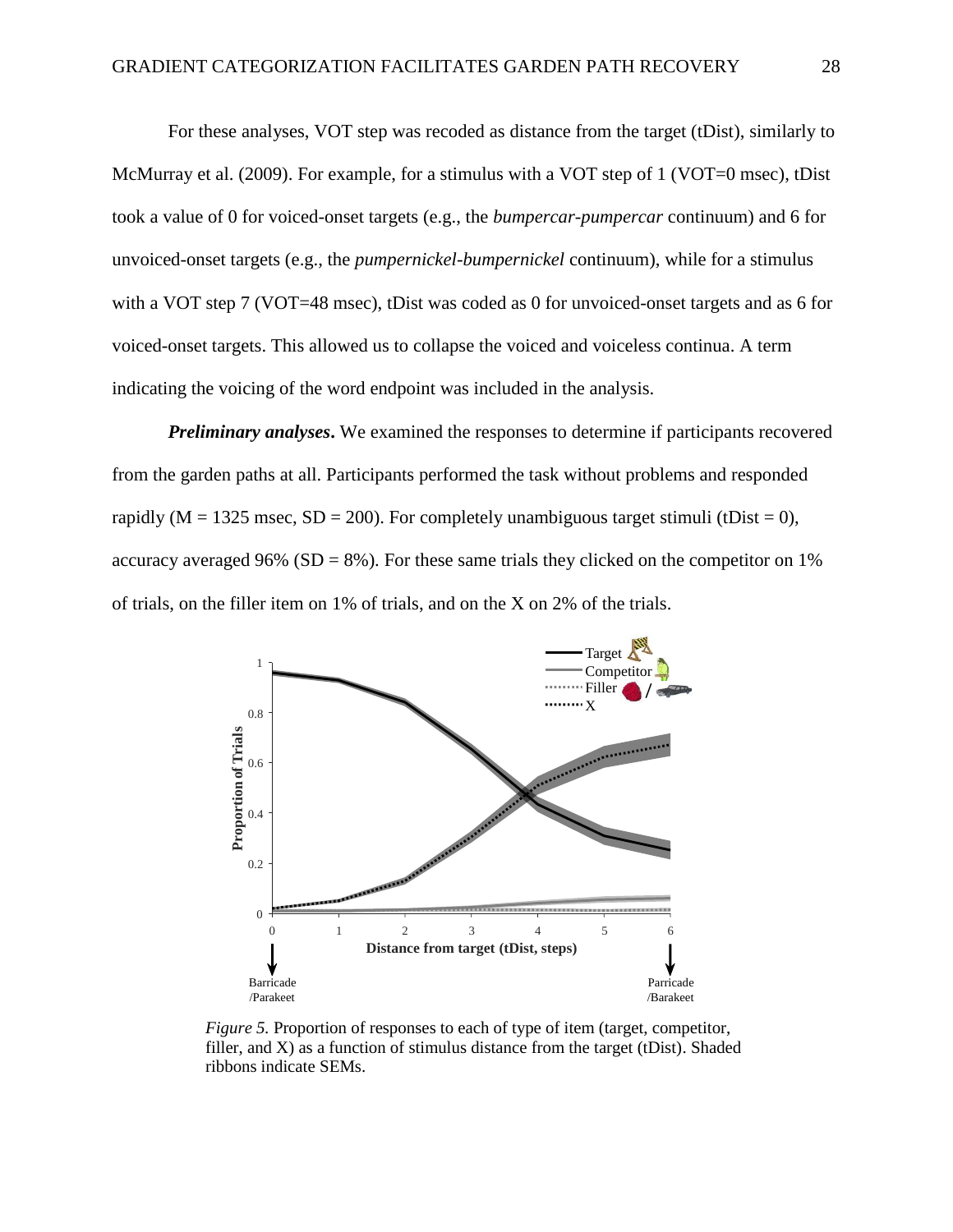As shown in Figure 5, as tDist increased, participants were more likely to click on the X (indicating that none of the pictures matched what they heard). However, even when the VOT was completely mismatching (tDist  $= 6$ ), participants still selected the target on 25.2% of trials. Importantly, even when the onset of the stimulus fully matched the competitor (tDist  $= 6$ ), participants only selected the competitor 6% of the time.

We assessed these effects statistically using a mixed effects model<sup>7</sup> with target voicing (whether the target started with a /b/ [e.g., barricade] or /p/ [parakeet]), splice (i.e., whether the onset and offset of a stimulus came from the same or a different item; see Fig.S4), and tDist as fixed effects. Target voicing and splice condition were effect-coded (b-target=1; p-target=-1; match-splice=1; mismatch=-1), tDist was linearly scaled and centered. The dependent variable was accuracy (logit-transformed; see Fig.6A). Random effects included subject and item intercepts along with slopes of tDist on subject and item<sup>8</sup> (see S6.1).



*Figure 6.* Accuracy as a function of distance from target for voiced and unvoiced targets (A); reaction times as a function of distance from target and target voicing (B); proportion of looks to the target (from POD to trial end) as a function of distance from target and target voicing (C); Across panels, solid lines correspond to voiced target and dotted lines correspond to unvoiced target. Shaded ribbons indicate SEMs.

 $\overline{a}$ 

 $<sup>7</sup>$  All mixed effects models and their output are reported in section S6 of the Supplemental Materials.</sup>

<sup>&</sup>lt;sup>8</sup> This was the maximal random effect structure justified by the data for two out of the three main models reported in the primary analyses section and was kept for all models for consistency. We also ran the models with the maximal random effects structure justified by the data on an individual model basis and the results were identical.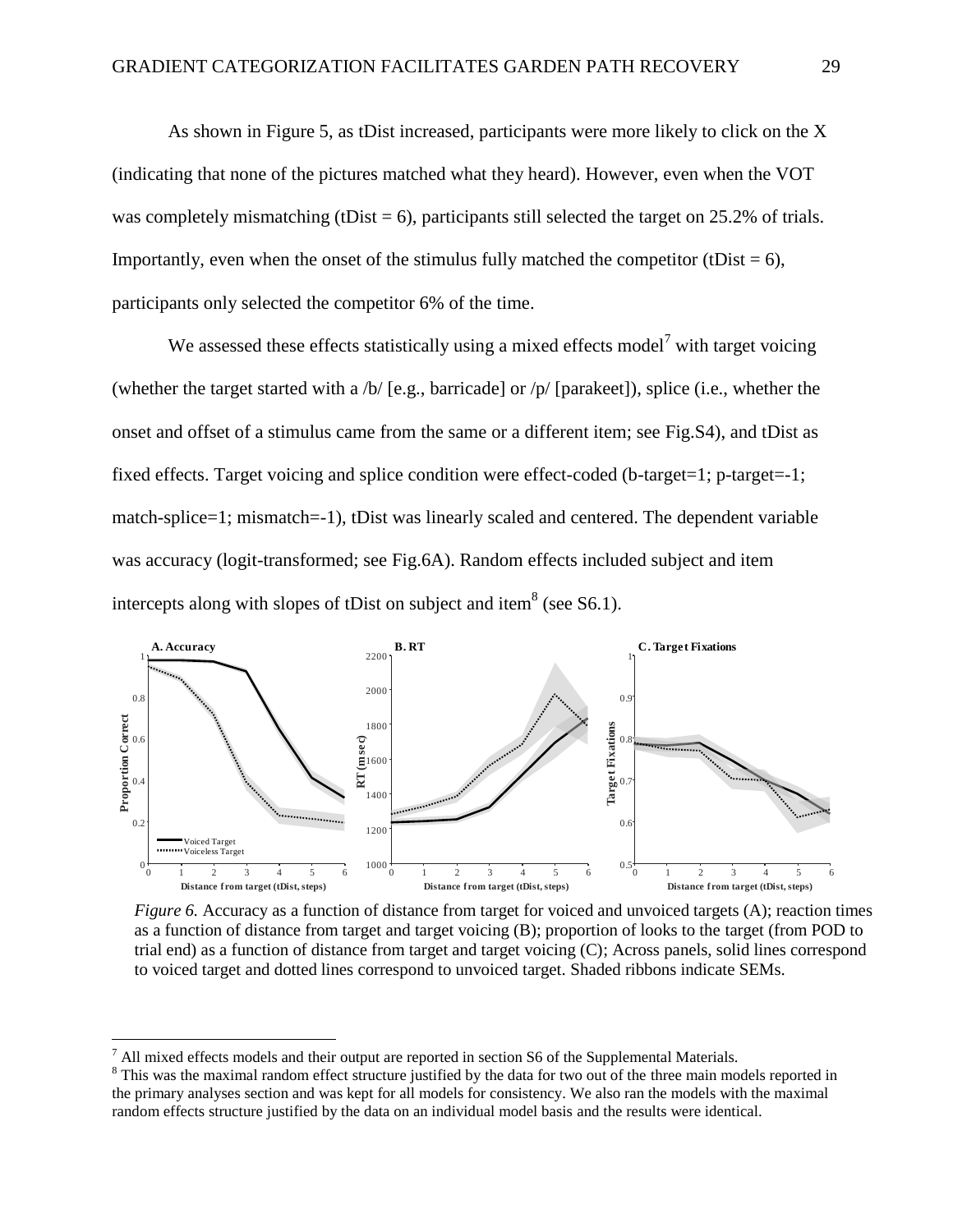We found a significant main effect of tDist,  $B = -2.98$ ,  $t(27) = -12.35$ ,  $p < .001$ , such that listeners were more likely to choose the target at small tDists. There was also a main effect of target voicing,  $B = 2.70$ ,  $t(8) = 5.86$ ,  $p < .001$ , with more target responses for *b*/ initial targets. This likely reflects the fact that the boundary of the b-p continuum was not centered. Finally, there was a small effect of splice,  $B = 0.15$ ,  $t(7565) = 2.33$ ,  $p = .02$ , with more target responses when the coarticulation matched the target. None of the interactions were significant.

The second analysis looked at RT (Fig.6B). The same random and fixed effects were used (see S6.2). Only correct trials were included and RTs were log-transformed. There was a significant main effect of tDist,  $B = .054$ ,  $t(45) = 10.18$ ,  $p < .001$ , with higher RTs at larger distances. Lastly, even though RTs were higher for unvoiced-onset targets, the effect of target voicing was only marginally significant,  $B = -0.033$ ,  $t(8) = -2.09$ ,  $p = 0.07$ . Neither the splice condition, nor any of the interactions were significant.

Next, we analyzed the fixations (Fig.7). We focused on looks to the target on trials where they ultimately clicked on the target. In general, participants looked more to the target at small tDists, and looks were delayed or reduced as tDist increased. To test these observations statistically, we fitted a mixed effects model with the same random and fixed effects before (random intercepts and random tDist slopes for subject and item; see S6.3). The dependent variable was looks to the target (Fig.6C), the average proportion (empirical-logit-transformed) starting at the point of disambiguation of the stimulus (POD; corrected for 200 msec oculomotor delay) and until 2,000 msec. As in the RT analyses, only correct trials were included.

As expected, there was a significant main effect of tDist, B = -.28, t(13) = -10.16, p < .001. There were fewer fixations to the target as tDist grew further from 0. None of the other main effects were significant, but the three-way interaction was,  $B = -0.03$ ,  $t(5578) = -2.03$ ,  $p =$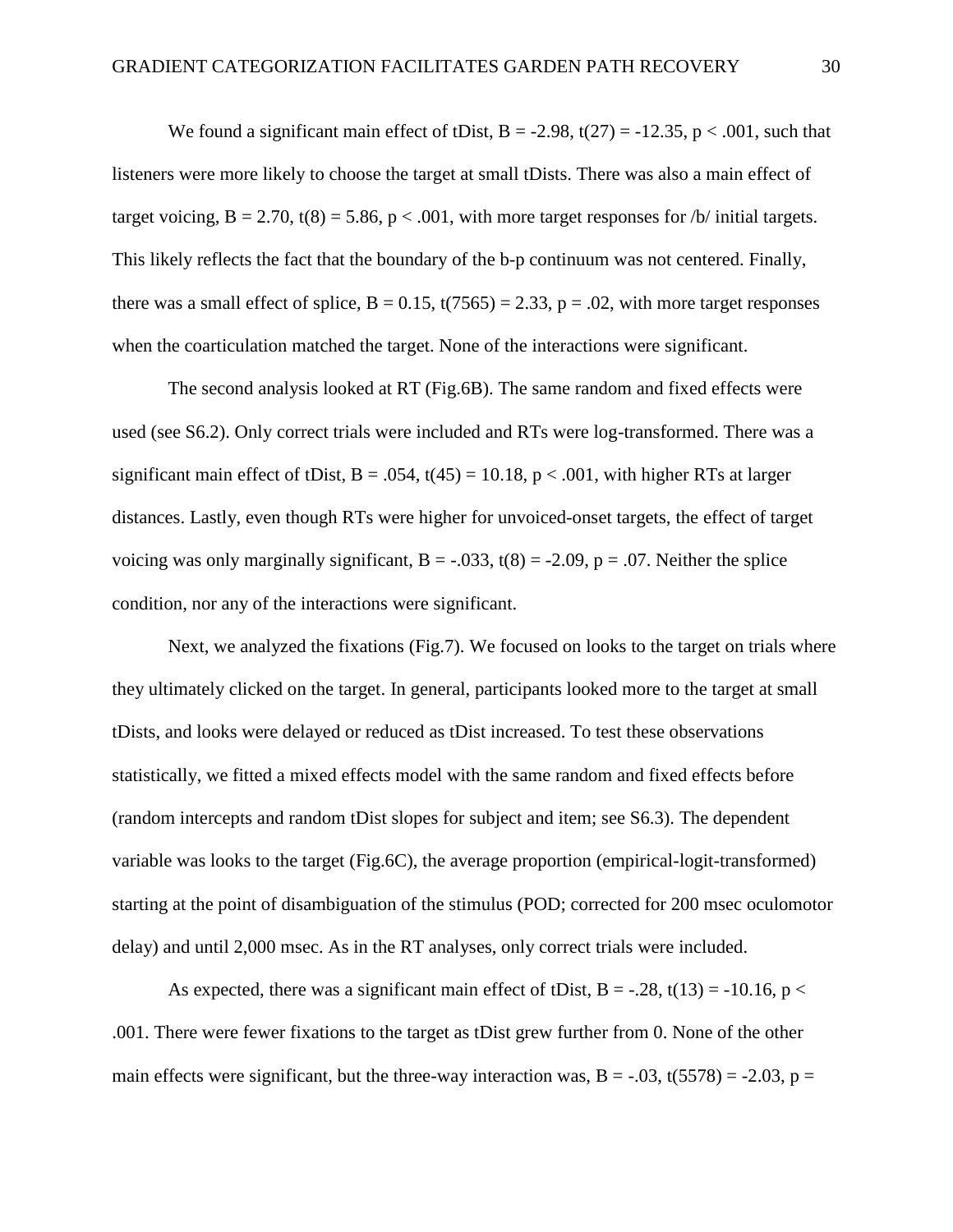.043. To investigate this interaction, we split the data by voicing target. We found a significant main effect of distance from the target for both voiced-initial,  $B = -.30$ ,  $t(5) = -9.35$ ,  $p < .001$ , and unvoiced-initial targets, B = -.25, t(7) = -5.65, p < .001. Neither splice, nor the splice  $\times$ distance interaction was significant.



*Figure 7.* Looks to the target as a function of time and distance from the target (tDist)

In sum, the preliminary analyses revealed a robust effect of distance from the target for all measures: participants were faster, more accurate and more likely to fixate the target, when the acoustic distance from the target was low. There was also an effect of target voicing for accuracy and RT, which likely reflects an overall bias to select voicing (the boundary was not centered). In pursuing subsequent questions about individual differences we thus retained target distance and target voicing as factors in the model, but collapsed across splice condition.

*Primary analyses: Effects of gradiency on lexical garden paths.* Next, we turned to our primary question, whether speech categorization gradiency moderates listeners' ability to recover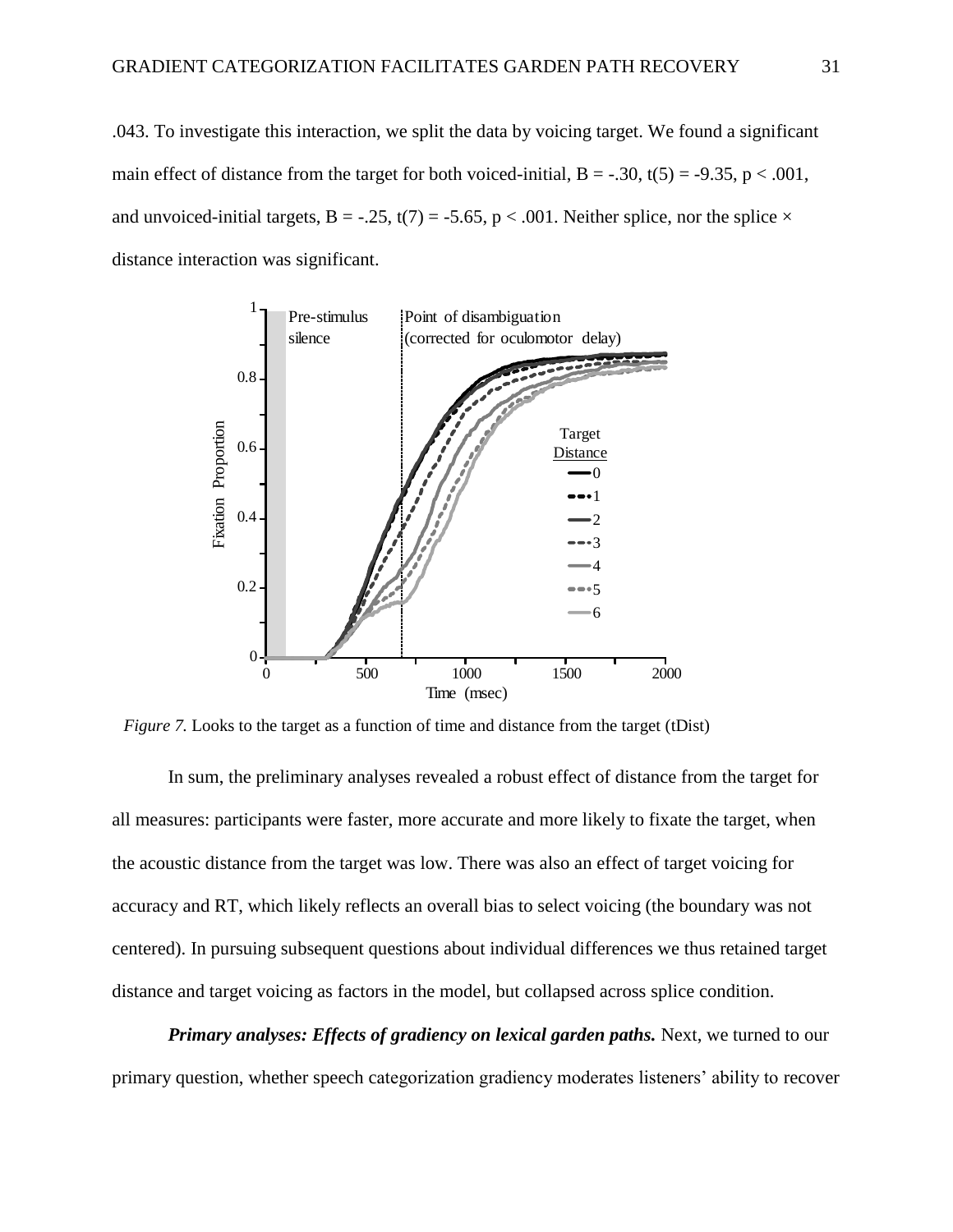from lexical garden paths. We examined three aspects of performance in the VWP task. First, we assessed the likelihood of a participant committing a garden path (*proportion of garden-pathed trials*) by fixating on the competitor prior to the POD. Second, we determined whether the participant ultimately "recovered" by looking at and/or selecting the correct target after a gardenpath (*likelihood of recovery*). And third, we examined *latency of recovery*: how long it took participants to recover (i.e., look to the picture of the target after the POD, if they did so).

We used mixed effects models to evaluate the effect of gradiency (VAS slope) on all three measures. Proportions were logit-transformed and latencies were log-transformed. VAS slopes included in these models correspond to the labial stimulus set (rather than the fricative), because the acoustic manipulation in that set (i.e.,  $VOT \times F_0$ ) matched the stimuli used here.

*Proportion of garden-pathed trials.* The first analysis asked how likely participants were to look at the competitor item (e.g., the *parakeet* when hearing *barricade*) prior to the POD. Each trial was given a value of 1 if the participant looked at the competitor at any time before the POD of the stimulus on that trial, and a 0 otherwise. This was averaged within-cell, logit-transformed, and examined as a function of 1) target distance (centered), 2) target voicing (effect-coded), and 3) gradiency (VAS slope, centered). The maximal random effects structure justified by our data included random intercepts and random slopes of target distance subjects and items (see S6.4).

Target distance significantly predicted the proportion of garden-pathed trials,  $B = 1.07$ ,  $t(11) = 9.06$ ,  $p < .001$ . Greater distance from the target predicted a higher proportion of gardenpathed trials (Fig.8A;8D). This replicates McMurray et al. (2009) and suggests that the likelihood of initially committing to the incorrect option is a function of fine-grained differences in VOT. Target voicing was not significant,  $B = -.35$ ,  $t(8) = -1.60$ ,  $p = .15$ , suggesting participants were not overall more likely to garden path for voiced or voiceless target words.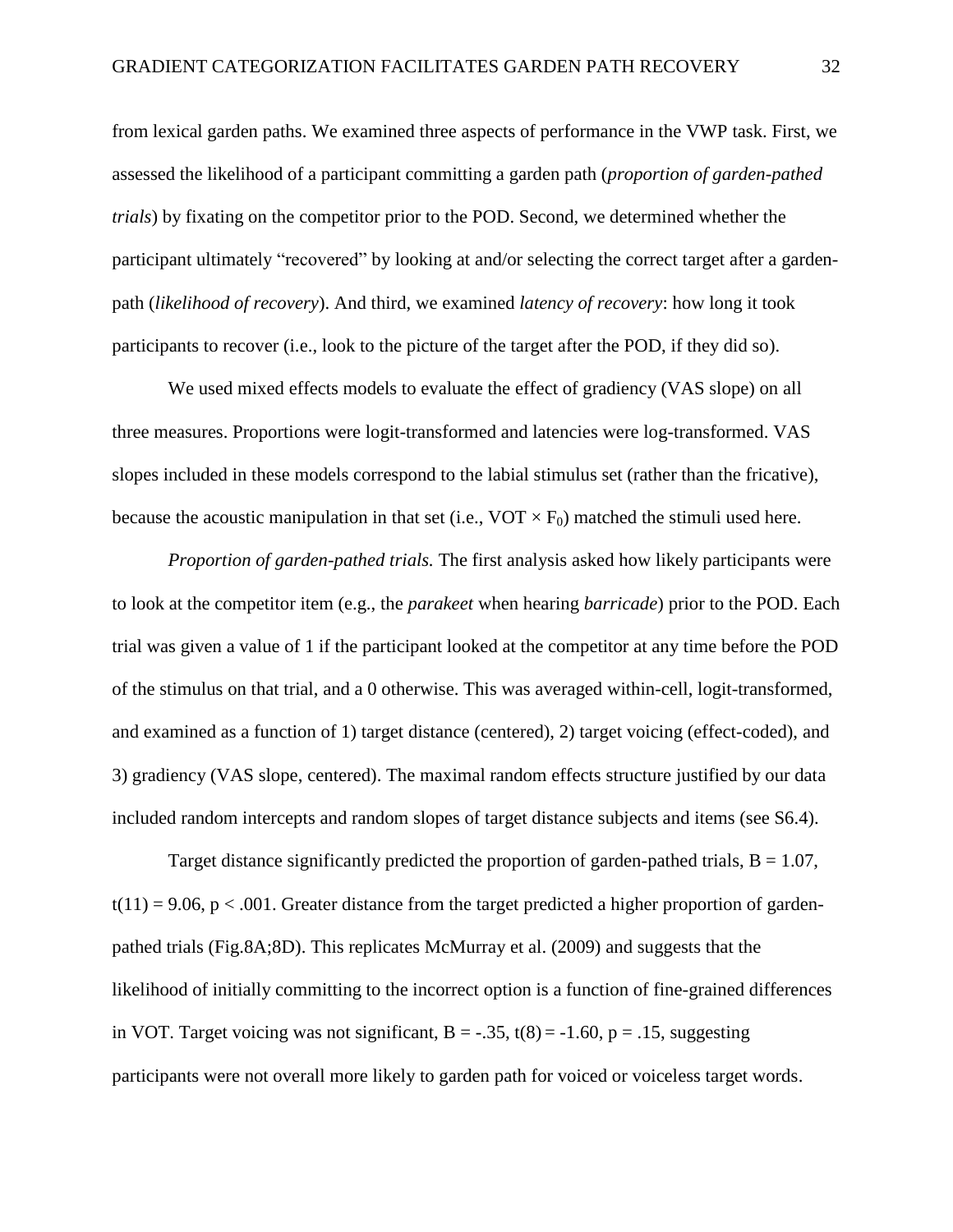Crucially, VAS slope was not a significant predictor,  $t < 1$ , and none of the interactions were significant. This suggests that speech gradiency does not affect the likelihood of a listener initially activating a competitor word based on early misleading information.



*Figure 8*. Proportion of garden-pathed trials as a function of distance from the target (tDist) for each gradiency group (based on a median split of VAS slope; A); proportion of recovered trials as a function of distance from the target for each gradiency group (B); latency of recovery as a function of distance from the target for each gradiency group (C); proportion of garden-pathed trials as a function of gradiency for high vs. low distance from the target (D); proportion of recovered trials as a function of gradiency for high vs. low distance from the target (E); latency of recovery as a function of gradiency for high vs. low distance from the target (F). Shaded ribbons indicate SEMs.

*Likelihood of recovery.* Next, we looked at the likelihood of recovery (proportion of recovered trials). Recovered trials were defined as trials in which participants looked to the competitor before the POD (i.e., garden-pathed trials as in the previous analysis), and then looked to the target sometime after the POD. Recovered trials also included trials for which participants looked at the target, but clicked elsewhere (usually the X). We included these trials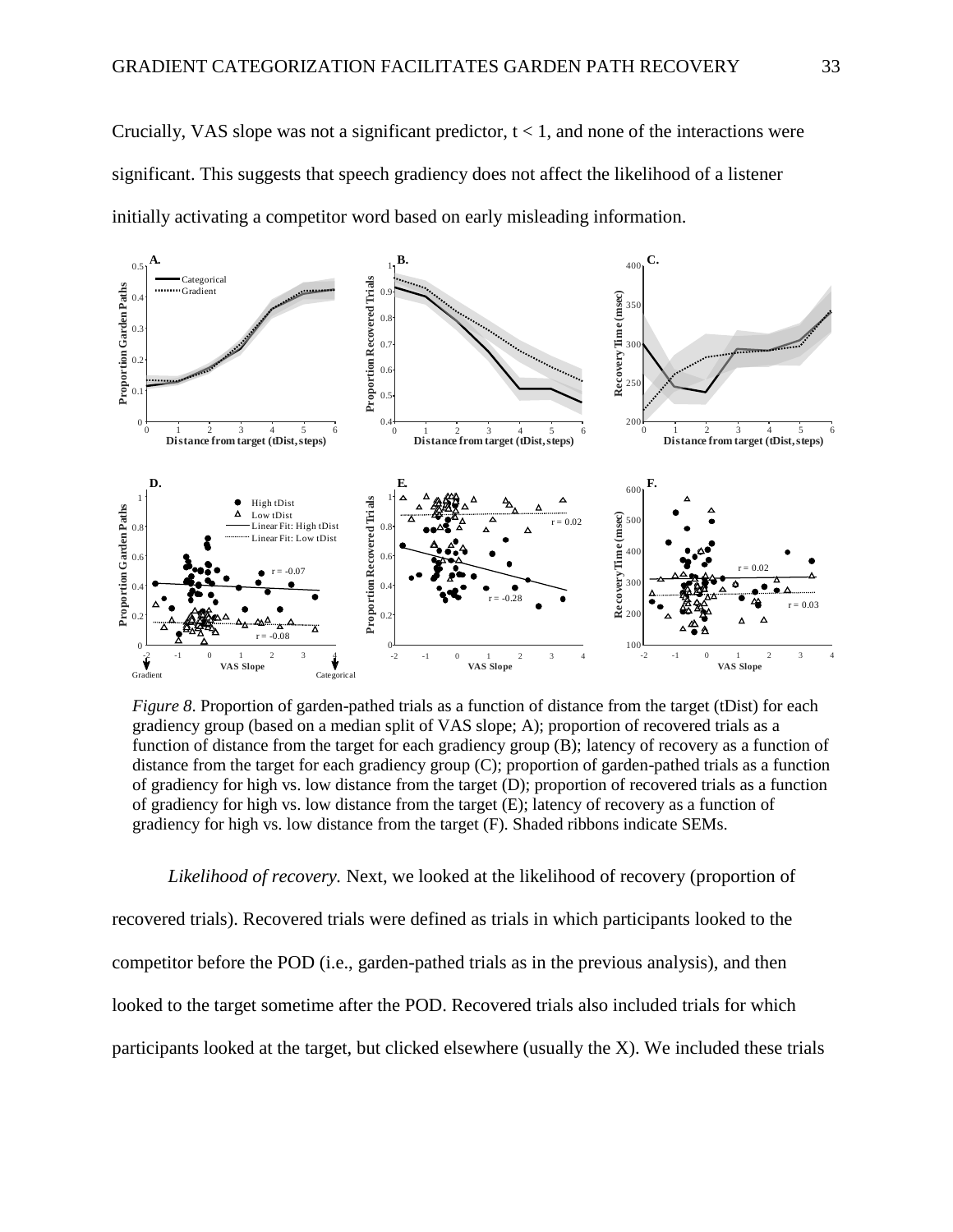because the kind of recovery we are interested in (i.e., at the level of lexical activation) is better reflected by eye-movements and may not directly map to the participants' ultimate decision.

The proportion of recovered trials (logit-transformed) served as the DV in a mixed effects model with identical fixed and random effects structures as described above (see S6.5). Target distance significantly predicted recovery rate,  $B = -1.67$ ,  $t(13) = -8.23$ ,  $p < .001$ . Greater distance predicted lower recovery rates (as expected). Target voicing was also significant,  $B = 2.00$ , t(8) = 4.75, p = .001. VAS slope was not a significant predictor of recovery rate, B =  $-0.75$ , t(46) =  $-1.57$ ,  $p = 12$ . However, the distance  $\times$  VAS slope interaction was significant, B = -.25, t(47) = -2.10, p  $= .042$  (Fig.8B;8E). To investigate this interaction, we split the data into high and low target distance (around the midpoint of 3)<sup>9</sup> and we ran two models with the same fixed and random effects as above. For low tDists, VAS slope did not predict recovery from lexical garden paths, t  $<$  1. However, at high target distances, VAS slope significantly predicted recovery, B = -1.17,  $t(47) = -2.04$ ,  $p = .047$ : more gradient participants had a higher likelihood of recovery.

*Latency of recovery.* Lastly, we looked at the effect of gradiency on the time it took participants to recover. This was calculated as the time from the POD until the first fixation to the target (log-transformed). Only recovered trials were included (i.e., trials in which participants garden-pathed sometime before the POD, but recovered later). A mixed effects model was fitted with the same fixed and random effects as in the previous models (see S6.6). Target distance again significantly predicted recovery latency,  $B = .03$ ,  $t(9) = 6.27$ ,  $p < .001$ , with slower recovery at greater distances (Fig.8F). In addition, the tDist  $\times$  target voicing interaction was significant B = .02, t(8) = 3.83, p = .005. VAS slope was not significant, t < 1. None of the other interactions were significant.

 $\overline{a}$ 

 $9$ <sup>9</sup> tDists of 3 were excluded from both analyses. The middle point (tdist=3) was chosen as a splitting point for simplicity and to ensure equal acoustical homogeneity among the stimuli taken into account in each of the subsequent analyses (high- versus low-distance from the target).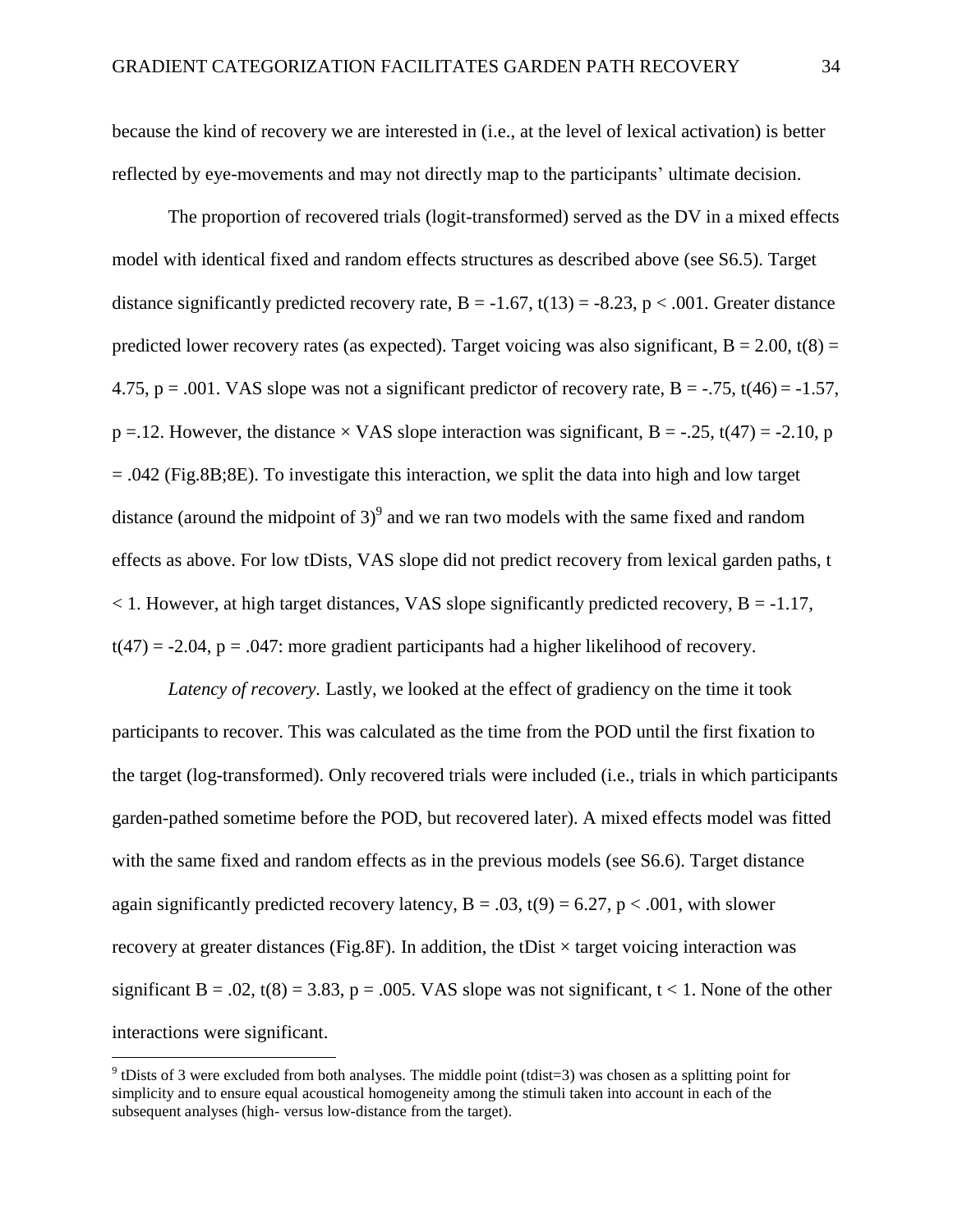*Interim Summary.* These analyses showed that phoneme categorization gradiency does not affect the likelihood of a listener making a lexical garden-path (Fig.8A;8D), or how fast they recover (Fig.8C;8F); however, it does predict the likelihood of recovering from a lexical garden path, when stimuli diverge greatly from the target (Fig.8B;8E).

## **Phoneme categorization gradiency and spoken word recognition in noise**

We finally examined the relationship between phoneme categorization gradiency and perception of speech-in-noise. A logistic mixed effects model was fitted with accuracy (coded as 0/1) as the DV. Difficulty (specified by the test based on frequency and neighborhood density) and speaking rate were used as within-subjects factors along with their interaction. Difficulty was effect-coded (easy=1; hard=-1). Speaking rate was also effect-coded into two variables, one comparing fast to slow rate  $[FR=1, SR=-1]$ , and the other comparing fast to medium rate  $[FR=1,$ MR=-1]). The maximal random effect structure justified by our data included a random slope of difficulty for subjects and a random slope of rate for items (see S6.7).

We started with a model that only included the within-subject factors. The effect of difficulty was only marginally significant,  $B = .32$ ,  $z = 1.81$ ,  $p = .070$ , contrasting with Bradlow and Pisoni (1999). This null effect could be due to the noise that was added to avoid ceiling effects. On the other hand, fast rate showed significantly worse performance than slow rate,  $B = -$ .37,  $z = -3.53$ ,  $p < .001$  but not relative to the medium,  $B = -.18$ ,  $z = -1.79$ ,  $p = .074$ . None of the interactions were significant. We then added the voicing VAS slope (centered) as a betweensubject fixed effect. This did not improve the fit of the model,  $\chi^2(1) < .002$ , p = .96. The same was true for the fricative VAS slope,  $\chi^2(1) = .48$ , p = .49.

More importantly, these results suggest that speech gradiency does not play a role in how well listeners perceive speech-in-noise. This is consistent with Kapnoula et al. (2017), who found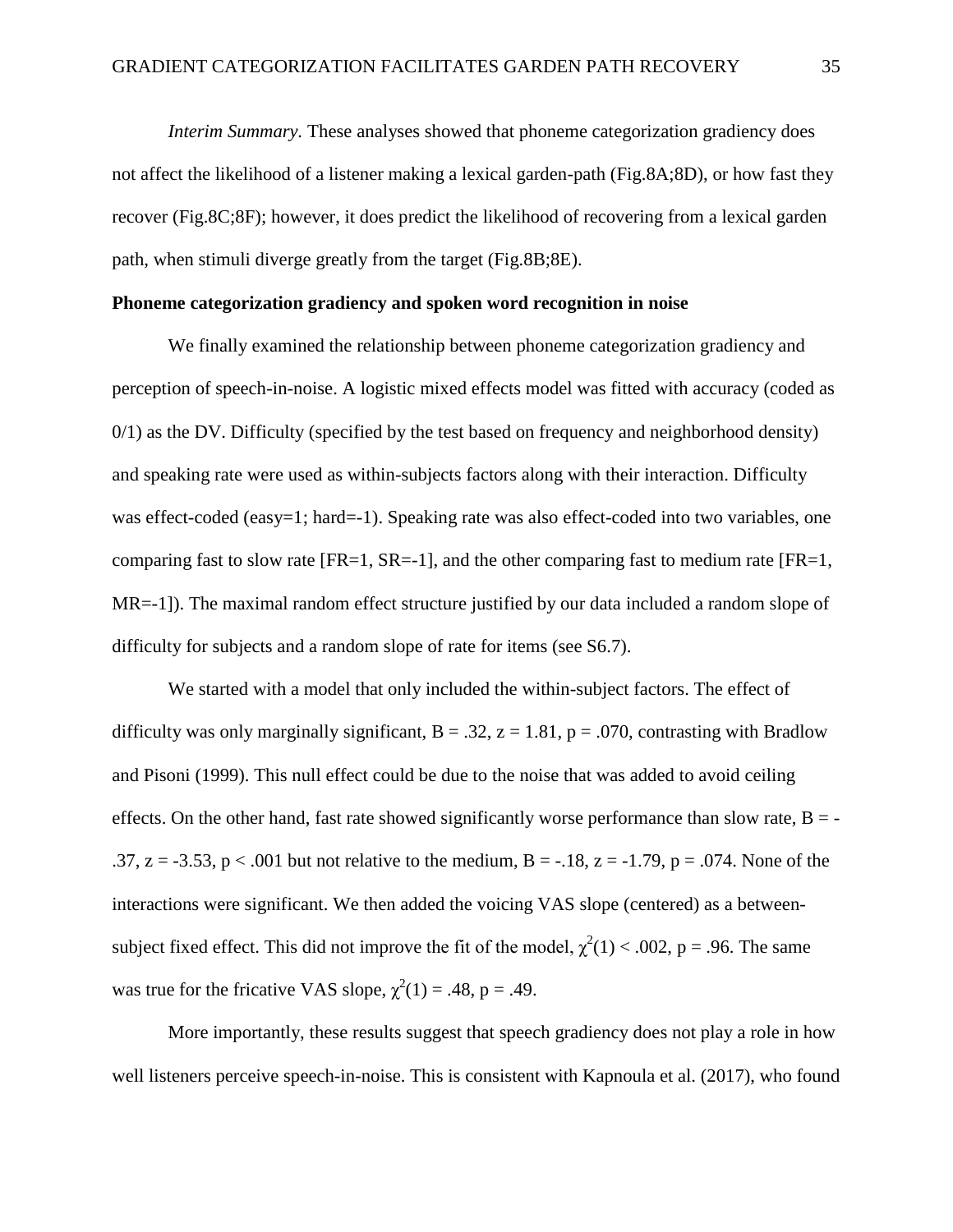no correlation between speech categorization gradiency and a sentence-based speech-in-noise task. When considered together, the lack of a relationship between the two speech gradiency measures and the relationship between gradiency and recovery from lexical garden paths, this pattern suggests that gradiency is not globally beneficial for speech perception. Rather, it is tied to specific cues, and can have beneficial outcomes in circumstances that demand flexibility in how those specific cues are interpreted or reinterpreted.

## **Discussion**

We used a task specifically designed to measure categorization gradiency of speech sounds and found that higher gradiency was associated with greater likelihood of using multiple cues and higher likelihood of recovering from a lexical garden paths. Our results directly demonstrate that gradiency facilitates specific aspects of speech perception though we observed only a narrow, and perhaps specific, benefit. This provides novel insights regarding the nature of individual differences in speech processing. We next discuss these contributions and link our results to previous research.

#### **Measuring phoneme categorization gradiency**

As argued by Kapnoula et al. (2017), the steepness of categorization slopes extracted from typical 2AFC tasks may arise from a number of sources: gradiency in the mapping of cues to categories, noise in the encoding and/or mapping of cues to phoneme categories, or both. VAS-based measures avoid this issue by disentangling the shape of the response function from the continuous variation around it. Even so, traditional logistic regression cannot estimate gradiency independently of other processes like multiple cue integration. To address this limitation, we adopted the rotated logistic function proposed by Kapnoula et al. (2017).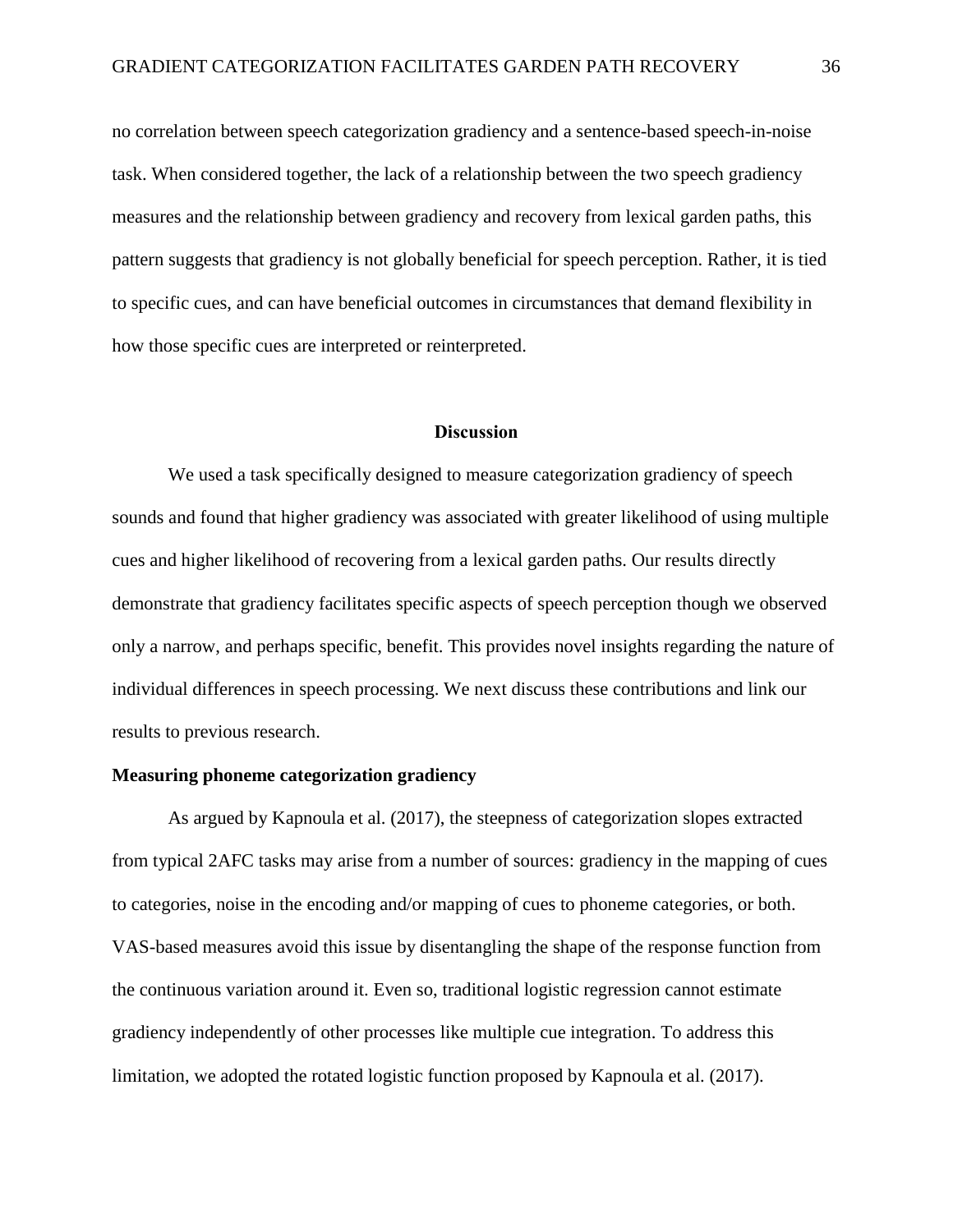To further validate this paradigm we collected a non-auditory gradiency measure (visual VAS slope) and verified that it did not correlate with our measure of speech gradiency (voicing VAS slope). Visual and auditory VAS slope were correlated for fricatives (s/f). However, the perception of fricatives may utilize a qualitatively different set of mechanisms from stop consonants (Galle et al., 2019; Schreiber & McMurray, 2019), making them more susceptible to task demands. Even so, visual gradiency only accounted for about 12% of the variance in fricative gradiency, suggesting a substantial part of the variance is likely speech-specific.

In sum, there were no robust correlations between visual and auditory gradiency; while voicing gradiency was correlated with cue integration and recovery from garden-paths even after visual biases were partialed out of the measure. These findings address the concern that individuals may just prefer to use the whole VAS range for reasons unrelated to speech processing, validating the VAS paradigm as a measure of speech gradiency.

# **Individual patterns of speech processing**

Individuals who were more gradient in one phoneme distinction (e.g., voiced versus unvoiced stops) were not more likely to be gradient in other phoneme distinctions (e.g., fricatives). While we cannot rule out a small correlation that was not detected here, these results suggest that gradiency is not an individual level trait that spans speech contrasts. Rather it may reflect idiosyncrasies in how listeners encode specific acoustic cues. Consequently, a listener can be gradient in one dimension without this having a strong constraint on others.

Secondary cue use, on the other hand, appears to be a more stable characteristic of individuals' speech perception; use of  $F_0$  was correlated with the use of vowel duration and vowel/transition information. These were small but consistently positive correlations and they suggest that some listeners were more likely than others to rely on secondary cues. This is in line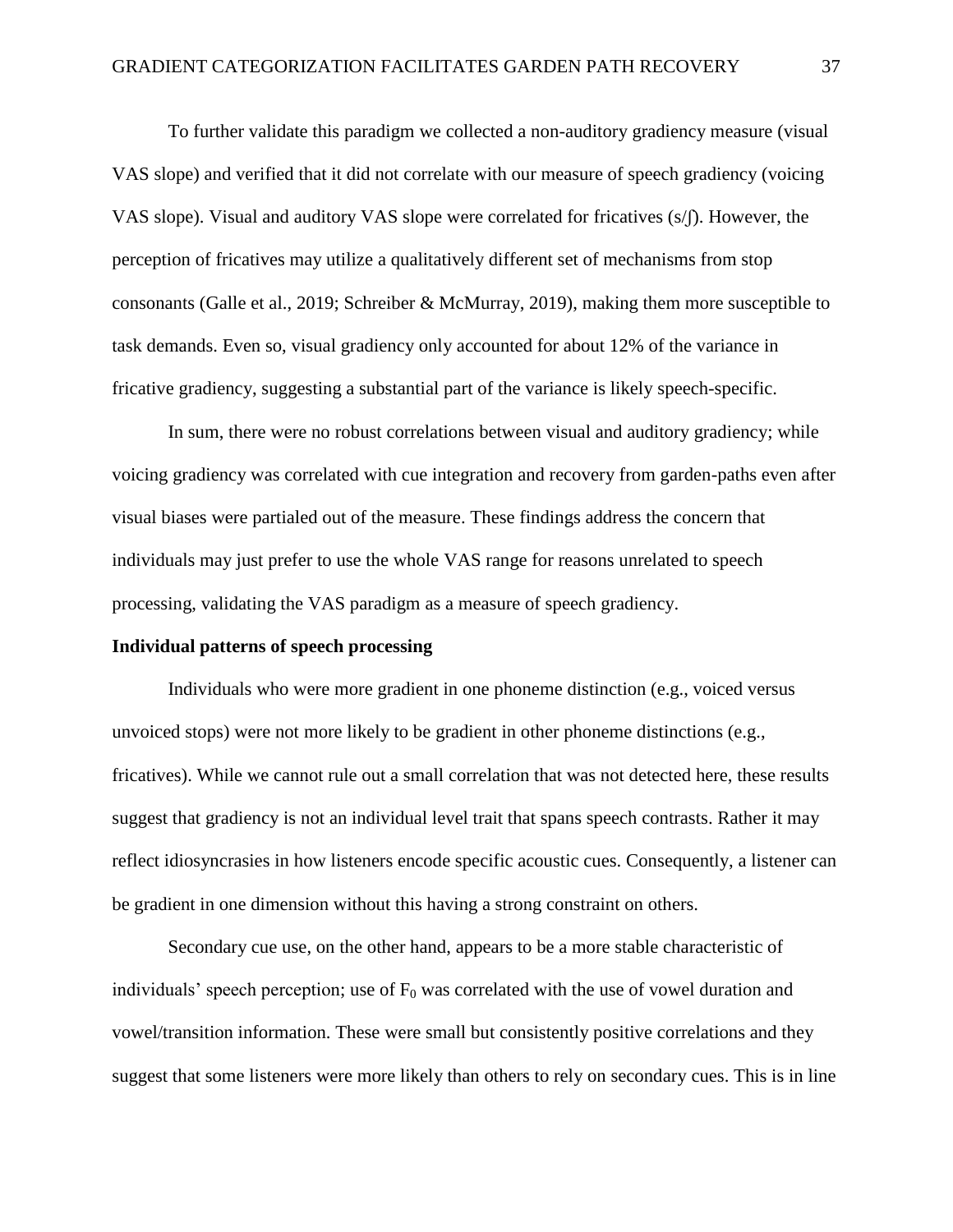with work showing relative stability within individuals in cue weighing (Clayards, 2018). However, the small size of the correlations suggests that listeners may also adopt idiosyncratic weightings of individual cues. Further experiments manipulating the type and availability of cues are needed to achieve a better understanding of the exact nature of secondary cue use.

Turning to the relationship between gradiency and secondary cue use, our results replicate prior findings showing that more gradient subjects show greater use of  $F_0$ in voicing judgements (Kapnoula et al., 2017; Kong & Edwards, 2011, 2016). This did not extend to other cues; voicing gradiency did not predict the use of vowel length for voicing, and frication gradiency did not predict the use of formant transitions for frication. This may speak to the way different phonetic cues are organized perceptually.

Speech cues are, for the most part, a convenience of measurement and manipulation, but may not be truly independent perceptual dimensions. For example, VOT and  $F_0$ may be perceptually integrated and processed as one cue. This could be due to their close temporal proximity, or it could be that the perceptual system processes VOT with a "low frequency" detector. This kind of integral relationship to VOT and  $F_0$  is supported by work by Kingston, Diehl, Kirk, and Castleman (2008) using the Garner paradigm with word-medial voicing. They showed that the critical property that drives perceptual integration is the continuation of low frequency energy across the vowel-consonant border. However, the link to the present case is unclear, since, as the authors point out, such a continuation is not possible in initial position because voicing always starts shortly *after* the release. In contrast, the other cues studied here have less of a claim to integrality. VOT and vowel length are much more temporally separated, while frication and transition are spectrally and temporally independent. Thus, the relationship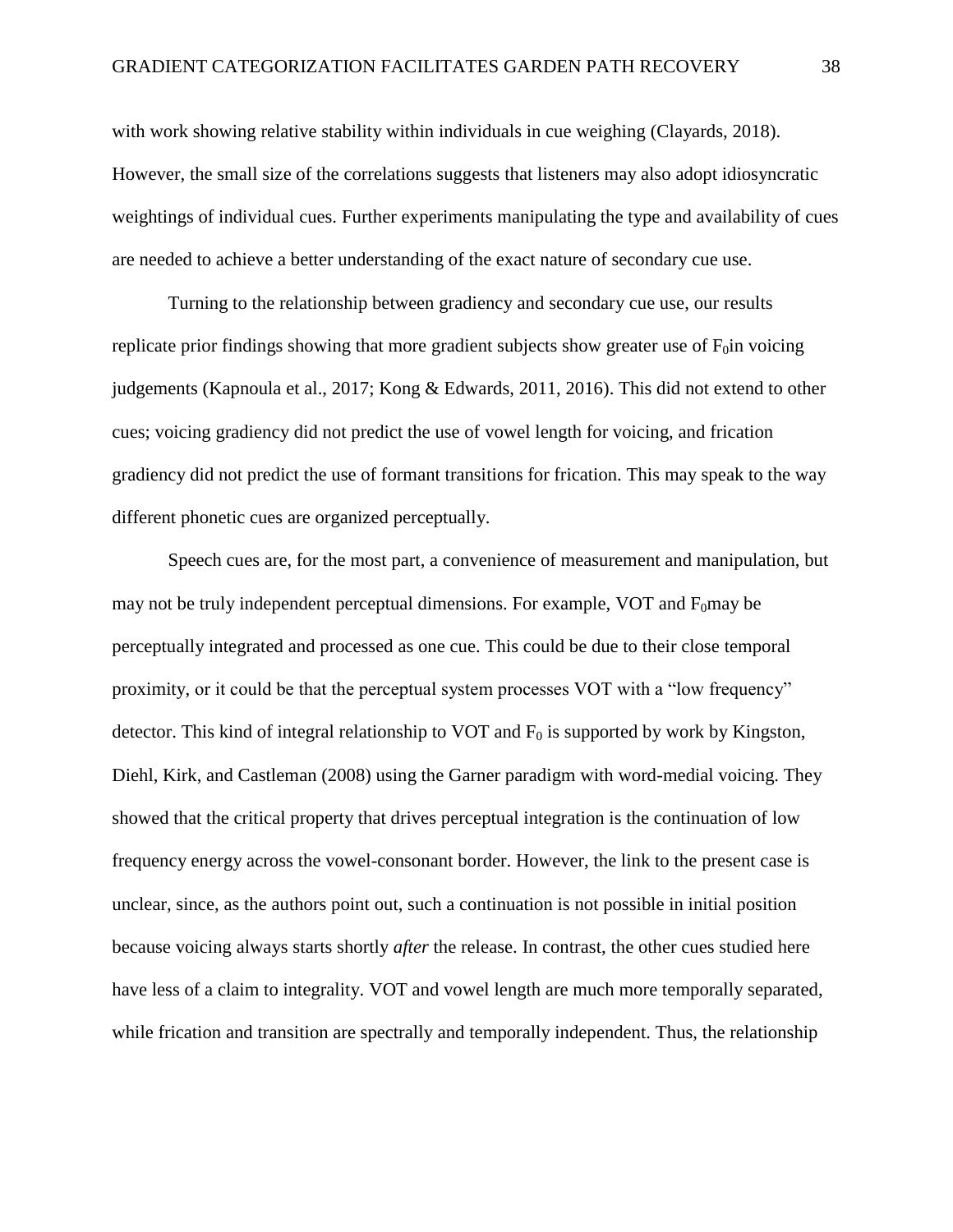between gradiency and cue use may reflect less about a true cue integration strategy and more about how the perceptual system organizes what we term independent cues.

In sum, the absence of robust correlations between different measures of speech processing, suggest that gradiency is contrast-specific and depends on listeners' encoding and utilization of specific cues. That is, even though individuals are not universally more or less gradient, they may vary in how gradiently they encode and/or use specific acoustic cues. It is not clear why this may be so. For example, it is possible that listeners adjust to idiosyncrasies of their own auditory system that make some cues less reliable than others (e.g., slight low frequency hearing loss that makes fricatives more challenging); or they adjust to idiosyncrasies of the linguistic environment in which they developed that makes some cues more or less variable (e.g., a dialect that collapses or enhances some distinctions, a history of exposure to variable talkers). These remain important avenues for future work.

No matter why a subject is gradient for a given cue, this gradiency should have downstream consequences, at least in particular circumstances. Indeed, gradiency particularly in the encoding of voicing is consistently correlated to  $F_0$  use here and in prior work (Kapnoula et al., 2017; Kong & Edwards, 2011, 2016), and it was related to recovery from garden-paths in the present study (see next section). Thus, voicing gradiency seems to be a stable aspect of speech processing that relates to other measures in theoretically predictable ways.

## **The functional consequences of gradiency**

In contrast to the claim that gradiency is generally helpful, we did not find evidence that gradiency predicts speech-in-noise perception. Our assessment used isolated words, expanding the results reported by Kapnoula et al. (2017) that used sentences. Clearly, there are individual differences in speech-in-noise perception. However, these may derive from other mechanisms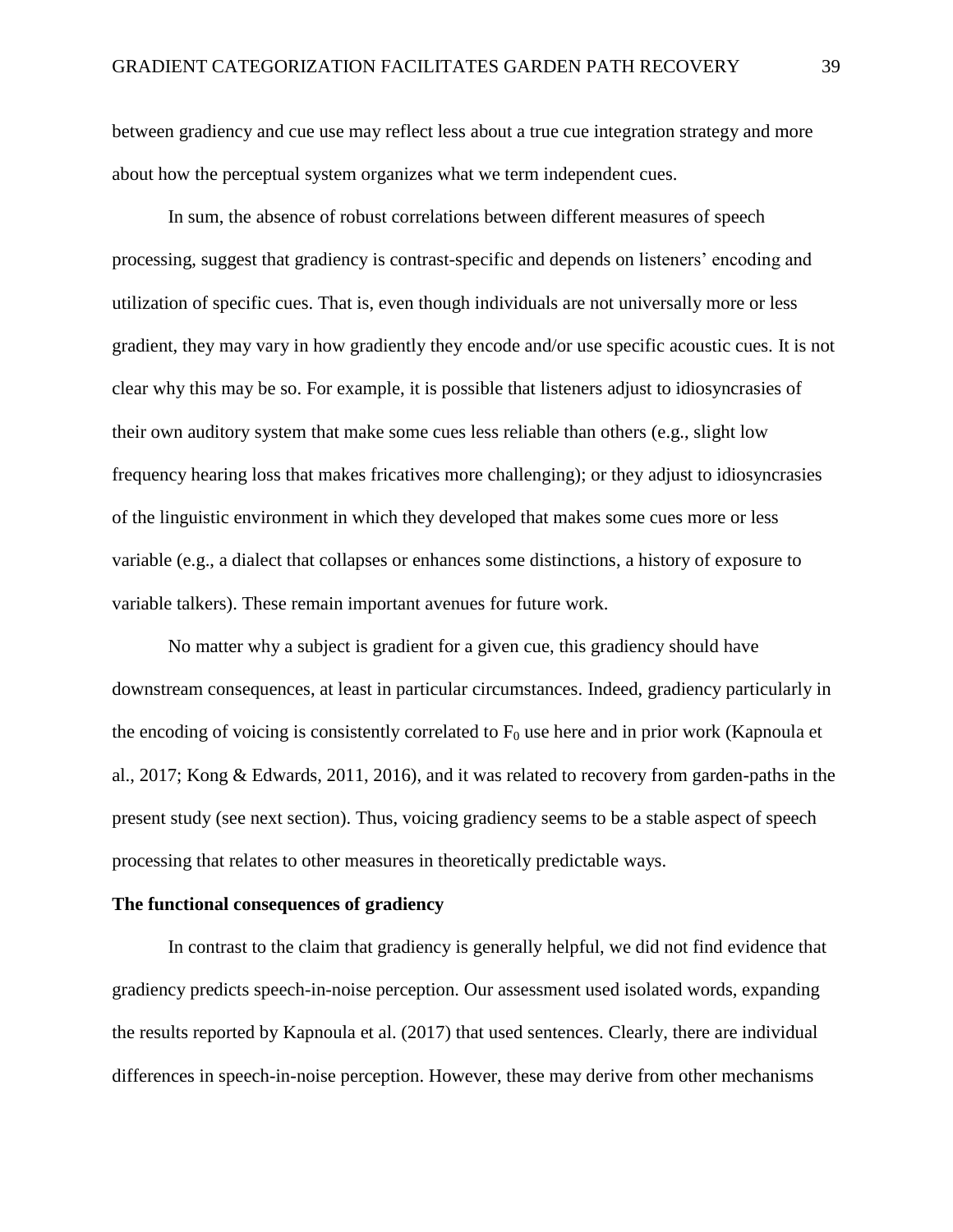such as auditory grouping, noise attenuation, or attention (Holmes et al., 2019; Kim et al., submitted), not categorization of speech sounds. Rather both a gradient and a categorical mode of speech categorization appear to be equally useful for the perception of speech-in-noise.

Nonetheless, our results confirm the theoretical prediction that gradiency specifically helps listeners deal with temporary ambiguities in the signal. Our study used lexical garden-path stimuli (e.g., *bumpernickel*) in which listeners temporarily activate a competitor word (*bumpercar*), and must recover later (at *-nickel*), activating the correct item. Speech categorization gradiency was linked to the likelihood of recovering from garden paths at all (though not to latency): more gradient listeners were more likely to recover from garden paths. This was particularly true when stimuli were highly divergent from the target. Thus, while gradiency may be somewhat idiosyncratically tied to specific cues, its consequences for processing are confirmed: when there is phonetic ambiguity, a more gradient representation of the input helps listeners to be more flexible and recover, if needed.

What is the mechanism behind this effect? One, perhaps intuitive, idea is that the main locus of this effect is at the lexical level. However, the absence of an effect of gradiency on early competitor activation speaks against this. We suggest that speech categorization gradiency reflects listeners' ability to retain the fine-grained details at the *cue-level*. That is, more categorical listeners may show some kind of warping of the acoustic cue space around the category boundary. This then serves as an anchor, preventing lexical level processes from fully recovering. We note that this "anchoring" is supported by TRACE simulations; McMurray et al. (2009) demonstrated that TRACE was completely unable to recover from lexical garden-paths when phoneme-level inhibition (which leads TRACE to be more categorical) was beyond minimal levels.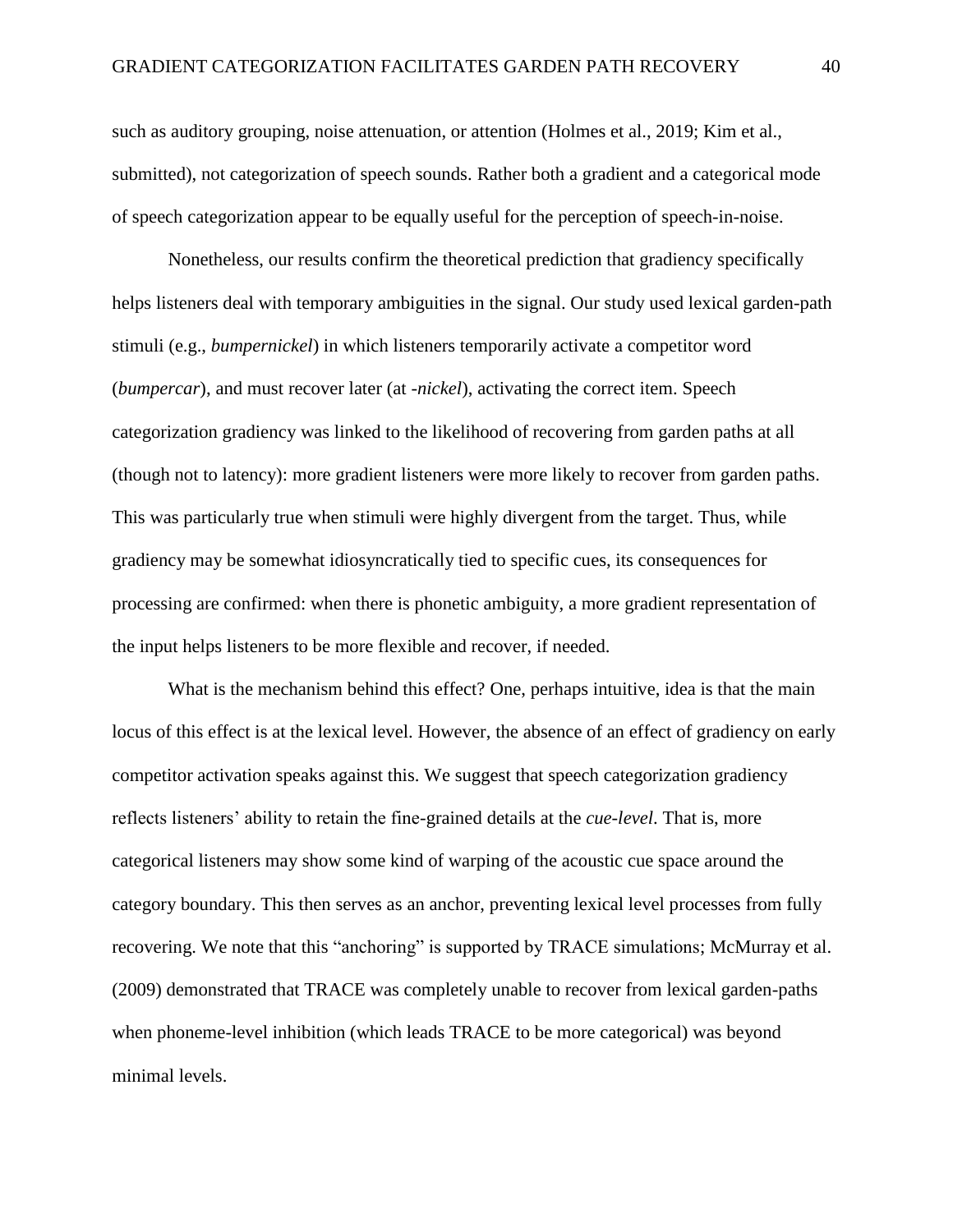Perceptual warping could make it more difficult (or even impossible) for more categorical listeners to recover the original, undistorted input from some kind of auditory buffer. This could matter in cases where the listener needs to re-process the signal in order to reconsider an initial erroneous interpretation, and there is some evidence that in extreme cases of failure (e.g., hearing impairment), subjects may engage in such a late reanalysis (Winn & Moore, 2018). A locus at the cue-level (rather than the lexical level) is consistent with our findings that gradiency is specific to particular contrasts. While we could not assess a cue-level locus of the effect here, ERP paradigms like those of Toscano et al., (2010; Getz & Toscano, 2019) may be able to assess cue level encoding more directly.

One possibility is that this effect is next mediated by early lexical activation: gradient phonological categories lead to gradient lexical activation, which in turn leads to the availability of competitors at the POD when listeners must reactivate one. Our data do not offer strong support for this mechanism. All listeners, independently of their VAS slope (gradiency), seemed to activate the competitor early, and the magnitude of activation was linearly related to the degree of acoustic similarity between the stimulus and the competitor (the inverse of target distance; Fig.8A). This suggests that perceiving speech sounds gradiently and, in turn, activating lexical candidates gradiently are fundamental aspects of speech perception that are relevant to all listeners. This is in line with the evidence for gradiency at the level of individual cues (Toscano et al., 2010) all the way through lexical level processing (Andruski et al., 1994; McMurray et al., 2002, 2009) as characteristic of the modal listener. That is, listeners who are more "categorical" do not challenge the overall claim that speech perception is gradient (Andruski et al., 1994; McMurray et al., 2002, 2009) – at the level of initial commitments, all listeners are gradient.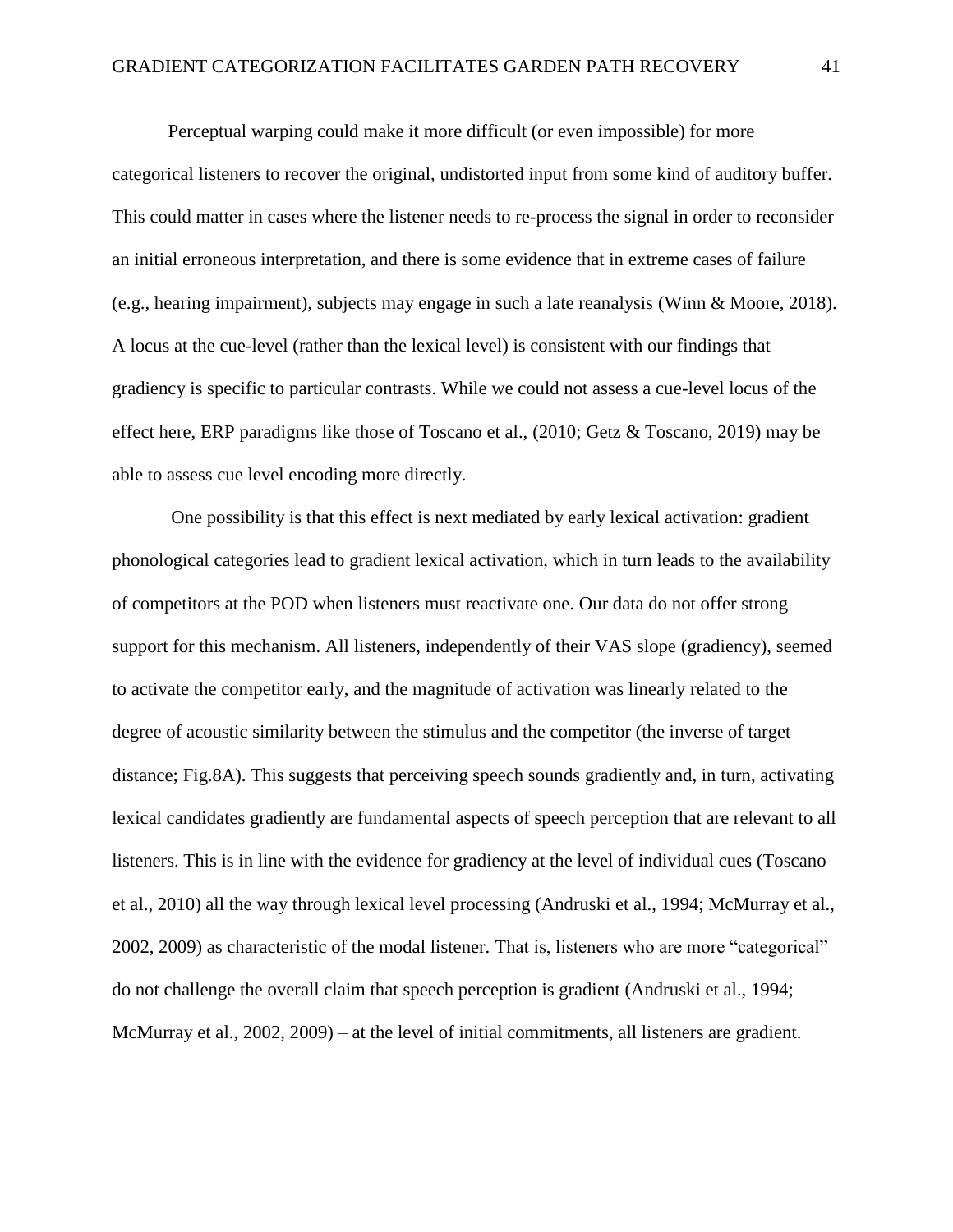Thus, it seems unlikely that this effect was due to differences in early competitor activation–that appeared to be the same in both groups.

If there is more warping at the level of cue encoding, why did we not see differences in early lexical activations? First, even though VOT representations may be more warped in categorical listeners, ambiguous VOTs may still be able to activate multiple items. Second, the disambiguating information may come before sufficient lexical activation has built up enough to drive a large garden path. This would not be surprising given that in our stimuli, the disambiguating information comes in the middle of the word. In sum, differences in cue encoding may not lead to measurable differences in early lexical activations, either because the former are too small, or because there is not enough time, or both.

Even though differences in the bottom-up support that words receive may not translate to significant differences in the initial lexical commitment, they do seem to affect later recovery from garden paths. The effect of gradiency in speech perception may be amplified in later processing stages as words interact with each other. During spoken word recognition, lexical candidates that are somewhat compatible with the input, get activated and inhibit each other (Dahan et al., 2001). As time passes, activation gradually builds up for the lexical candidate that best matches the acoustic input, allowing it to suppress less active words. The speed with which this process unfolds may depend on the listener's level of gradiency; when gradient listeners hear a somewhat ambiguous word onset, like *ϸumper…*, both *bumpercar* and *pumpernickel* receive partial activation. As a result, even if one of the two is slightly more activated, both remain partially activated. This may result in gradient listeners being better able to re-activate the more weakly activated word later on. In contrast, warped input may tip the scale in favor of one interpretation (e.g., *bumpercar*). The larger difference in lexical activation between the two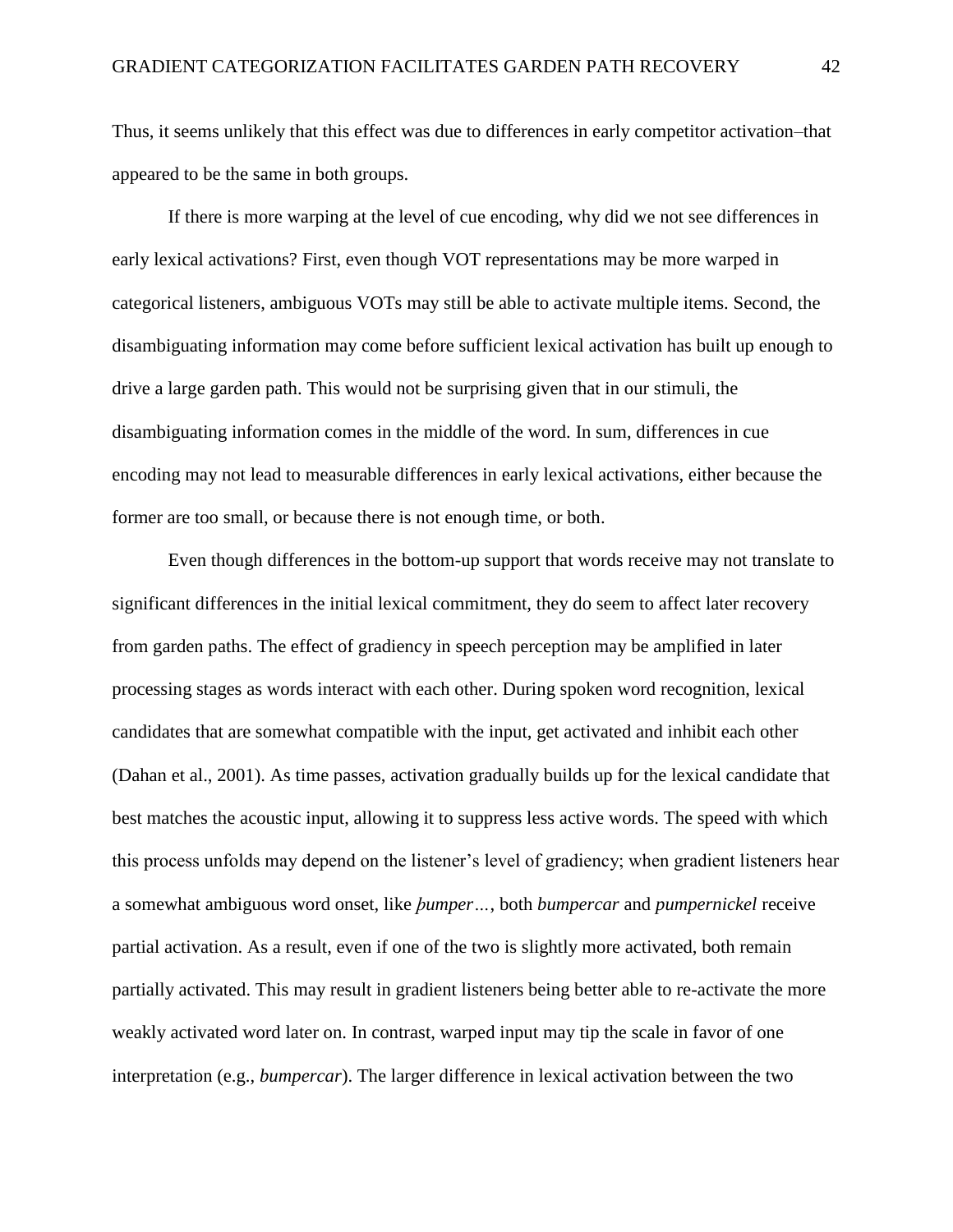words would thus make the weakly activated word (*pumpernickel*) more susceptible to the suppression from the more activated word. As a result, it may be more difficult to re-activate the suppressed word later on.

Whatever the exact mechanism, the ability to re-activate previously ruled-out items is particularly useful in cases where the input is initially misleading; however, it may also be useful in a variety of situations in which ambiguity in the signal may lead to errors. Such ambiguities may stem from speech errors, unfamiliar accents, or external noise in the listening environment. Such conditions are relatively common, making it clear that being able to point to the factors that may help listeners recover from such ambiguities could have significant benefits across a wide range of circumstances (e.g., McMurray et al., 2019). The present study however, suggests, that gradiency may not be a one-sized-fits all solution, and this may vary across auditory cues or domains for a given listener.

#### **Conclusion**

Our primary goal was to investigate the consequences of speech gradiency for language comprehension. While gradiency is a fundamental aspect of speech processing across listeners (as seen in prior studies), individual differences do exist. These differences most likely reflect the way that specific cues are processed, rather than a global gradient or categorical mode of speech processing.

Importantly, gradiency affects the way in which listeners recover from initial errors when interpreting ambiguous stimuli; higher gradiency helps recovery from lexical garden-paths. Our interpretation of this finding is that higher gradiency allows listeners to entertain multiple hypotheses in parallel, which –in turn– can prevent them from fully committing to any one lexical candidate. Delaying full commitment may be advantageous in situations where the input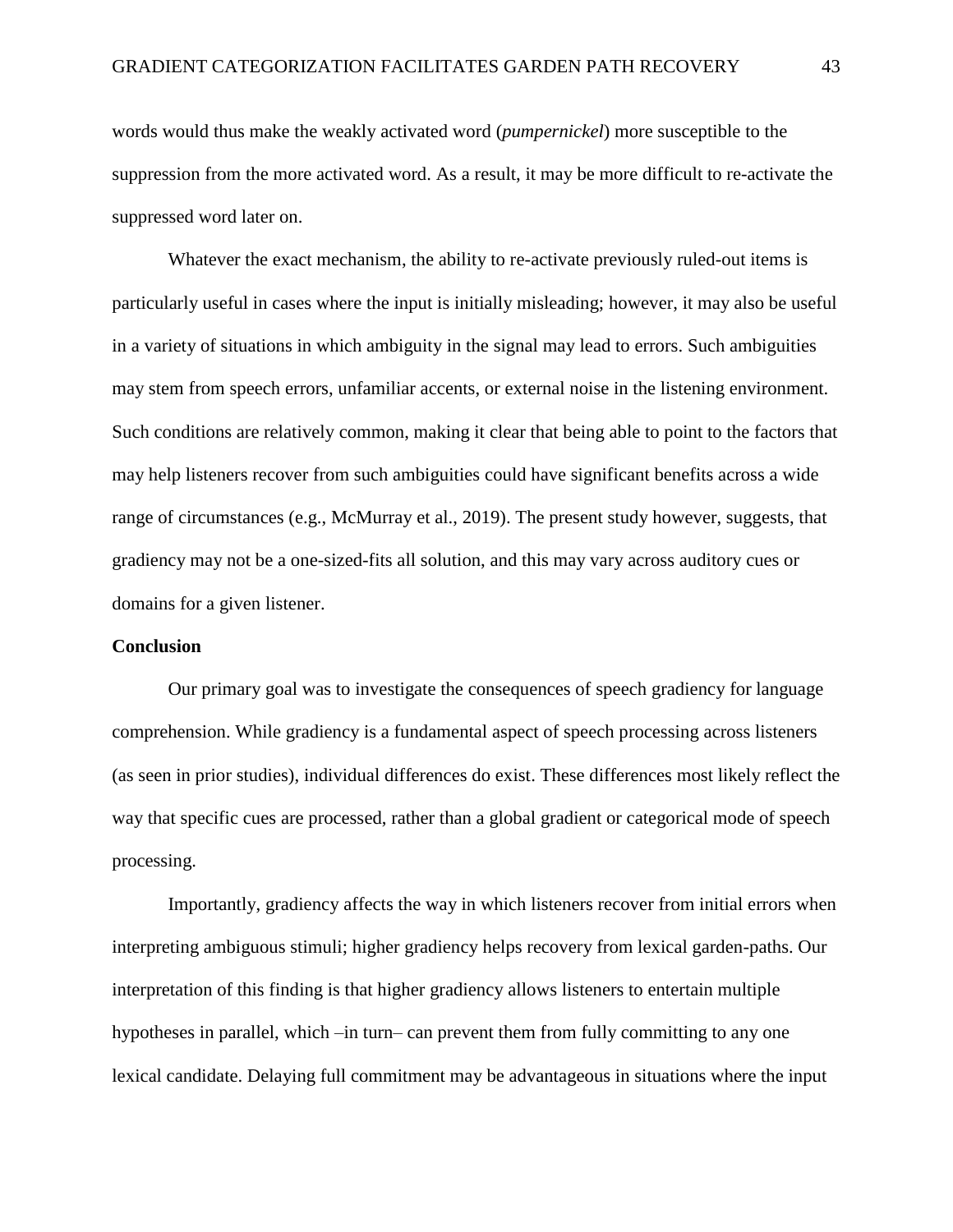is ambiguous. However, these benefits are limited to this particular circumstance predicted by the theory. Gradiency is not correlated across different cues, nor is it related to general speechin-noise processing. Thus, while flexibility may be helpful in some cases, it is likely not be the whole story of how listeners deal with the uncertainty posed by speech perception.

## **Acknowledgements**

The authors thank Jamie Klein and the students of the MACLab for assistance with data collection. This project was supported by NIH Grant DC008089 awarded to BM. This work was partially supported by the Basque Government through the BERC 2018-2021 program and by the Spanish State Research Agency through BCBL Severo Ochoa excellence accreditation SEV-2015-0490. This project was partially supported by the Spanish Ministry of Economy and Competitiveness (MINECO) through the convocatoria 2016 Subprograma Estatal Ayudas para contratos para la Formación Posdoctoral 2016, Programa Estatal de Promoción del Talento y su Empleabilidad del Plan Estatal de Investigación Científica y Técnica y de Innovación 2013- 2016, reference FJCI-2016- 28019, awarded to EK. This project has received funding from the European Union's Horizon 2020 research and innovation programme under the Marie Skłodowska-Curie grant agreement No 793919, awarded to EK.

# **References**

Allen, J. S., & Miller, J. L. (1999). Effects of syllable-initial voicing and speaking rate on the temporal characteristics of monosyllabic words. *The Journal of the Acoustical Society of* 

*America*, *106*(4 Pt 1), 2031–2039.

- Allen, J. S., & Miller, J. L. (2004). Listener sensitivity to individual talker differences in voiceonset-time. *The Journal of the Acoustical Society of America*, *115*(6), 3171–3183. https://doi.org/10.1121/1.1701898
- Allopenna, P. D., Magnuson, J. S., & Tanenhaus, M. K. (1998). Tracking the Time Course of Spoken Word Recognition Using Eye Movements: Evidence for Continuous Mapping Models. *Journal of Memory and Language*, *38*(4), 419–439.

https://doi.org/10.1006/jmla.1997.2558

Andruski, J. E., Blumstein, S. E., & Burton, M. (1994). The effect of subphonetic differences on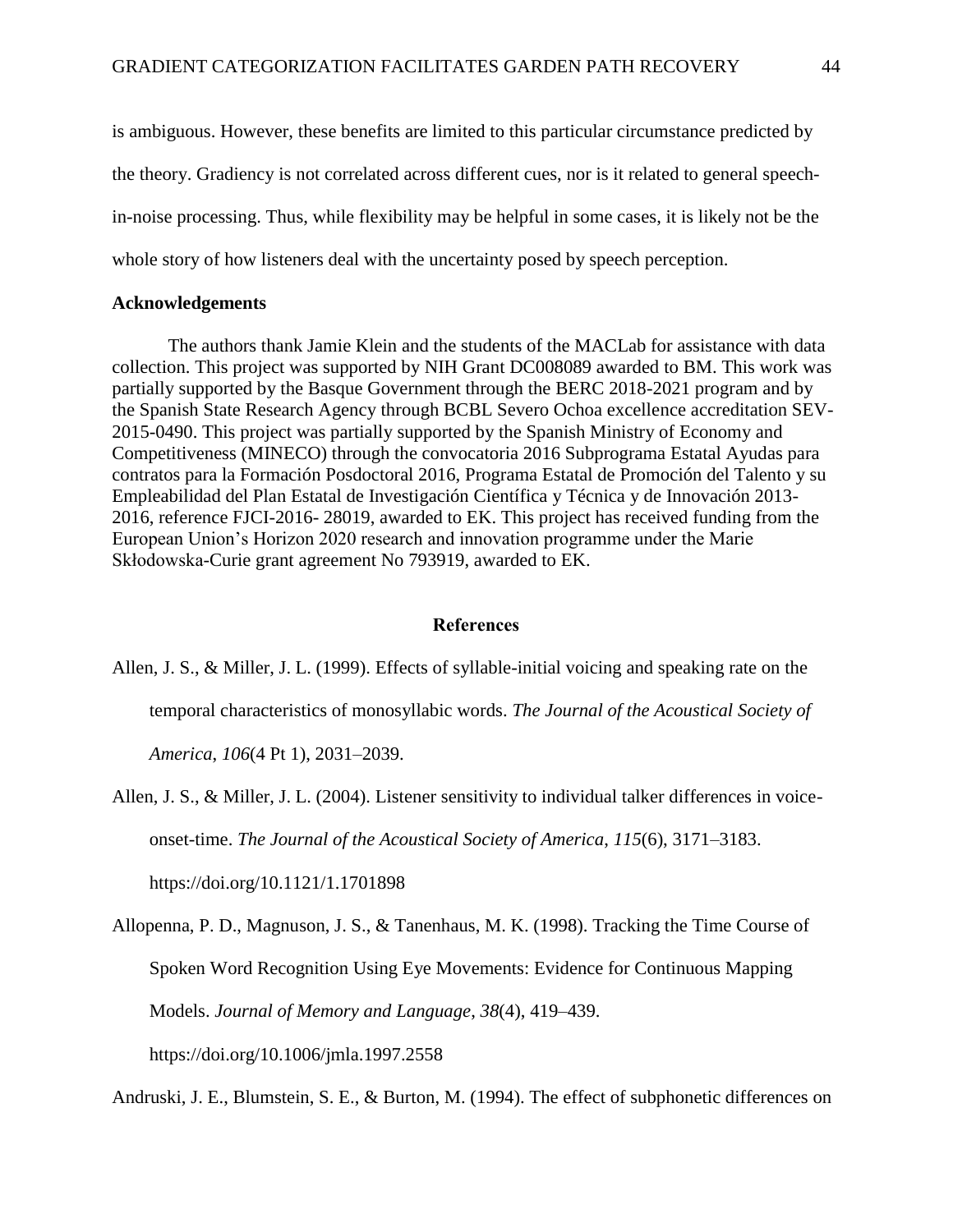lexical access. *Cognition*, *52*(3), 163–187. https://doi.org/10.1016/0010-0277(94)90042-6

- Bard, E. G., Shillcock, R. C., & Altmann, G. T. M. (1988). The recognition of words after their acoustic offsets in spontaneous speech: Effects of subsequent context. *Perception & Psychophysics*, *44*(5), 395–408. https://doi.org/10.3758/BF03210424
- Beddor, P. S., Harnsberger, J. D., & Lindemann, S. (2002). Language-specific patterns of vowelto-vowel coarticulation: acoustic structures and their perceptual correlates. *Journal of Phonetics*, *30*(4), 591–627. https://doi.org/10.1006/jpho.2002.0177

Boersma, P., & Weenink, D. (2016). *Praat: doing phonetics by computer [Computer program].*

- Bradlow, A. R., & Pisoni, D. B. (1999). Recognition of spoken words by native and non-native listeners: Talker-, listener-, and item-related factors. *The Journal of the Acoustical Society of America*, *106*(4), 2074–2085. https://doi.org/10.1121/1.427952
- Brouwer, S., & Bradlow, A. R. (2016). The Temporal Dynamics of Spoken Word Recognition in Adverse Listening Conditions. *Journal of Psycholinguistic Research*, *45*(5), 1151–1160. https://doi.org/10.1007/s10936-015-9396-9
- Brown-Schmidt, S., & Toscano, J. C. (2017). Gradient acoustic information induces long-lasting referential uncertainty in short discourses. *Language, Cognition and Neuroscience*, 1–18. https://doi.org/10.1080/23273798.2017.1325508
- Clayards, M. (2018). Differences in cue weights for speech perception are correlated for individuals within and across contrasts. *The Journal of the Acoustical Society of America*, *144*(3), EL172–EL177. https://doi.org/10.1121/1.5052025
- Clayards, M., Tanenhaus, M. K., Aslin, R. N., & Jacobs, R. A. (2008). Perception of speech reflects optimal use of probabilistic speech cues. *Cognition*, *108*, 804–809. https://doi.org/10.1016/j.cognition.2008.04.004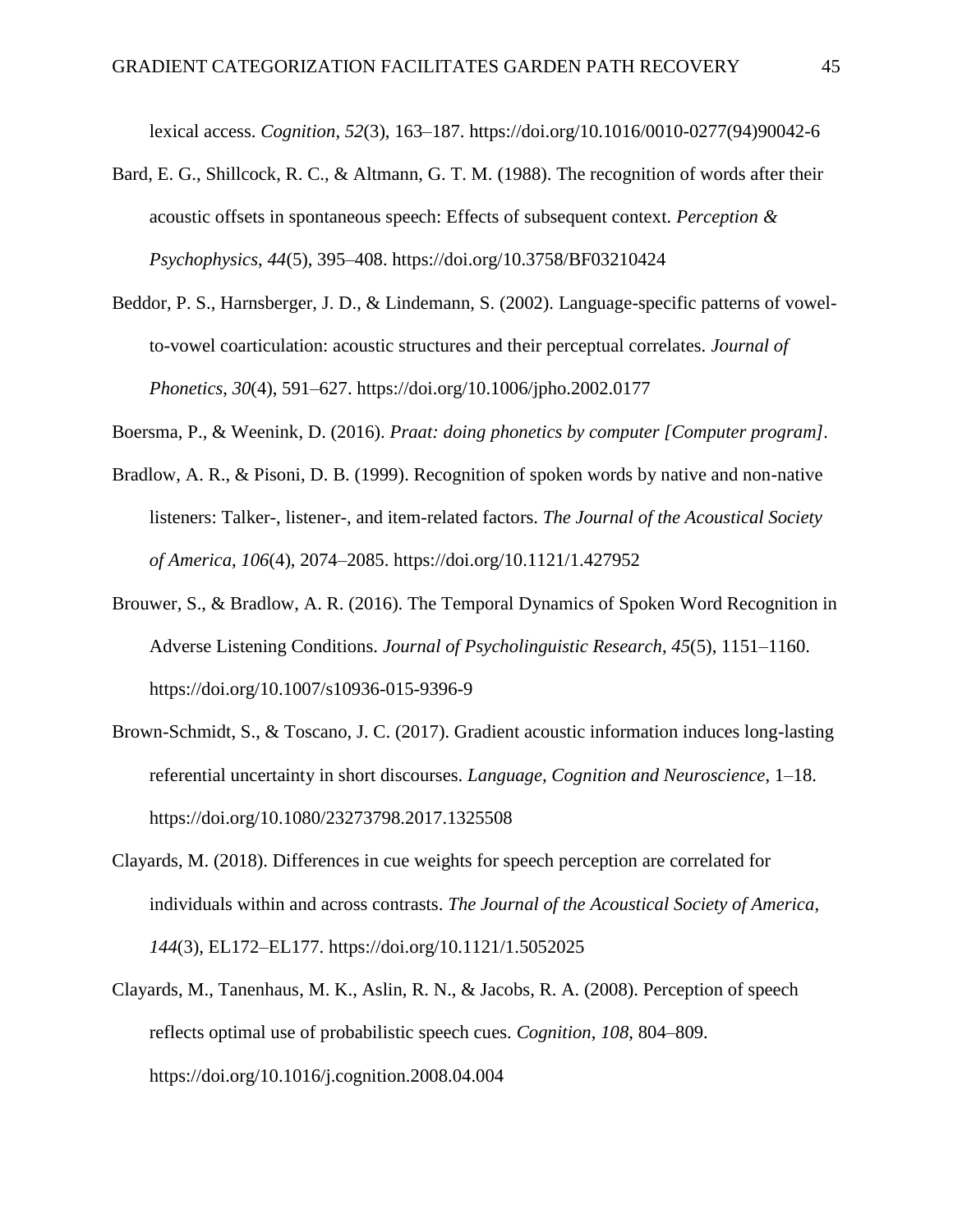Connine, C. M., Blasko, D. G., & Hall, M. (1991). Effects of subsequent sentence context in auditory word recognition: Temporal and linguistic constrainst. *Journal of Memory and Language*, *30*(2), 234–250. https://doi.org/10.1016/0749-596X(91)90005-5

Dahan, D., Magnuson, J. S., Tanenhaus, M. K., & Hogan, E. M. (2001). Subcategorical mismatches and the time course of lexical access: Evidence for lexical competition. *Language and Cognitive Processes*, *16*(5–6), 507–534. https://doi.org/10.1080/01690960143000074

- Daniloff, R., & Moll, K. (1968). Coarticulation of Lip Rounding. *Journal of Speech and Hearing Research*, *11*(4), 707–721. https://doi.org/10.1044/jshr.1104.707
- Farris-Trimble, A., McMurray, B., Cigrand, N., & Tomblin, J. B. (2014). The process of spoken word recognition in the face of signal degradation. *Journal of Experimental Psychology: Human Perception and Performance*, *40*(1), 308–327. https://doi.org/10.1037/a0034353
- Faul, F., Erdfelder, E., Buchner, A., & Lang, A. G. (2009). Statistical power analyses using G\*Power 3.1: Tests for correlation and regression analyses. *Behavior Research Methods*, *41*(4), 1149–1160. https://doi.org/10.3758/BRM.41.4.1149
- Faul, F., Erdfelder, E., Lang, A. G., & Buchner, A. (2007). G\*Power 3: A flexible statistical power analysis program for the social, behavioral, and biomedical sciences. *Behavior Research Methods*, *39*(2), 175–191. https://doi.org/10.3758/BF03193146
- Galle, M. E., Klein-Packard, J., Schreiber, K., & McMurray, B. (2019). What Are You Waiting For? Real-Time Integration of Cues for Fricatives Suggests Encapsulated Auditory Memory. *Cognitive Science*, *43*(1), e12700. https://doi.org/10.1111/cogs.12700
- Getz, L., & Toscano, J. C. (2019). Semantic context influences early speech perception: Evidence from electrophysiology. *The Journal of the Acoustical Society of America*, *145*(3),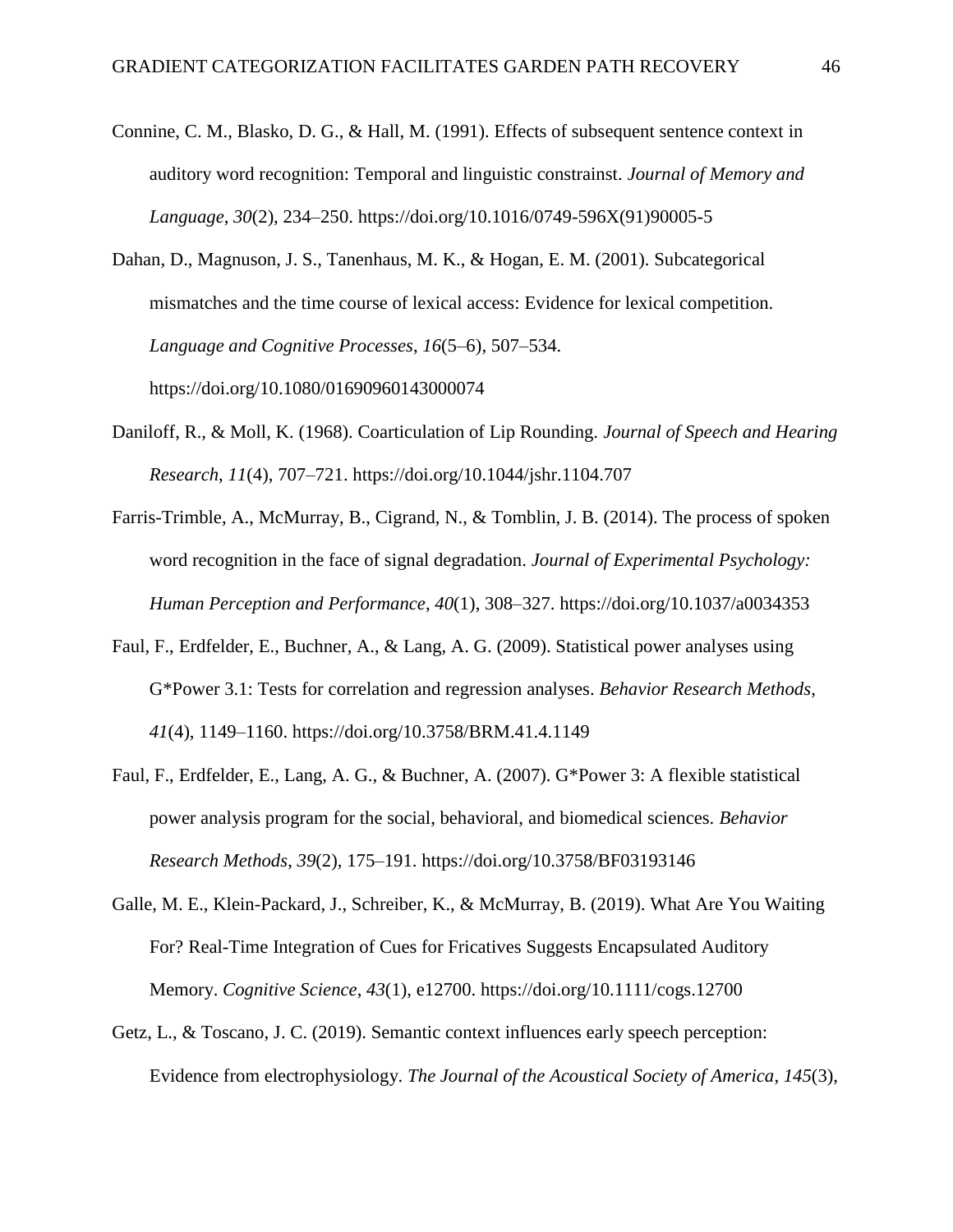1789–1789. https://doi.org/10.1121/1.5101541

- Gow, D. W. (2001). Assimilation and anticipation in continuous spoken word recognition. *Journal of Memory and Language*, *45*(1), 133–159.
- Gwilliams, L., Linzen, T., Poeppel, D., & Marantz, A. (2018). In Spoken Word Recognition, the Future Predicts the Past. *The Journal of Neuroscience*, *38*(35), 7585–7599. https://doi.org/10.1523/JNEUROSCI.0065-18.2018
- Holmes, E., Reports, T. G.-S., & 2019, U. (2019). 'Normal'hearing thresholds and fundamental auditory grouping processes predict difficulties with speech-in-noise perception. *Scientific Reports*, *9*(1), 1–11.
- Kapnoula, E. C., Winn, M. B., Kong, E. J., Edwards, J., & McMurray, B. (2017). Evaluating the sources and functions of gradiency in phoneme categorization: An individual differences approach. *Journal of Experimental Psychology: Human Perception and Performance*, *43*(9), 1594–1611. https://doi.org/10.1037/xhp0000410
- Kim, D., Clayards, M., & Kong, E. J. (2020). Individual differences in perceptual adaptation to unfamiliar phonetic categories. *Journal of Phonetics*, *81*, 100984. https://doi.org/10.1016/j.wocn.2020.100984
- Kim, S., Schwalje, A. T., Liu, A. S., Gander, P. E., McMurray, B., Griffiths, T. D., & Choi, I. (2020). Pre-and post-target cortical processes predict speech-in-noise performance. *Biorxiv.Org*, 817460.
- Kingston, J., Diehl, R. L., Kirk, C. J., & Castleman, W. A. (2008). On the internal perceptual structure of distinctive features: The [voice] contrast. *Journal of Phonetics*, *36*(1), 28–54. https://doi.org/10.1016/j.wocn.2007.02.001

Kleinschmidt, D. F., & Jaeger, T. F. (2015). Robust speech perception: Recognize the familiar,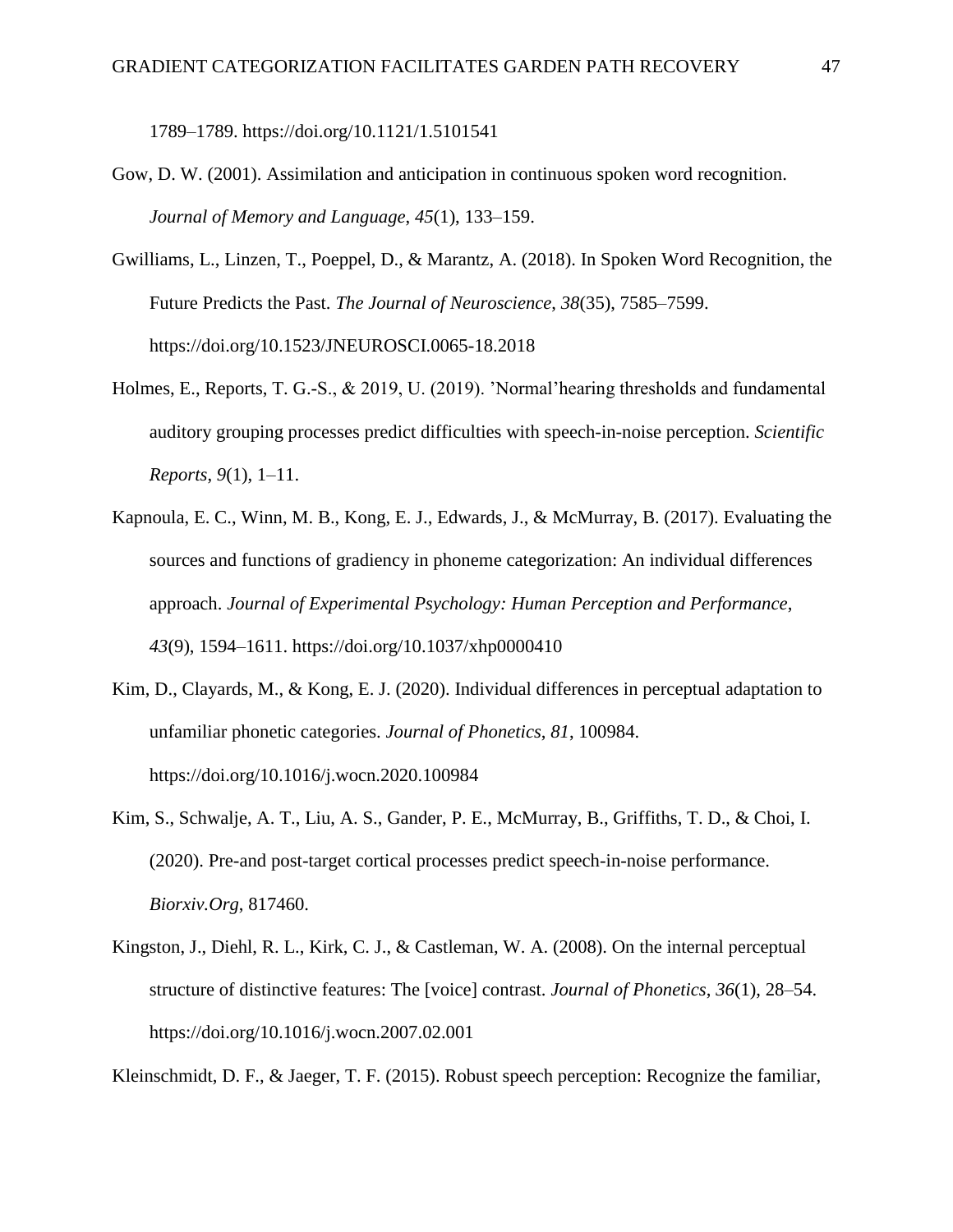generalize to the similar, and adapt to the novel. *Psychological Review*, *122*(2), 148–203.

- Kong, E. J., & Edwards, J. (2011). Individual differences in speech perception: Evidence from visual analogue scaling and eye-tracking. *Proceedings of the XVIIth International Congress of Phonetic Sciences*.
- Kong, E. J., & Edwards, J. (2016). Individual differences in categorical perception of speech: cue weighting and executive function. *Journal of Phonetics*, *59*, 40–57.
- Liberman, A. M., & Harris, K. S. (1961). The discrimination of relative onset-time of the components of certain speech and nonspeech patterns. *Journal of Experimental Psychology*, *61*, 379–388.
- Liberman, A. M., Harris, K. S., Hoffman, H. S., & Griffith, B. C. (1957). The discrimination of speech sounds within and across phoneme boundaries. *Journal of Experimental Psychology*, *54*(5), 358–368.
- Liberman, A. M., & Whalen, D. H. (2000). On the relation of speech to language. *Trends in Cognitive Sciences*, *4*(5), 187–196. https://doi.org/10.1016/S1364-6613(00)01471-6
- Mahr, T., McMillan, B. T. M., Saffran, J. R., Ellis Weismer, S., & Edwards, J. (2015). Anticipatory coarticulation facilitates word recognition in toddlers. *Cognition*, *142*, 345– 350. https://doi.org/10.1016/j.cognition.2015.05.009
- Massaro, D. W., & Cohen, M. M. (1983a). Phonological context in speech perception. *Perception & Psychophysics*, *34*(4), 338–348.
- Massaro, D. W., & Cohen, M. M. (1983b). Categorical or continuous speech perception: A new test. *Speech Communication*, *2*(1), 15–35. https://doi.org/10.1016/0167-6393(83)90061-4
- McMurray, B. (2017). *Nonlinear Curvefitting for Psycholinguistic (and other) Data*. https://doi.org/none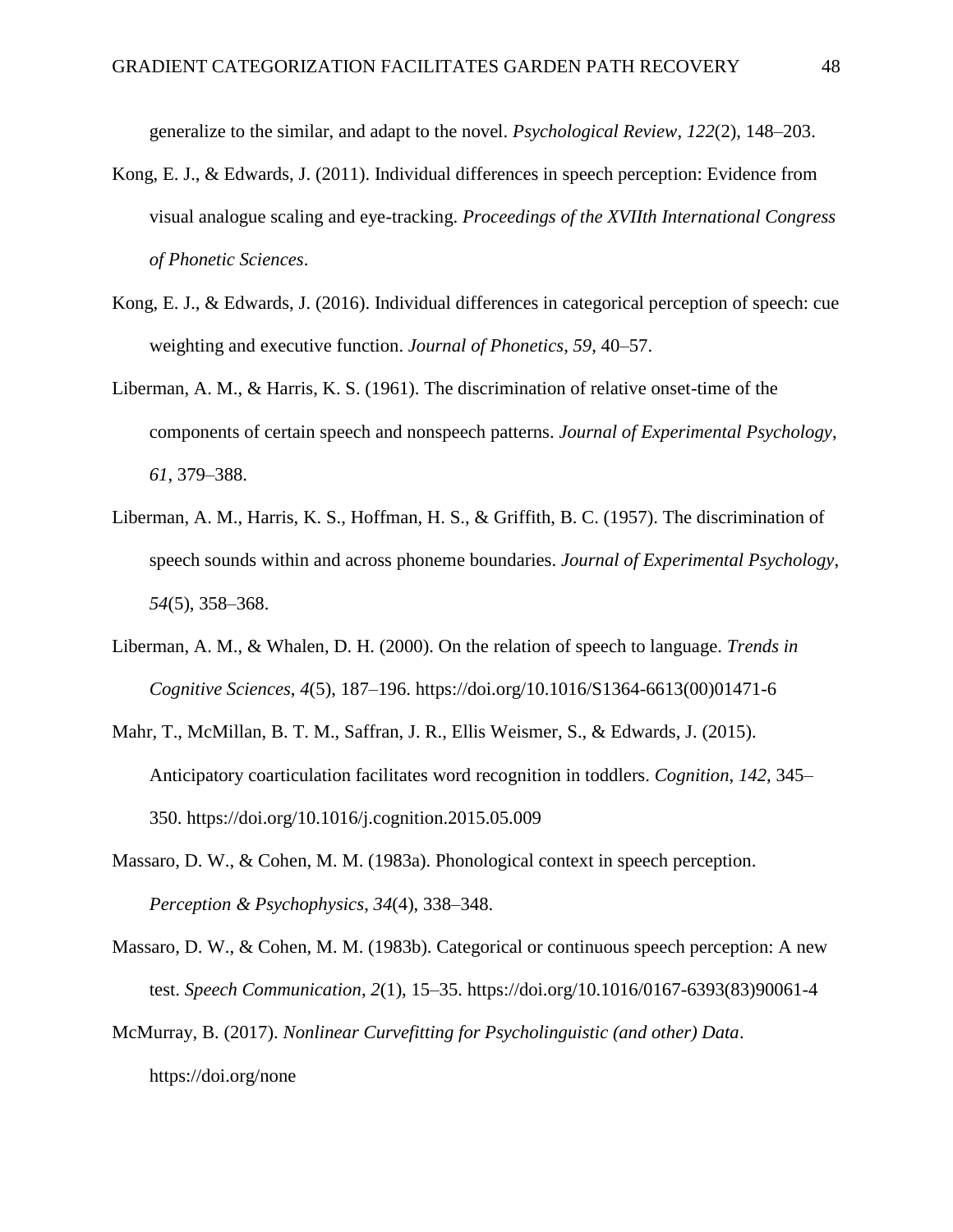- McMurray, B., Aslin, R. N., Tanenhaus, M. K., Spivey, M. J., & Subik, D. (2008). Gradient Sensitivity to Within-Category Variation in Words and Syllables. *Journal of Experimental Psychology: Human Perception and Performance*, *34*(6), 1609–1631.
- McMurray, B., Ellis, T. P., & Apfelbaum, K. S. (2019). How Do You Deal With Uncertainty? Cochlear Implant Users Differ in the Dynamics of Lexical Processing of Noncanonical Inputs. *Ear and Hearing*, *40*(4), 961–980. https://doi.org/10.1097/AUD.0000000000000681
- McMurray, B., & Farris-Trimble, A. (2012). Emergent information-level coupling between perception and production. In A. C. Cohn, C. Fougeron, & M. Huffman (Eds.), *The Oxford Handbook of Laboratory Phonology* (The Oxford, pp. 369–395).
- McMurray, B., Farris-Trimble, A., Seedorff, M., & Rigler, H. (2016). The Effect of Residual Acoustic Hearing and Adaptation to Uncertainty on Speech Perception in Cochlear Implant Users: Evidence From Eye-Tracking. *Ear and Hearing*, *37*(1), e37-51. https://doi.org/10.1097/AUD.0000000000000207
- McMurray, B., & Jongman, A. (2011). What information is necessary for speech categorization? Harnessing variability in the speech signal by integrating cues computed relative to expectations. *Psychological Review*, *118*(2), 219–246. https://doi.org/10.1037/a0022325
- McMurray, B., & Jongman, A. (2015). What Comes After /f/? Prediction in Speech Derives From Data-Explanatory Processes. *Psychological Science*. https://doi.org/10.1177/0956797615609578
- McMurray, B., Samelson, V. M., Lee, S. H., & Tomblin, J. B. (2010). Individual differences in online spoken word recognition : Implications for SLI. *Cognitive Psychology*, *60*(1), 1–39. https://doi.org/10.1016/j.cogpsych.2009.06.003

McMurray, B., Tanenhaus, M. K., & Aslin, R. N. (2002). Gradient effects of within-category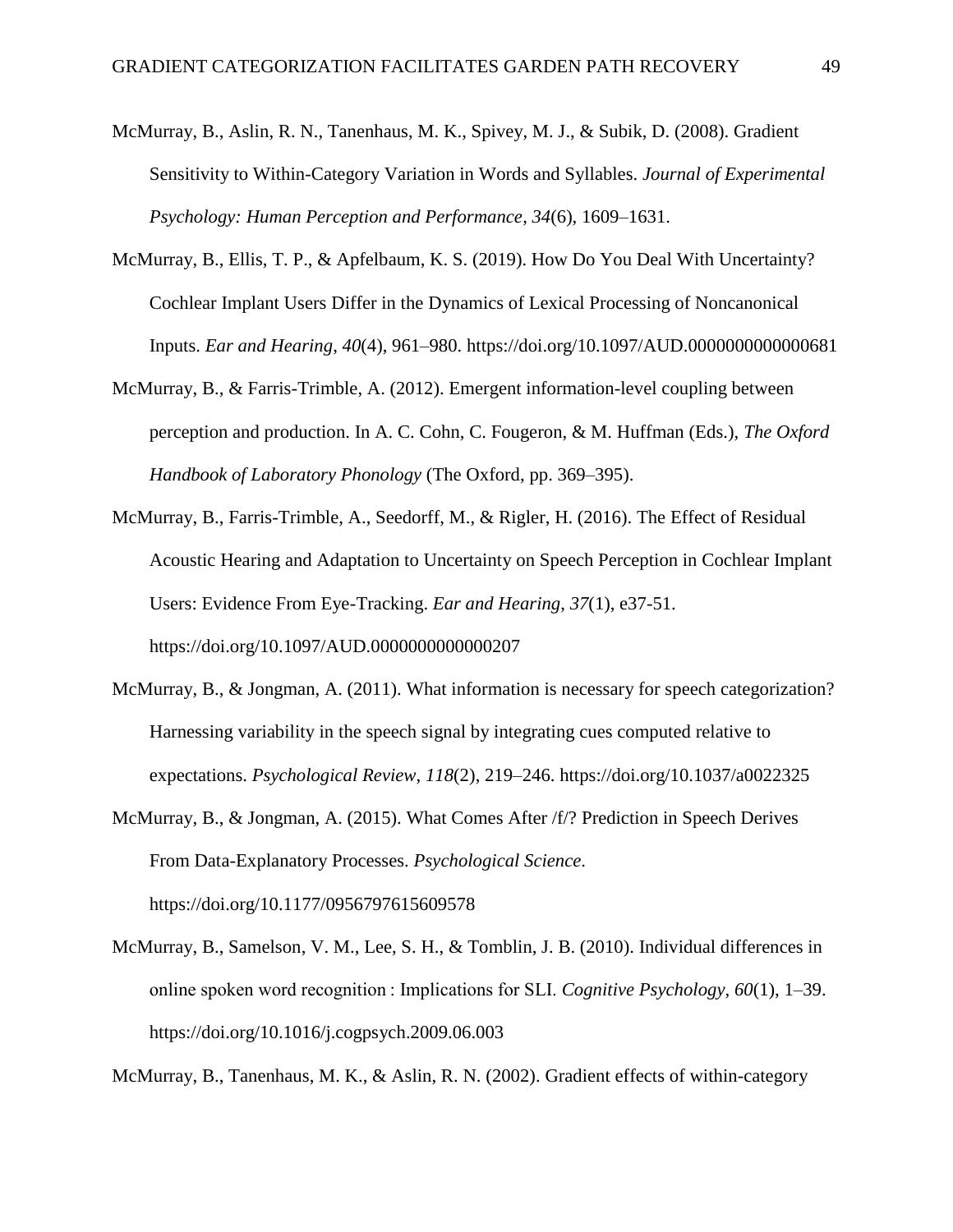phonetic variation on lexical access. *Cognition*, *86*(2), B33–B42. https://doi.org/10.1016/S0010-0277(02)00157-9

- McMurray, B., Tanenhaus, M. K., & Aslin, R. N. (2009). Within-category VOT affects recovery from lexical garden-paths: Evidence against phoneme-level inhibition. *Journal of Memory and Language*, *60*(1), 132–158. https://doi.org/10.1016/j.jml.2008.07.002
- McQueen, J. M., & Huettig, F. (2012). Changing only the probability that spoken words will be distorted changes how they are recognized. *The Journal of the Acoustical Society of America*, *131*(1), 509–517. https://doi.org/10.1121/1.3664087
- Miller, J. L. (1997). Internal Structure of Phonetic Categories. *Language and Cognitive Processes*, *12*(5–6), 865–870. https://doi.org/10.1080/016909697386754
- Miller, J. L., Green, K. P., & Reeves, A. (1986). Speaking rate and segments: A look at the relation between speech production and speech perception for the voicing contrast. *Phonetica*, *43*(1–3), 106–115.
- Miller, J. L., & Volaitis, L. E. (1989). Effect of speaking rate on the perceptual structure of a phonetic category. *Perception & Psychophysics*, *46*(6), 505–512. https://doi.org/10.3758/BF03208147
- Munson, B., & Carlson, K. U. (2016). An exploration of methods for rating children's productions of sibilant fricatives. *Speech, Language, and Hearing*, *19*(1), 36–45.
- Munson, B., Edwards, J., & Schellinger, S. K. (2010). Deconstructing phonetic transcription: Covert contrast, perceptual bias, and an extraterrestrial view of Vox Humana. *Clinical Linguistics & Phonetics*, *24*(4–5), 245–260.
- Nearey, T., & Rochet, B. (1994). Effects of place of articulation and vowel context on VOT production and perception for French and English stops. *Journal of the International*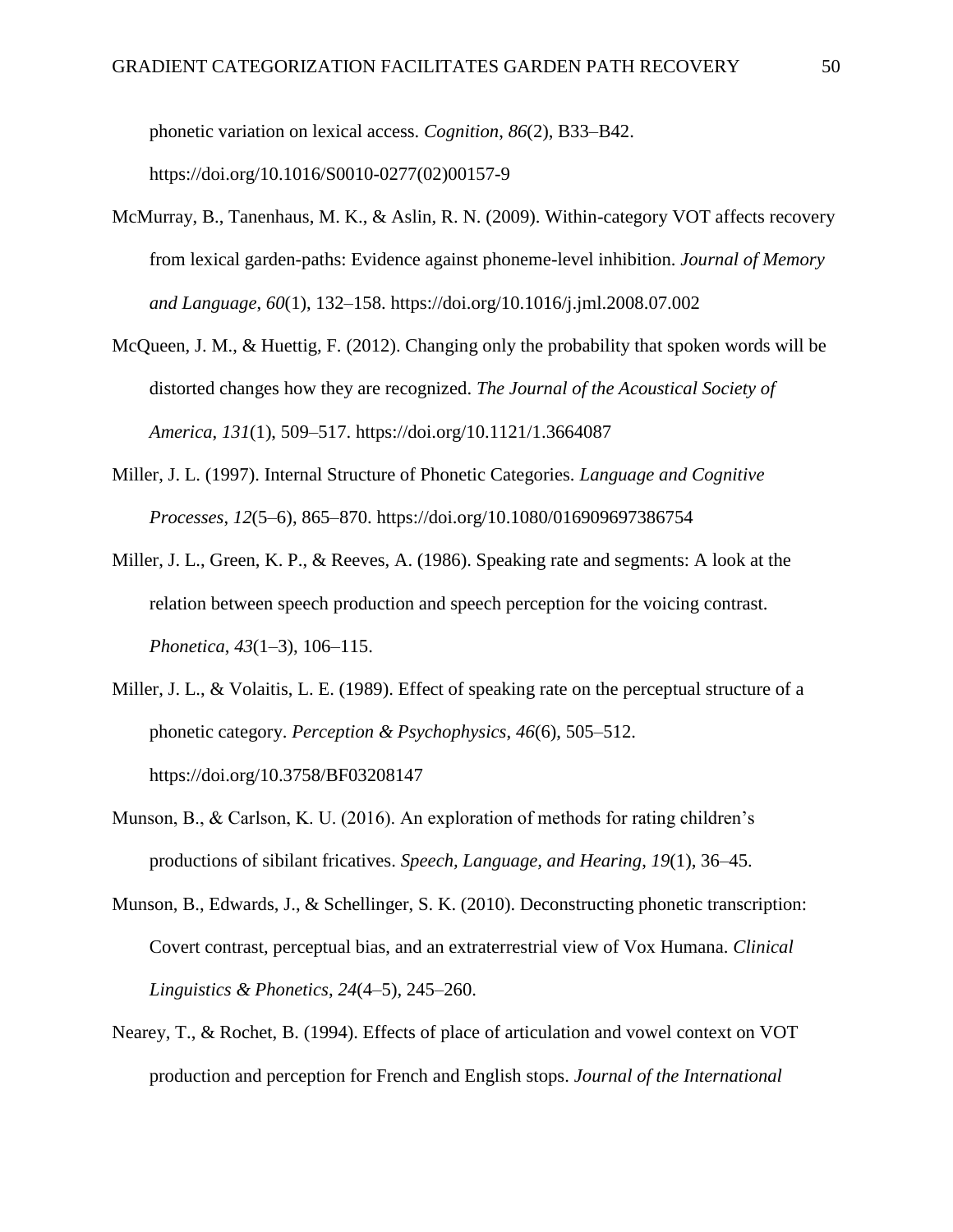*Phonetic Association*, *24*(1), 1–18.

- Oden, G. C., & Massaro, D. W. (1978). Integration of featural information in speech perception. *Psychological Review*, *85*(3), 172–191.
- Pisoni, D. B., & Tash, J. (1974). Reaction times to comparisons within and across phonetic categories. *Perception & Psychophysics*, *15*(2), 285–290. https://doi.org/10.3758/BF03213946
- Repp, B. (1984). Categorical perception: Issues, methods, findings. *Speech and Language: Advances in Basic Research and Practice*, *10*, 243–335.
- Salverda, A. P., Kleinschmidt, D., & Tanenhaus, M. K. (2014). Immediate effects of anticipatory coarticulation in spoken-word recognition. *Journal of Memory and Language*, *71*(1), 145– 163. https://doi.org/10.1016/j.jml.2013.11.002
- Samuel, A. G. (1982). Phonetic prototypes. *Perception & Psychophysics*, *31*(4), 307–314. https://doi.org/10.3758/BF03202653
- Schellinger, S. K., Edwards, J., Munson, B., & Beckman, M. E. (2008). Assessment of children's speech production 1: Transcription categories and listener expectations. Poster presented at the. *ASHA Convention*.
- Schouten, M. E. H., & Hessen, A. van. (1992). Modeling phoneme perception. I: Categorical perception. *The Acoustical Society of America*, *92*(4), 1841–1855.
- Schreiber, K. E., & McMurray, B. (2019). Listeners can anticipate future segments before they identify the current one. *Attention, Perception, and Psychophysics*, *81*(4), 1147–1166. https://doi.org/10.3758/s13414-019-01712-9
- Szostak, C. M., & Pitt, M. A. (2013). The prolonged influence of subsequent context on spoken word recognition. *Attention, Perception, & Psychophysics*, *75*(7), 1533–1546.